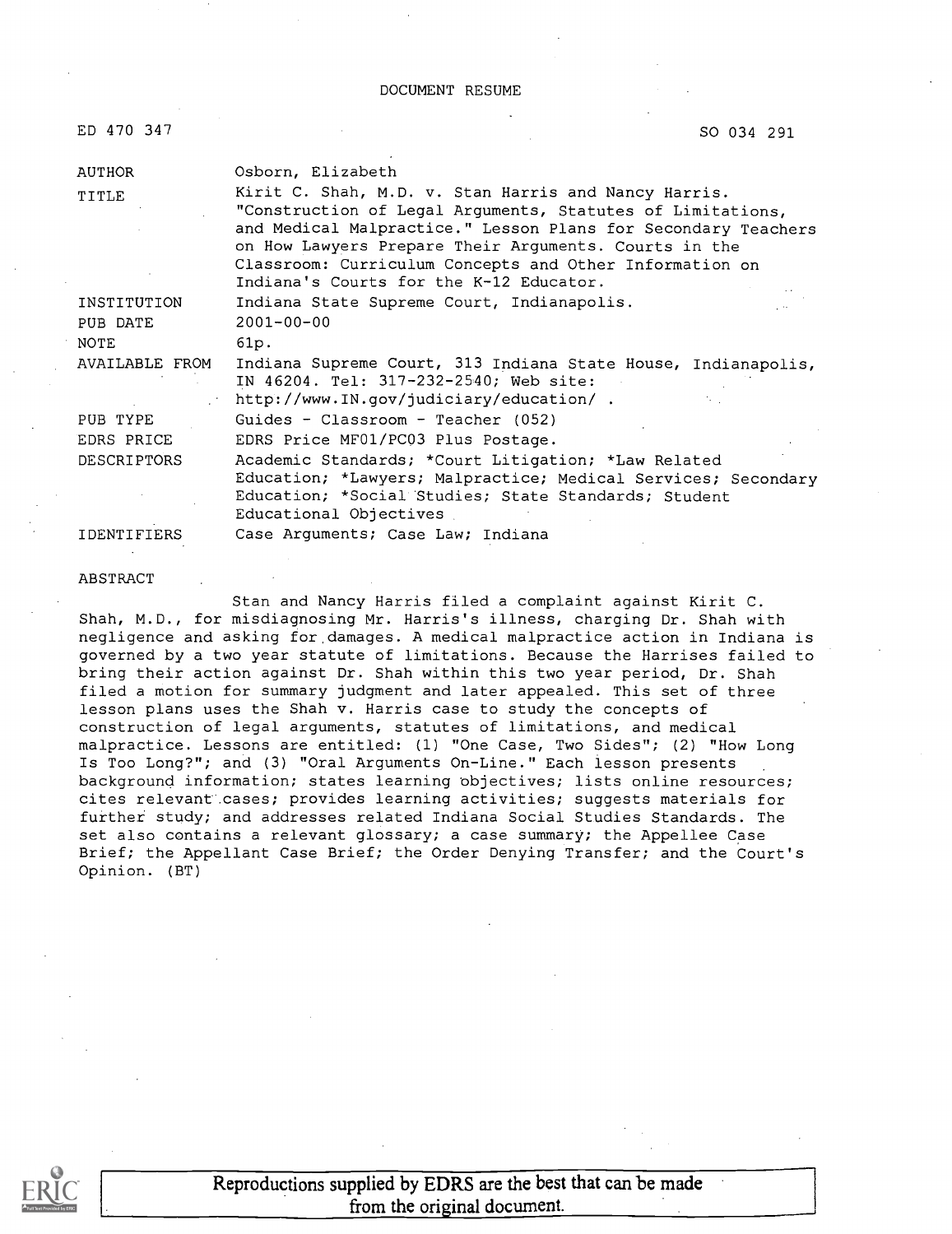

# Kirit C. Shah, M.D. v. Stan Harris and Nancy Harris

# "Construction of Legal Arguments, Statutes of Limitations, and Medical Malpractice"

# Lesson plans for secondary teachers on how lawyers prepare their arguments

# 2001

By Elizabeth Osborn Assistant to the Chief Justice Indiana Supreme Court 313 Indiana State House Indianapolis, IN 46204 317.232.2540 (telephone)

www.IN.gov/judiciary/education/

2

BEST COPY AVAILABLE

SO 034 291

PERMISSION TO REPRODUCE AND DISSEMINATE THIS MATERIAL HAS BEEN GRANTED BY

<u>Usborn</u>

TO THE EDUCATIONAL RESOURCES INFORMATION CENTER (ERIC)

1<br>U.S. DEPARTMENT OF EDUCATION<br>Office of Educational Research and Improvement EDUCATIONAL RESOURCES INFORMATION

CENTER (ERIC)<br>**The This document has been reproduced as<br>received from the person or organization** originating it.

O Minor changes have been made to improve reproduction quality.

Points of view or opinions stated in this document do not necessarily represent official OERI position or pol

ED 470 347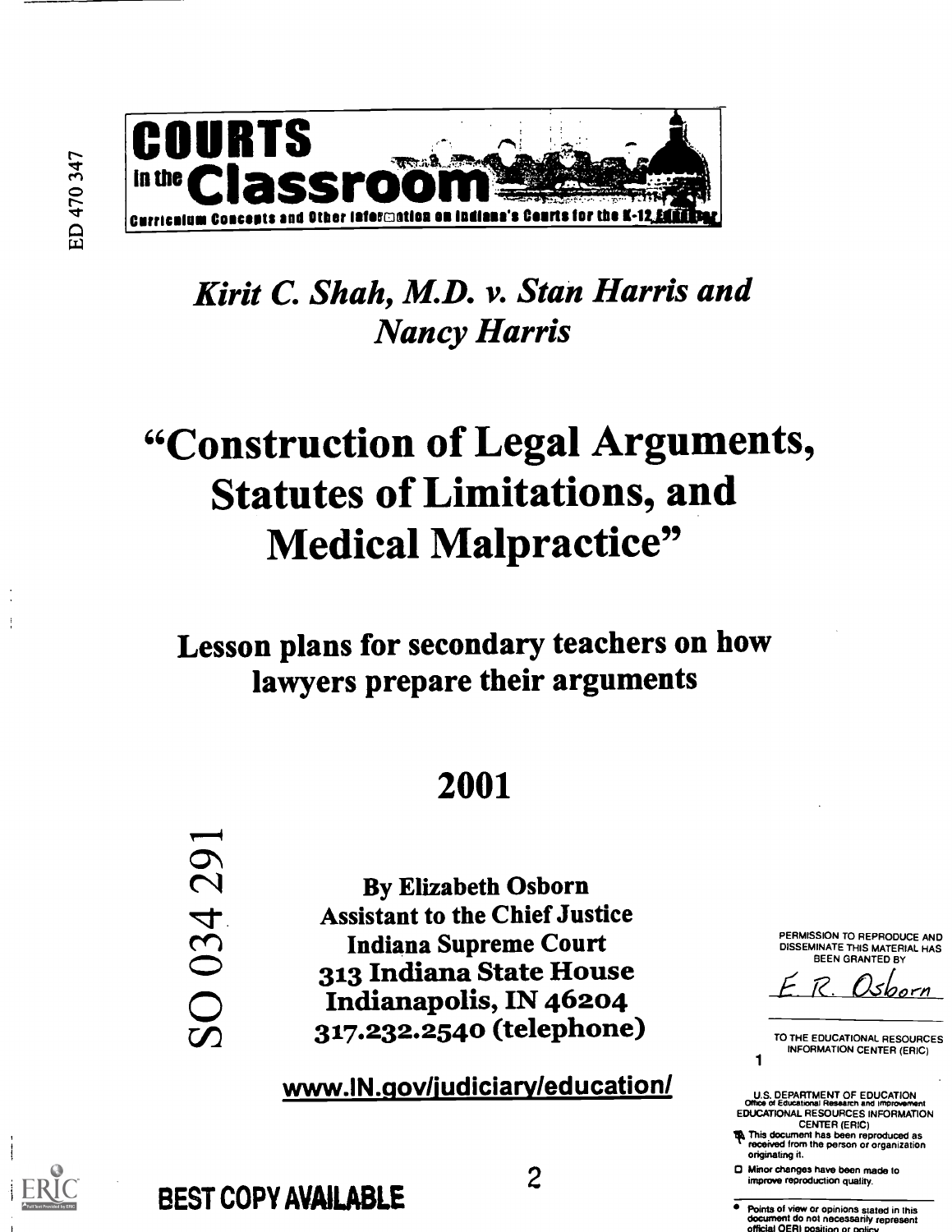

# Kirit C. Shah, M.D. v. Stan Harris and Nancy Harris

# Table of Contents

- Lesson Plan 1: One Case, Two Sides
- Lesson Plan 2: How Long is too Long?
- Lesson Plan 3: Oral Arguments on-Line

**Glossary** 

Case Summary

Appellee Case Brief

Appellant Case Brief

Order Denying Transfer

Court's Opinion

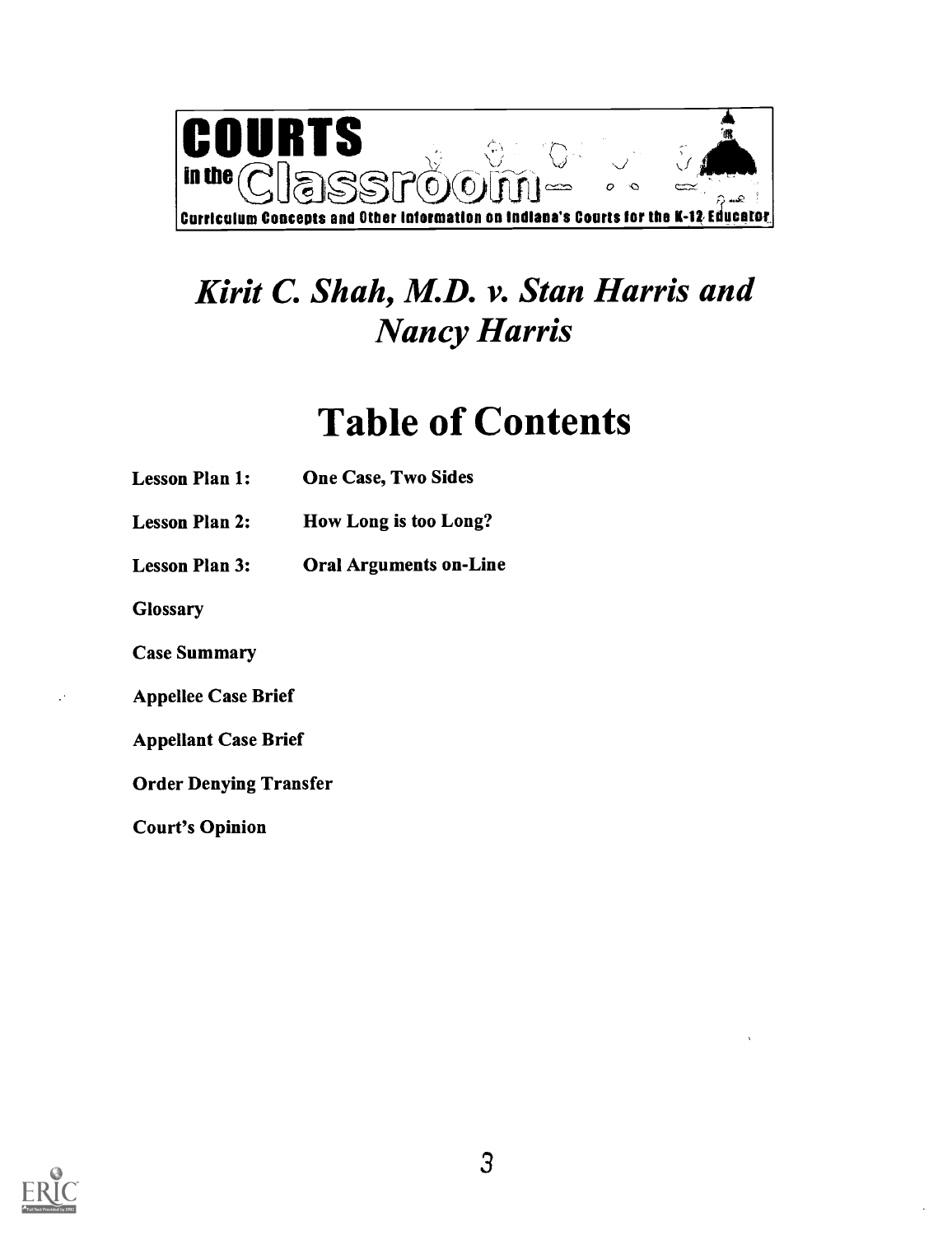

# Kirit C. Shah, M.D. v. Stan Harris and Nancy Harris

Lesson 1: One Case, Two Sides

A lesson plan for secondary teachers on how lawyers prepare their arguments\*

\*This case was chosen by staff within the judicial branch as a useful tool to teach an interesting aspect of the law. Its selection has no bearing on how the case will ultimately be decided. Since the members of the court did not participate in the preparation of the lesson plan, the issues raised in it will not necessarily be addressed in the oral argument.

### Background:

Teachers should ask their students to read the case summary and the briefs of the appellant (the person bringing the case) Kirit C. Shah, M.D. and the appellees (the people who won in the previous court decision) Stan and Nancy Harris. These briefs as well as the video archive of the oral argument before the Indiana Court of Appeals are available online at the Oral Arguments Online page at http://www.in.gov/judiciary/education/lessons/2001/oao.html.

A glossary of legal terms used in this and other Courts in the Classroom lesson plans is available on-line as well.

### Learning Objectives:

At the end of this lesson students will be able to:

- 1. Recognize and discuss how the opposing sides in a lawsuit might use the same cases to support their legal positions.
- 2. Analyze authors' language that subtly furthers their argument. (In this, lawyers are no different than historians, politicians, journalists, lobbyists, etc.)
- 3. Locate decisions of the Indiana Supreme Court and the Indiana Court of Appeals either on-line or in a local library.

### Online Resources:

Indiana Constitution Article 7 http://wwvv.in.gov/legislative/ic/code/const/art7.html Indiana Code Title 33 http://www.in.gov/legislative/ic/code/title33/ Indiana's Judicial System http://www.in.gov/judiciary/education/lessons/ijs.html Chart of the Indiana Court System http://www.in.gov/judiciary/education/chart.html

This lesson plan was written by Elizabeth R. Osborn, Special Assistant to the Chief Justice for Court History and Public Education. If you have any questions about this lesson, or ORAL ARGUMENTS ONLINE, feel free to contact her at (317) 233-8682 or eosborn@courts.state.in.us.

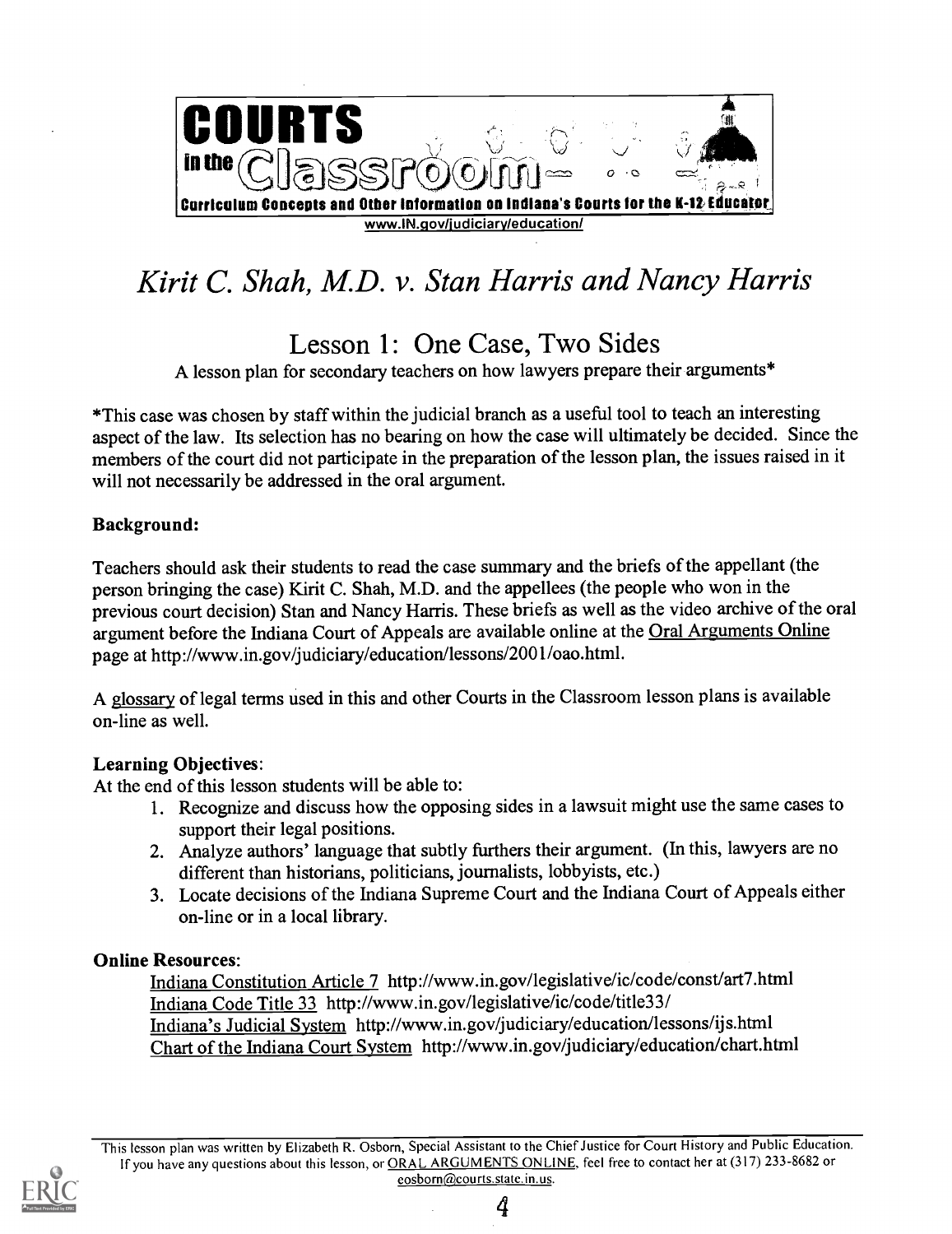# Relevant Cases

Each of the briefs contains a list of cases the attorney feels are important to his or her argument. The two links provided below are for cases quoted extensively. Other Indiana court opinions are available online.

Martin v. Richey, 711 N.E. 2d 1273 (Ind. 1999) http://www.state.in.us/judiciary/opinions/archive/07089901.mcs.html Van Dusen v. Stotts, 712 N.E. 2d 491 (Ind. 1999) http://www.state.in.us/judiciary/opinions/archive/07089902.mcs.html

# Learning Activities

- 1. Ask your class (or groups within the class) to read both the appellant's and appellees' briefs. Ask them to construct a timeline of events for each brief. Do both sides present the same dates? In the same order? Discuss the differences and similarities.
- 2. After reading each brief, ask students to summarize the primary argument made by each party. How do they differ?
- 3. Pay special attention to how each author addresses the parties involved. Why might the appellant refer to his client as Dr. Shah, but the appellee refer to him as Kirit Shah, M.D.? Look for other such subtleties of language.
- 4. Each attorney uses the cases of Martin v. Richey and Van Dusen v. Stotts to make their case. How can this be?
- 5. Ask students to read the Indiana Supreme Court's decisions in the cases of Martin v. Richey and Van Dusen v. Stotts. Are all of the justices in agreement on the legal issues under review in these cases? Do you think the lawyers have used these cases appropriately in their briefs? [These opinions can be accessed on-line, or the instructor might ask students to go to a local library and locate the bound versions in the reporters. Both the link and the case citation are provided in the "Relevant Cases" section of this lesson plan.]
- 6. Ask students to follow a similar exercise with a federal case such as Korematsu  $v$ . United States (1944) [http://www2.law.cornell.edu/cgi-bin/foliocgi.exe/historic/ query=%5BGroup+323+U.S.+214:%5D(%5BLevel+Case+Citation:%5D%7C%5BGrou p+citemenu:%5D)/doc/%7B@1%7D/hit\_headings/words=4/hits\_only] or Bush v. Gore (2000) [http://supct.law.cornell.edu/supct/htm1/00-949.ZPC.html]. While the briefs are not readily available on-line, the opinions are. Encourage your students to read the opinions critically. They should carefully examine the language of each author and look for differences and similarities in how members of the Court interpret particular legal information.

# For Further Study:

The Legal Information Institute of the Cornell University law school offers an on-line encyclopedia for legal research. http://www.lawschool.cornell.edu/library/encyclopedia/

This lesson plan was written by Elizabeth R. Osborn, Special Assistant to the Chief Justice for Court History and Public Education. If you have any questions about this lesson, or ORAL ARGUMENTS ONLINE, feel free to contact her at (317) 233-8682 or eosborn@courts.state.in.us.



5ل ب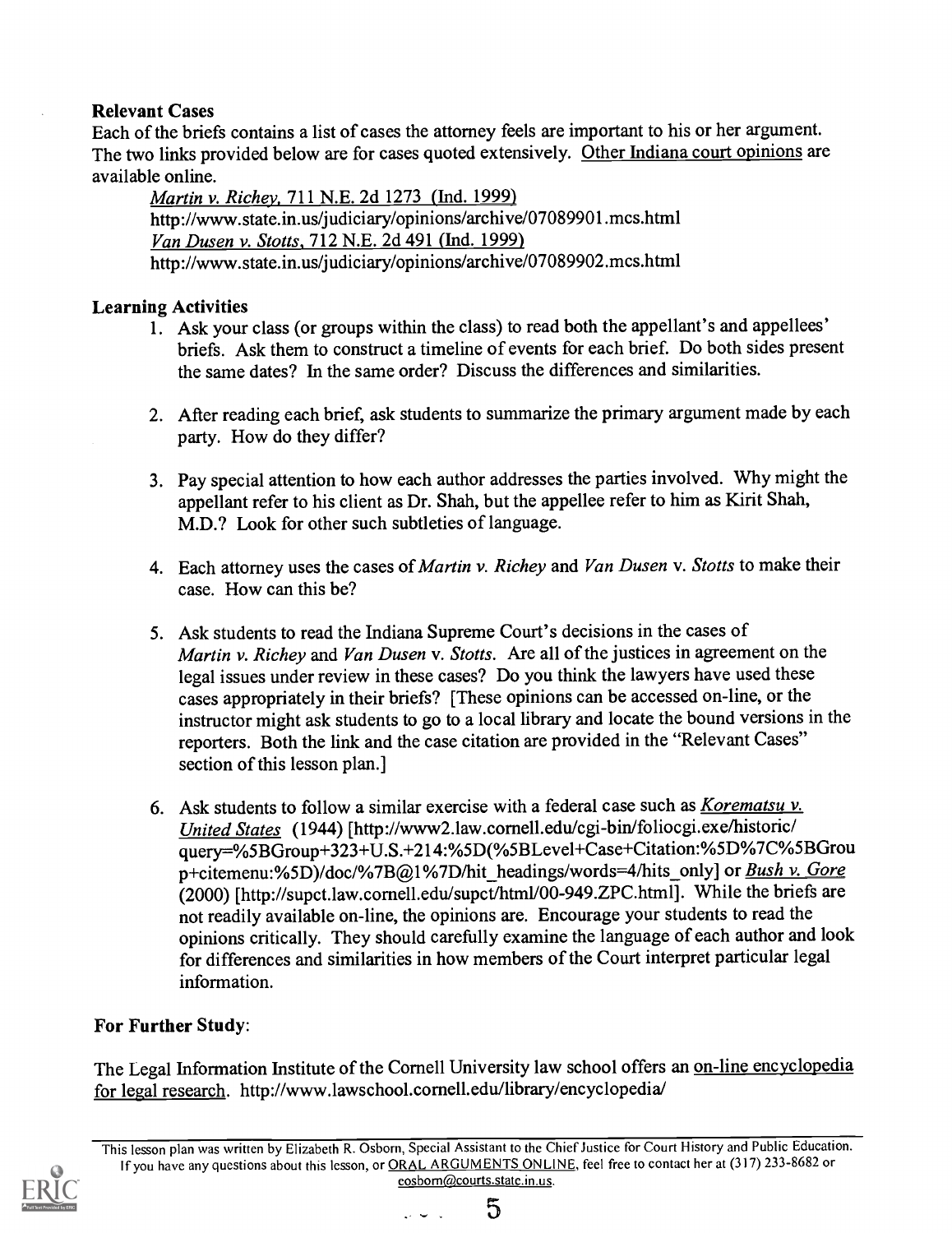The Cornell law school's Legal Information Institute webpages http://www.law.cornell.edu/ also provide links to decisions handed down from the U.S. Supreme Court and the federal courts http://www.law.cornell.edu/federal/opinions.html as well as opinions from state courts around the country http://www.law.cornell.edu/opinions.html. Links to each state's constitution and other related judicial issues can also be accessed from this site.

# Related Indiana Social Studies Standards

US History 5.4 and 8.6: Explain the constitutional significance of the following landmark decisions of the United States Supreme Court: Korematsu v. United States (1944) and Bush v. Gore (2000).



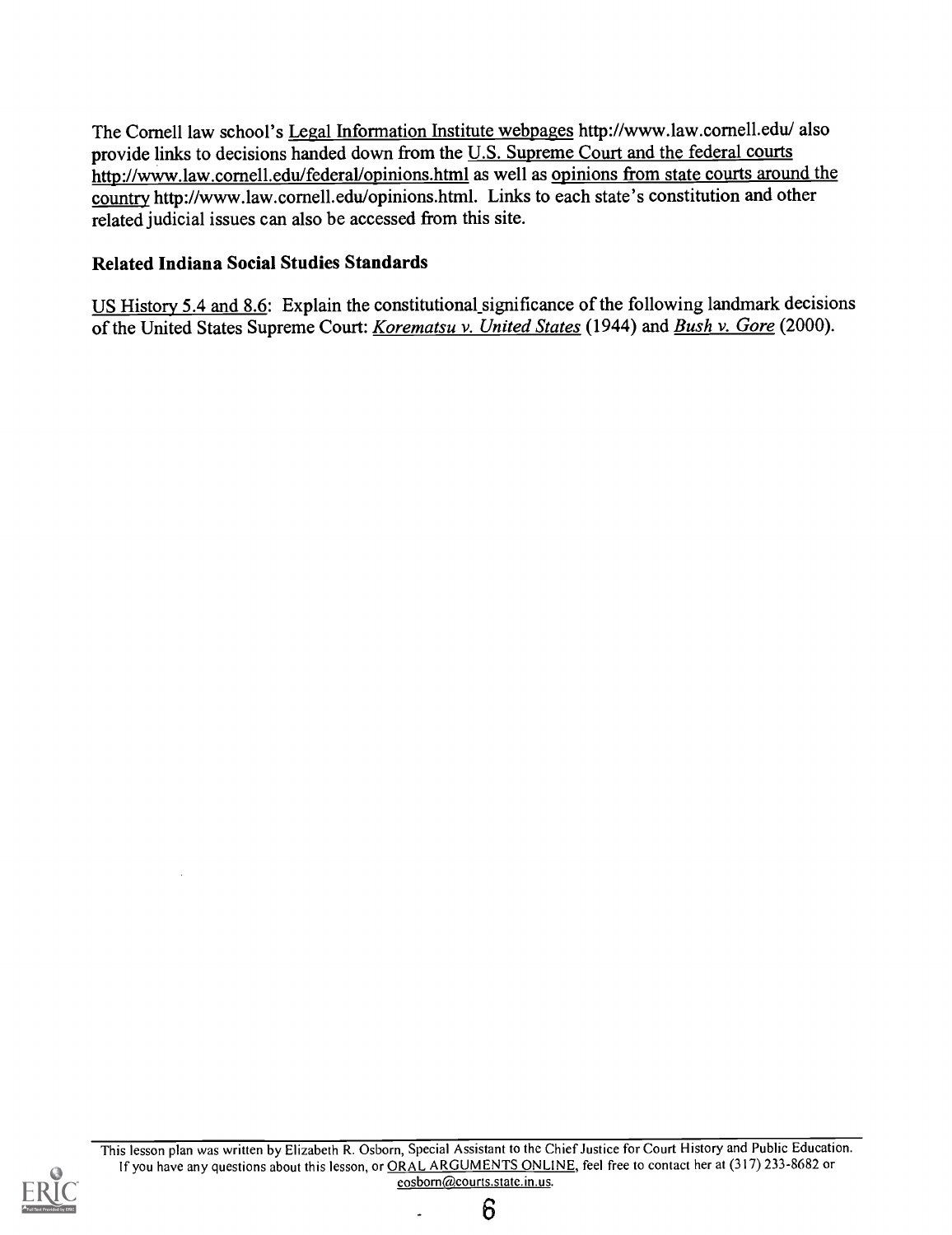# Organizational Chart of the Indiana Judicial System



# 3EST COPY AVAILABLE

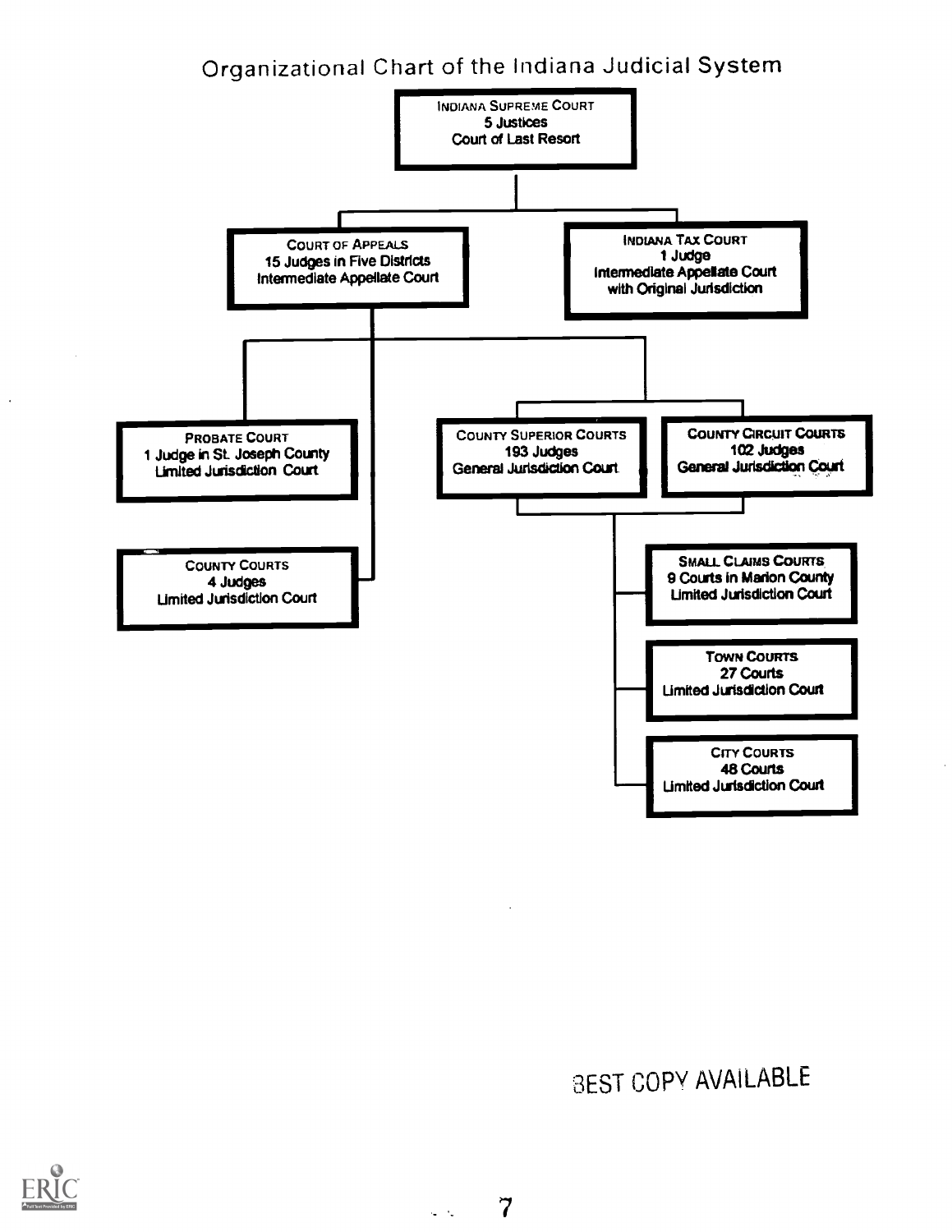

# Kirit C. Shah, M.D. v. Stan Harris and Nancy Harris

Lesson 2: How long is too long?

A lesson plan for secondary teachers on the statute of limitations\*

\*The staff of the judicial branch chose this case as a useful tool to teach an interesting aspect of the law. Its selection has no bearing on how the case will ultimately be decided. Since the members of the court did not participate in the preparation of the lesson plan, the issues raised in it will not necessarily be addressed in the oral argument.

# Background:

Teachers should ask their students to read the case summary and the briefs of the appellant (the person bringing the case) Kirit C. Shah, M.D. and the appellees (the people who won in the court decision at the trial court) Stan and Nancy Harris, and watch the October 9, 2001 oral argument before the Indiana Court of Appeals. These materials are available on-line at http://www.in.gov/judiciary/education/oao.html

A separate lesson, giving an overview of the structure of Indiana's court system, is also available to provide students with general information about how the court works.

A glossary of legal terms used in this and other Courts in the Classroom lesson plans is attached and is available on-line as well at http://www.in.gov/judiciary/eduation/glossary.html

# Learning Objectives:

At the end of this lesson students should be able to:

- 1. Understand the legal term statute of limitations and how it varies based on the type of criminal or civil activity under discussion;
- 2. Discern the applicable statute of limitations given an hypothetical or actual situation;
- 3. Discuss the possible interpretations of the medical malpractice statute of limitations, based on the information available to them in the Indiana Court of Appeals case of Shah v. Harris (October 9, 2001).



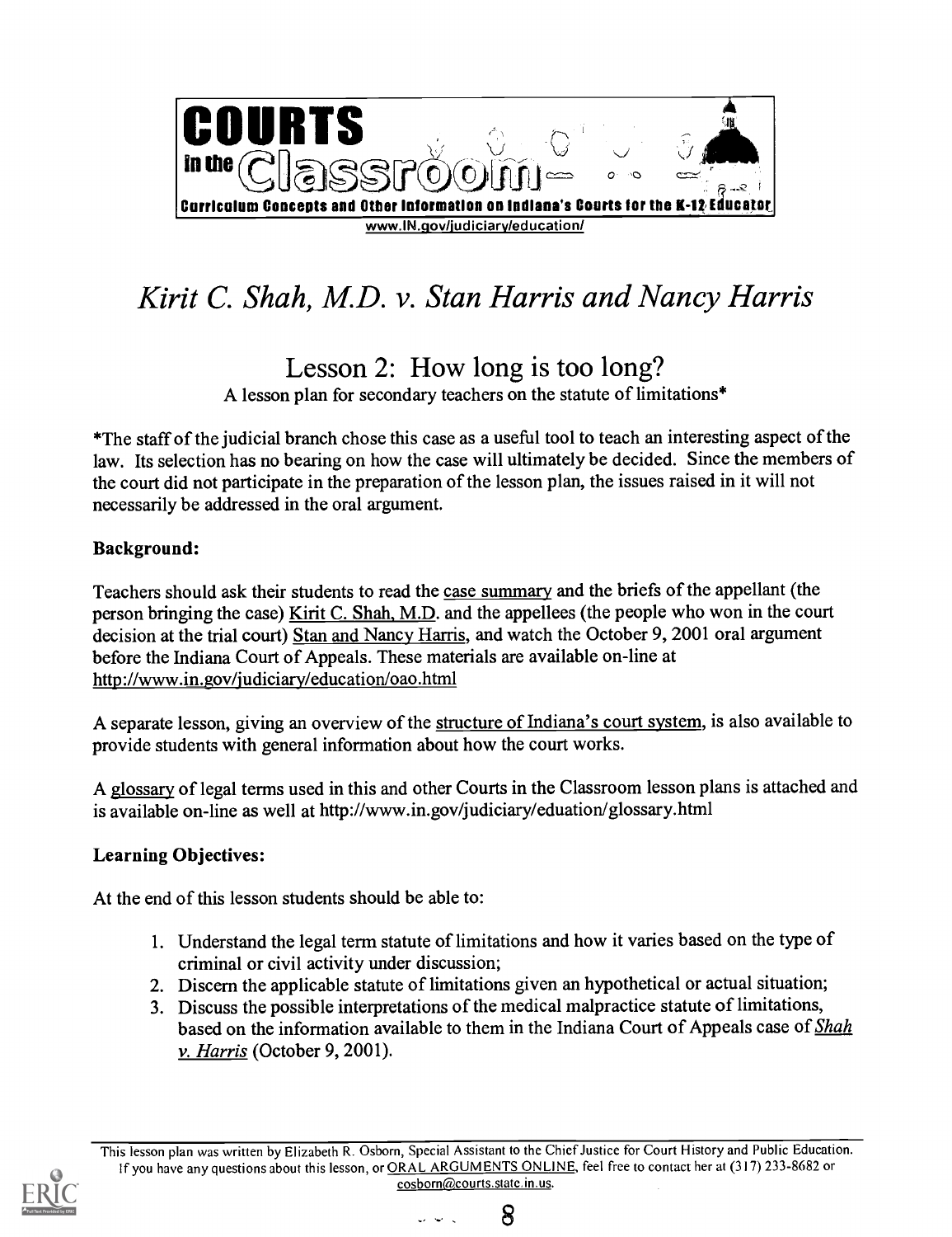# Learning Activities:

- 1. Using the resources of a local library or the Internet, have students research the legal definition of "statute of limitations." The Find Law website [http://cobrands.smallbiz.findlaw.com/legal/litigation/faq474.html] offers a good basic definition and some hypothetical examples.
- 2. Ask your students to search the Indiana Code for all mentions of "statute of limitations." (Article 34 sections 11 and 18 are especially helpful - http://www.ai.org/legislative/ ic/code/title34/index.html). Have them prepare a list of offenses (burglary, murder, trespassing, medical malpractice, etc.) and the applicable statute of limitations. Are there any offenses that do not have a statute of limitation?
- 3. Ask your students to search the Indiana Judicial Opinions archives [http://www.in.gov/ judiciary/opinions/search.html]for opinions concerning statute of limitations cases. Assign students to read the opinions for several of the cases they find. You might consider choosing cases that cover a range of offenses, or choosing several that deal with the same topic, for example the medical malpractice issue raised in the case Shah  $v$ . Harris. (In the briefs posted for the Shah case each lawyer also provides a list of cases they draw from while constructing their argument. This will give students an extensive list of cases concerning medical malpractice.)
- 4. An issue often raised in medical malpractice suits is the constitutionality of denying defendants access to the courts under the two-year statute of limitations. Ask students to read Article I sections 12 and 23 of the Indiana Constitution [http://www.in.gov/ legislative/ic/code/const/artl.html] and former Justice Myra Selby's opinion in the case of Martin v. Richey [http://www.state.in.us/judiciary/opinions/archive/ 07089901.mcs.html] as background for discussing this issue.

# For Further Study:

Justice Selby, in her Martin opinion, explicitly discusses the Indiana Constitution's "privileges and immunities clause" (Article 1 section 23 - http://www.in.gov/legislative/ic/code/const/artl.html). The Court's decision in Collins v. Day receives particularly close scrutiny. Teachers wishing to further explore constitutional issues relating to the due process and equal protection clause of the Indiana constitution might consider asking students to read Collins and to search for similar cases in the federal constitution and courts. While Collins was decided in 1994, well before we began our online judicial archives, many libraries have subscriptions to Lexis-Nexus, an on-line legal database, and/or the bound Indiana Cases. The appropriate citation for Collins in either source is 644 N.E.2d 72 (Ind. 1994).

The Cornell University Legal Institute website is one of many keyword searchable sources for federal opinions [http://www.law.cornell.edu/federal/opinions.html]. The Library of Congress website provides links to the U.S. Constitution [http://lcweb2.loc.gov/const/mdbquery.html] as well as other historical documents relating to the founding era, including the Thomas Jefferson papers.

This lesson plan was written by Elizabeth R. Osborn, Special Assistant to the Chief Justice for Court History and Public Education. If you have any questions about this lesson, or ORAL ARGUMENTS ONLINE, feel free to contact her at (317) 233-8682 or eosborn@courts.state.in.us.



 $\mathbb{Z}^2$  and  $\mathbb{Z}^2$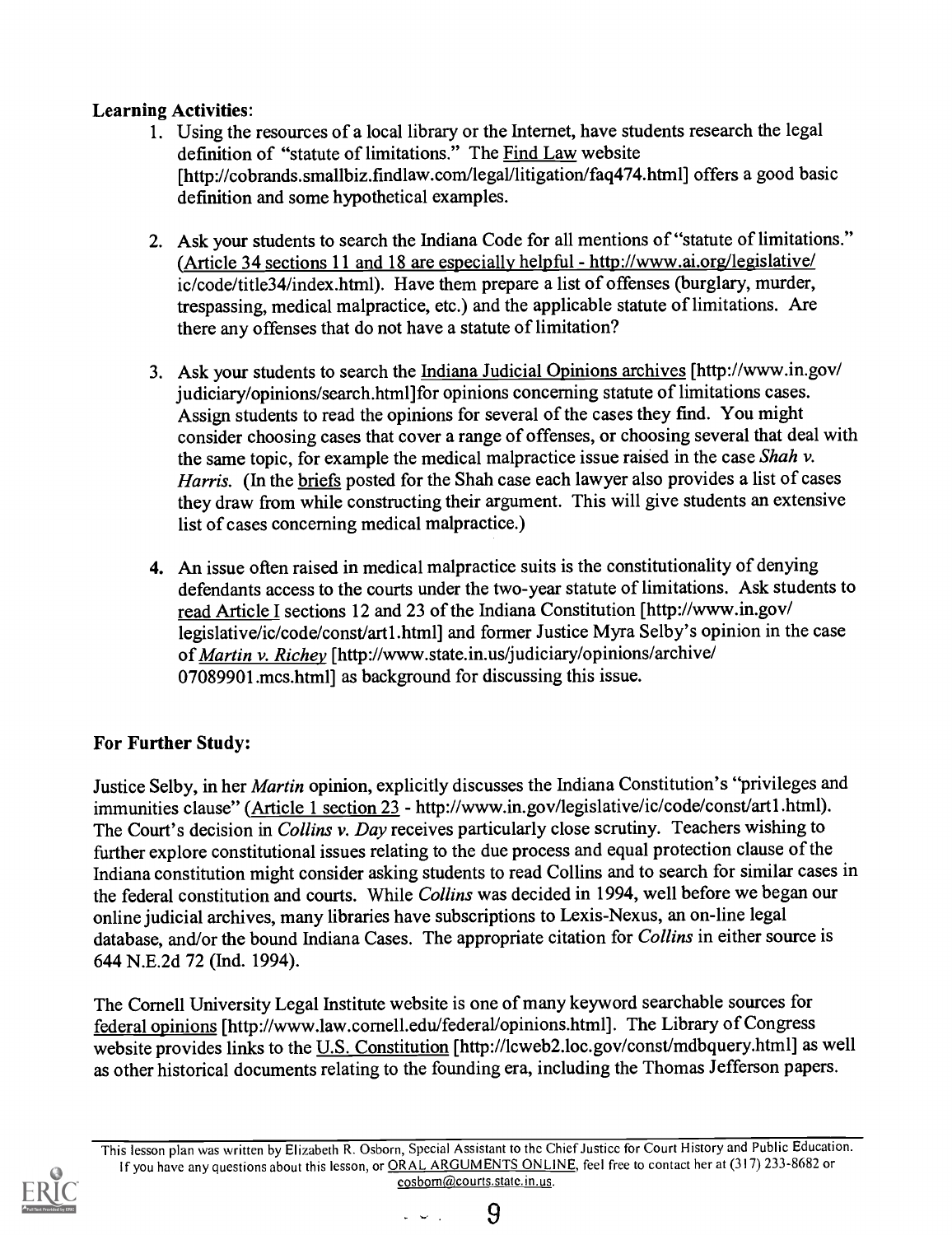The Find Law [http://www.findlaw.com/] website allows interested parties to search any number of legal issues. The site includes links to federal and state statutes and opinions, law schools, legal forms, allows for searches on general legal topics, and so forth.

# Related Indiana Social Studies Standards

U.S. Government.1.9: Explain how the rule of law, embodied in a constitution, limits government to protect the rights of individuals.

U.S. Government.1.13: Examine fundamental documents in the American political tradition..., the United States Constitution,...the Indiana Constitutions of 1816 and 1851 to identify key ideas regarding the nature of limited government and the protection of individual rights.

U.S. Government.3.15: Compare core documents associated with the protection of individual rights, including the Northwest Ordinance, the Bill of Rights, the Fourteenth Amendment to the United States Constitution, and Article I of the Indiana Constitution.

This lesson plan was written by Elizabeth R. Osborn, Special Assistant to the Chief Justice for Court History and Public Education. If you have any questions about this lesson, or ORAL ARGUMENTS ONLINE, feel free to contact her at (317) 233-8682 or eosborn@courts.state.in.us.



 $\mathbb{R}^2$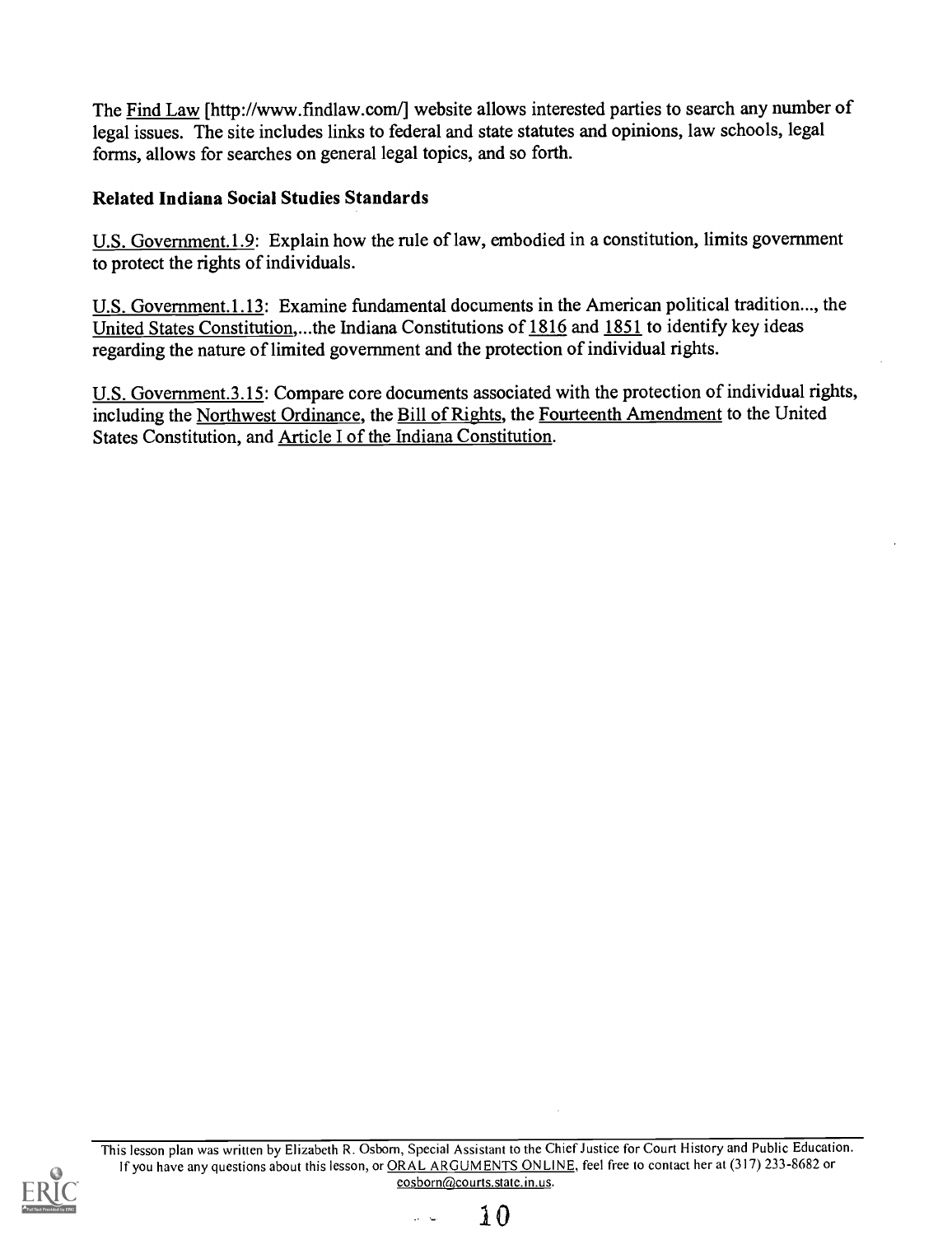

# Kirit C. Shah, M.D. v. Stan Harris and Nancy Harris

# Lesson 3: Oral Arguments On-Line

A lesson plan for secondary teachers on conducting mock oral arguments\*

\*The staff of the judicial branch chose this case as a useful tool to teach an interesting aspect of the law. Its selection has no bearing on how the case will ultimately be decided. Since the members of the court did not participate in the preparation of the lesson plan, the issues raised in it will not necessarily be addressed in the oral argument.

# Background:

Teachers should ask their students to read the case summary and the briefs of the appellant (the person bringing the case) Kirit C. Shah, M.D. and the appellees (the people who won in the court decision at the trial court) Stan and Nancy Harris, and watch the October 9, 2001 oral argument before the Indiana Court of Appeals. These materials are available on-line at http://www.in.gov/judiciary/education/oao.html.

A glossary of legal terms used in this and other Courts in the Classroom lesson plans is attached and is available on-line as well at http://www.in.gov/judiciary/eduation/glossary.html

# Learning Objectives:

At the end of this lesson students should be able to:

- 1. Conduct a mock oral argument based on the briefs provided and further research as assigned by the instructor;
- 2. Articulate and differentiate between the arguments made by opposing counsel in an oral argument; and
- 3. Write an opinion for the case outlining why one legal argument prevailed over the other based on their own reading, research, and viewing of the oral argument.

# Learning Activities:

Note: The order of these activities is arbitrary. A teacher might decide to have their class watch the oral argument first, and then conduct a mock hearing, or vice versa. In the event that you would like students to watch another oral argument yet remain unbiased about this case's content, please

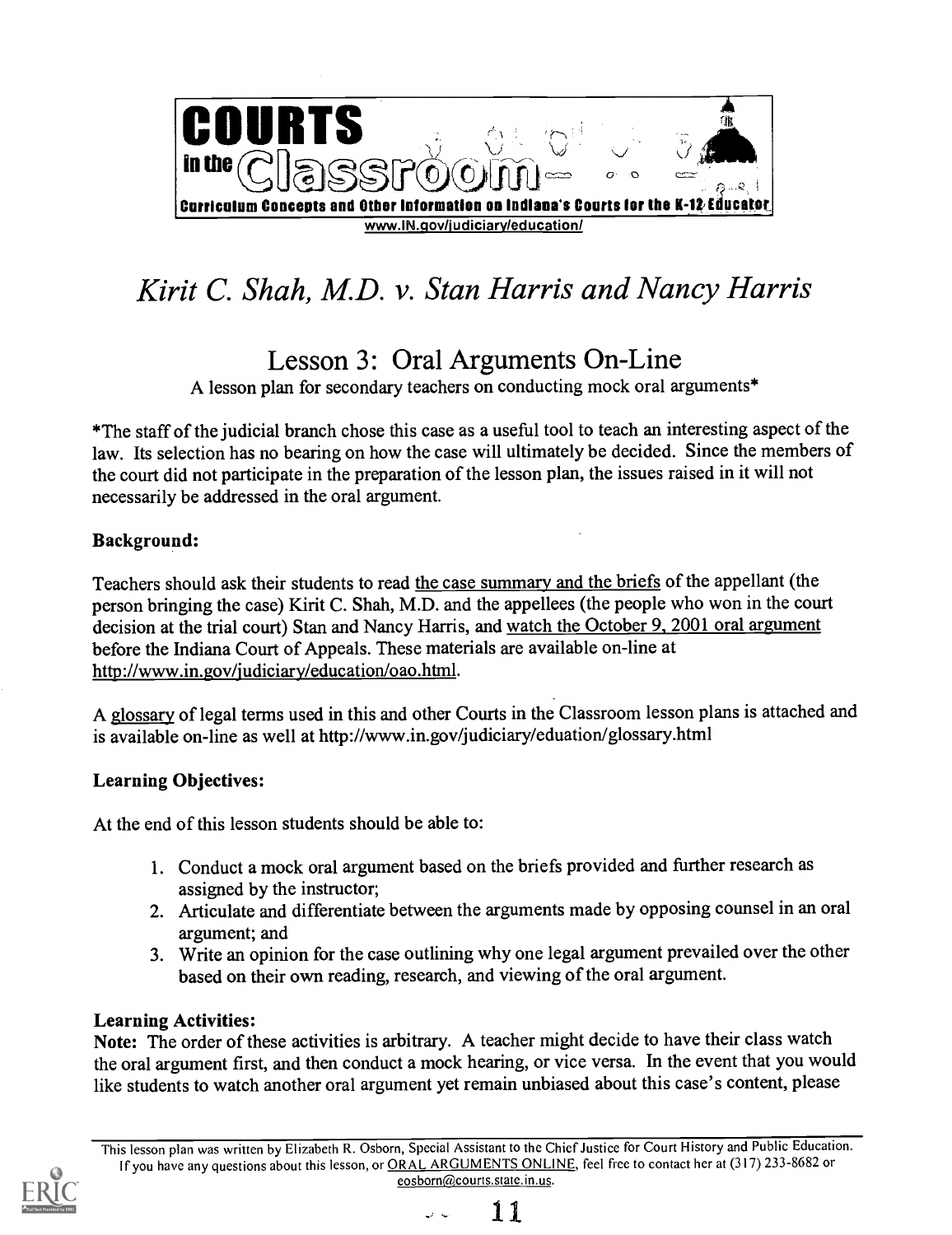return to the main Courts in the Classroom [http://www.in.gov/judiciary/education/index.html] website to select an appropriate case.

- 1. Teachers should ask their students to read the case briefs and the case summary for Shah  $\nu$ . *Harris.* Divide the class into several groups: the appellant (Shah), the appellees (Mr. and Mrs. Harris), and the court officers (a bailiff, timer, and a three judge panel). Each group will be assigned the task of preparing for a different part of the oral argument. Shah is a Court of Appeals case, thus the reason for the three judge panel instead of the Supreme Court's five judge panel.
- 2. Students should use the information they have gathered in order to conduct a mock oral argument. (The information provided in Lesson 1 might be helpful for this exercise as well). Those assigned to act as judges should read the briefs and research the cases the attorney's rely on most heavily in the briefs. (Recent Indiana court opinions [http://www.in.gov/judiciary/opinions/archive.html] can be accessed online. Libraries that carry the Indiana Cases volumes will have all Indiana cases.) Students judges might also prepare questions to ask the attorneys. Those acting as attorneys (and their staff of law clerks) should prepare an argument for the court. A judge may interrupt at any time with a question. Some judges are very active questioners, as exemplified by the panel in the Shah case.
- 3. Watch the oral argument in the case of **Shah v. Harris.** Students should take notes on the arguments made by each attorney. How well did they present the information outlined in their briefs? Have they presented any new arguments? Did the judges ask many questions? How would you characterize their questions? Were there issues the judges seemed particularly interested in pursuing?
- 4. After watching the *Shah* oral argument, or conducting your own mock argument, ask students to write an opinion for the case. You may ask them to write a majority opinion, a concurring opinion, or a dissent. Make sure the students address the specific legal argument under discussion. They should not give their feelings about the case. Instead, they should come to a conclusion based on the facts presented and legal precedents. Recent and current Indiana Supreme Court and Court of Appeals opinions [http://www.in.gov/judiciary/opinions/search.html] are archived on the judiciary website if you wish to provide your students with sample opinions. When this case is decided we will provide a link from the October 2001 Case of the Month.

# For Further Study

Oral arguments are heard regularly by the Indiana Supreme Court, the Court of Appeals, and the Tax Court. Teachers might consider bringing a class to tour the State House and to watch an oral argument. To arrange a special tour of the courtroom or to check on upcoming oral arguments please contact Elizabeth Osborn at (317) 233-8682 or eosborn@courts.state.in.us. Guided tours of the State House can be arranged through the tour office at  $(317)$  233-5293 or captours@idoa.state.in.us.



This lesson plan was written by Elizabeth R. Osborn, Special Assistant to the Chief Justice for Court History and PublicEducation. If you have any questions about this lesson, or ORAL ARGUMENTS ONLINE, feel free to contact her at (317) 233-8682 or eosborn@courts.state.in.us.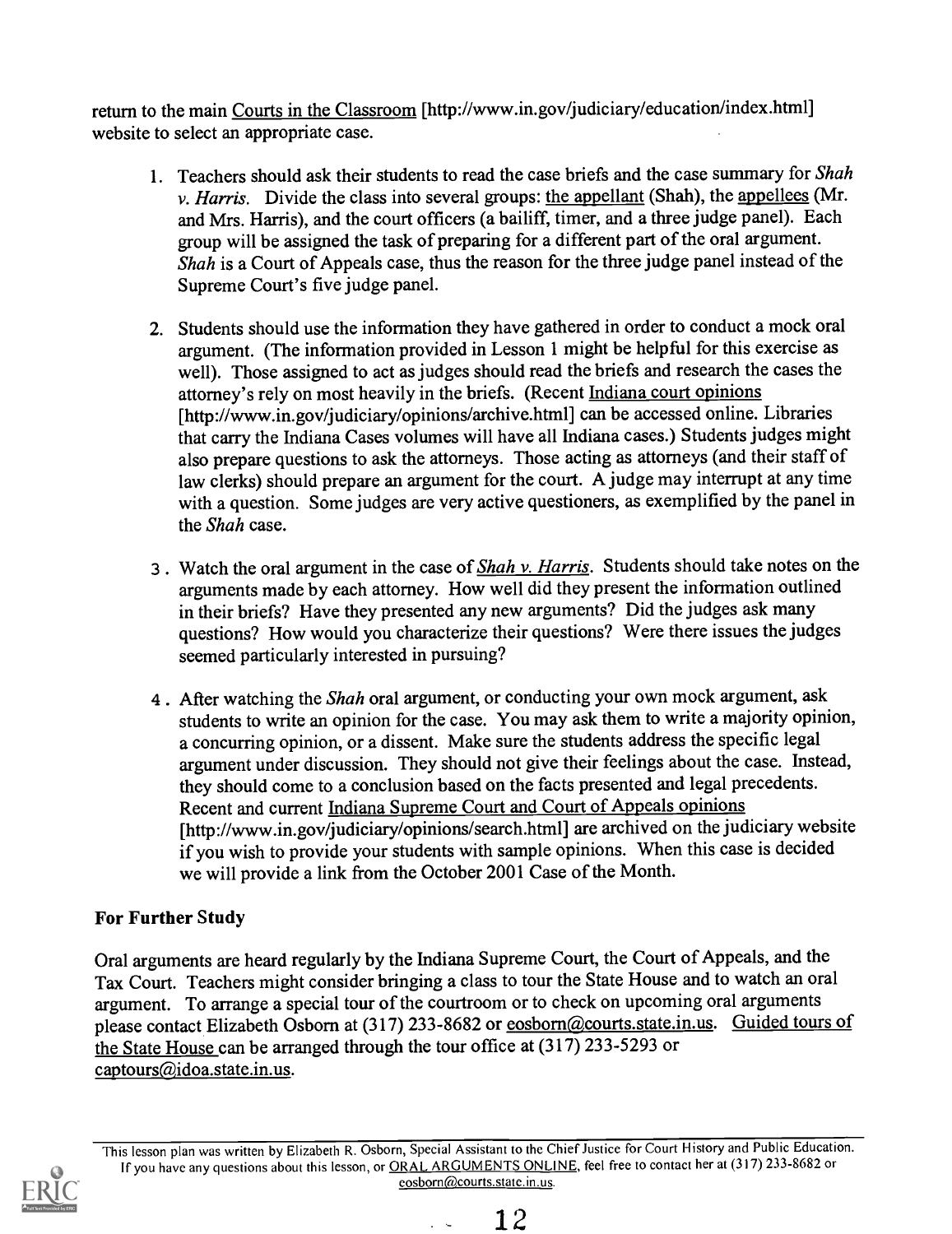The legal links [http://www.in.gov/judiciary/research/links.html] menu on the Judicial System's homepage provides a wide variety of resources for students and teachers. From this site teachers can link to opinions handed down by Indiana and federal courts, publications and contact information for local and national bar associations, Indiana law schools, and other sites containing legal resources.

If you are interested in viewing an oral argument from another state Supreme Court consider visiting Florida's court website at http://www.flcourts.org/

# Related Indiana Social Studies Standards

U.S. Government.3.6: Explain the functions of the courts of law in governments of the United States and the state of Indiana with emphasis on the principles of judicial review and an independent judiciary.

U.S. Government.1.13: Examine fundamental documents in the American political tradition..., the United States Constitution,...the Indiana Constitutions of 1816 and 1851 to identify key ideas regarding the nature of limited government and the protection of individual rights.

U.S. Government.5.13: Practice civic skills and dispositions by participating in a group of activities such as simulated public hearings, mock trials, and debates.

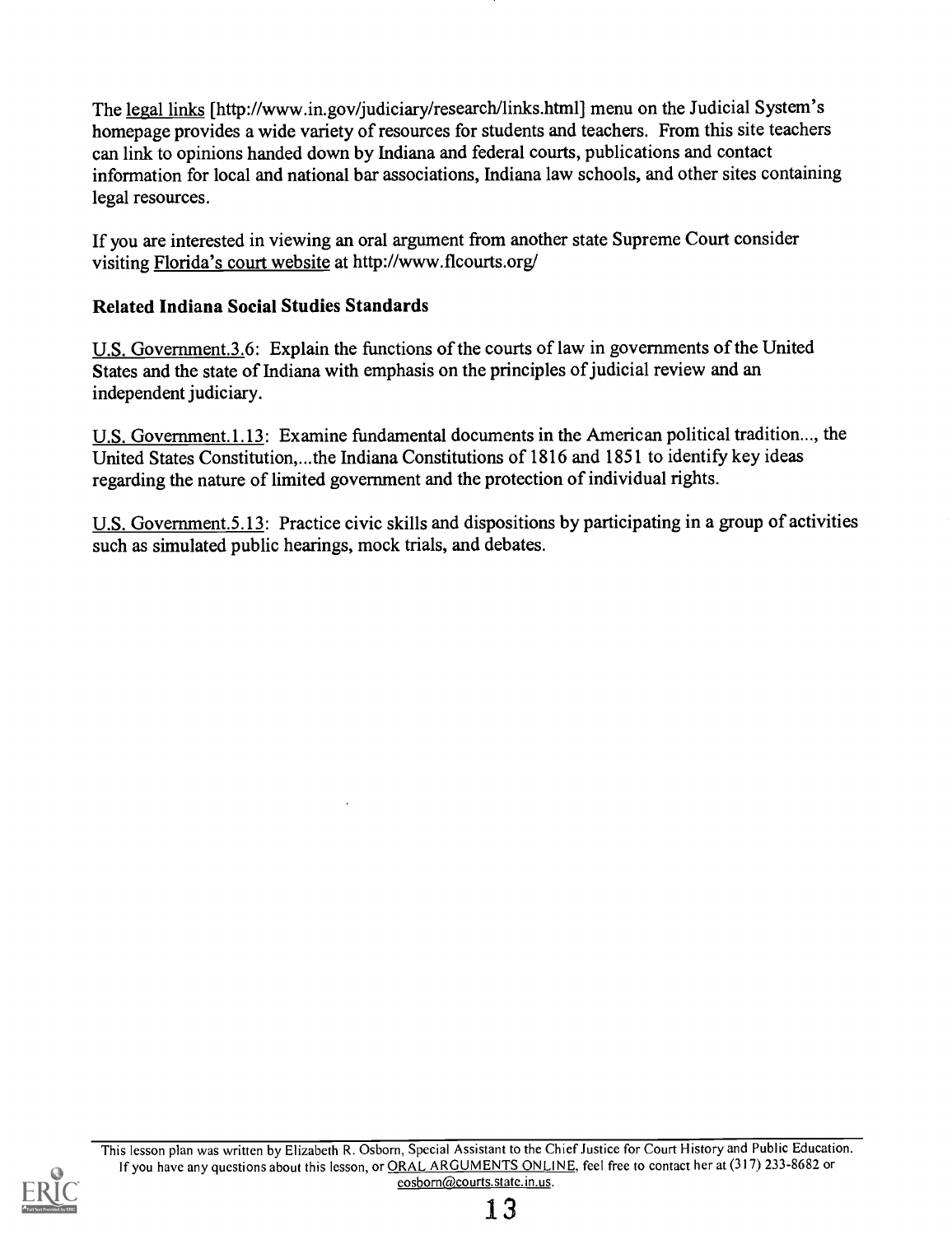# Glossary

Alternative Dispute Resolution: a way to settle a case without going to court; sometimes ADR is court ordered. Mediation and arbitration are examples of alternative dispute resolution.

Appeal: a proceeding undertaken by one of the parties in a lawsuit asking to have a decision reconsidered by a higher court or agency.

Appellant: the party who brings the appeal; usually the person who is unhappy with the lower court's decision.

Appellee: the person against whom the appeal is lodged; usually wants the lower court's decision to be upheld.

Bench Trial: a trial in which there is no jury and the judge decides the case.

Civil Suit: a case relating to private rights and remedies that are sought in court. Separate from criminal cases.

Compensatory damages: damages that are awarded to compensate an injured person for the actual (proven) injury or loss. Punitive damages are awarded in addition to actual damages when the intent is to punish the guilty party for an action.

Concurring opinion: an appellate court opinion that agrees with the vote (opinion) of the majority, but for a different reason. The concurring justice(s) write a separate opinion explaining how they reached their decision.

Criminal: a case in connection with the commission of a crime.

**Defendant:** the person who is charged with a crime (criminal case) or against whom damages are sought (civil case).

Denial of transfer: the court's refusal to grant a request for a motion or petition to "transfer" or take a case from a lower court.

De novo: to begin anew; for example, to have a new trial.

Dissenting opinion: an opinion written by one or more judges who disagree with the majority.

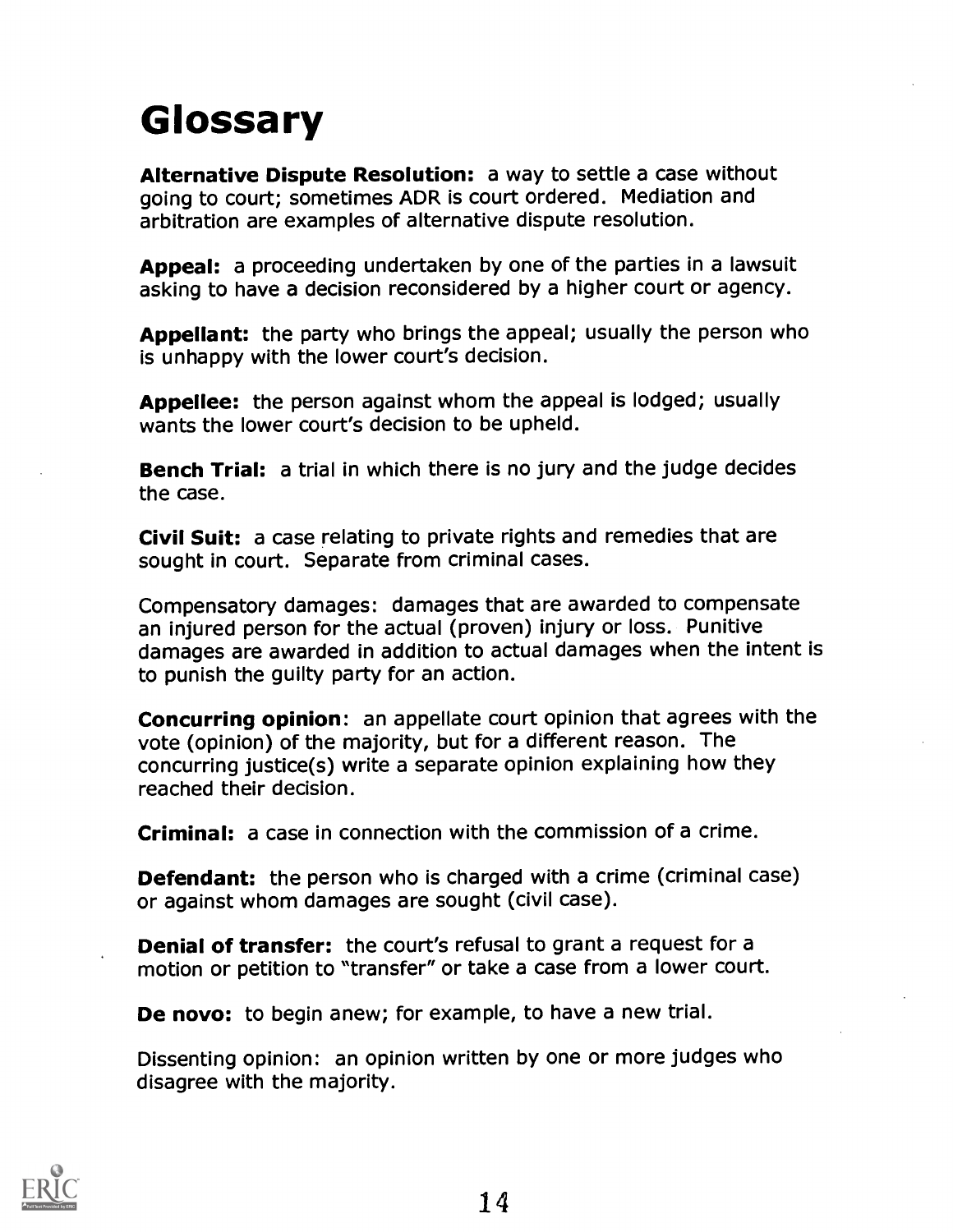Direct appeal: a case that, if appealed, moves directly from the trial court to the supreme court; it bypasses intermediate appellate courts.

Effective January 1, 2001 the court must take on direct appeal death penalty cases, and they have chosen to allow direct appeals if the sentence was life without parole.

Grand Jury: a group of citizens who decide whether or not there is enough evidence to charge a suspect with a crime.

Interlocutory appeal: an appeal that occurs in the course of a trial; it is made before the trial court reaches a decision. During the interlocutory appeal, the trial is placed on hold so to speak.

**Jury:** a group of citizens chosen to hear a case and render a verdict based on the facts presented to them. Sometimes referred to as a "petit jury."

Jury Trial: often referred to as "trial by jury," this is a trial in which a jury tries the facts.

Note: The U.S. and Indiana Constitution's are not identical on this issue. The Indiana Constitution (Article 1 section 19) provides for a trial by jury in all criminal cases. Under the U.S. Constitution, however, "The right to a jury trial is established...but it is not an absolute right. The Supreme Court has stated that petty crimes (as those carrying a sentence of up to 6 months) do not require trial by jury. The right to a jury trial in a criminal case may be waived by the ' 'express and intelligent consent" of the defendant...There is no right to a jury trial in equity cases. When a civil case involves both legal and equitable issues or procedure, either party may demand a jury trial (and failure to do so is taken as a waiver), but the judge may find that there is no right to jury trial because of equitable issues or claims." [http://www.FindLaw.com/ (choose the legal dictionary)]

Libel: harmful remarks, made in writing, that might injure a person's reputation (could also be in a picture sign, etc.). Slander refers to the same type remarks that are made verbally.

Majority opinion: an opinion that is signed by more then half of the judges considering a case. Sometimes it is called the main opinion.

Medical malpractice: a case involving a doctor's alleged failure to provide care at an acceptable level.

Opinion: a court's written explanation of its decision in a case. Not all opinions, however, are published.

Non-published opinions may be requested by contacting the Clerk's Office at (317) 232-1930. Published opinions for recent Indiana Court

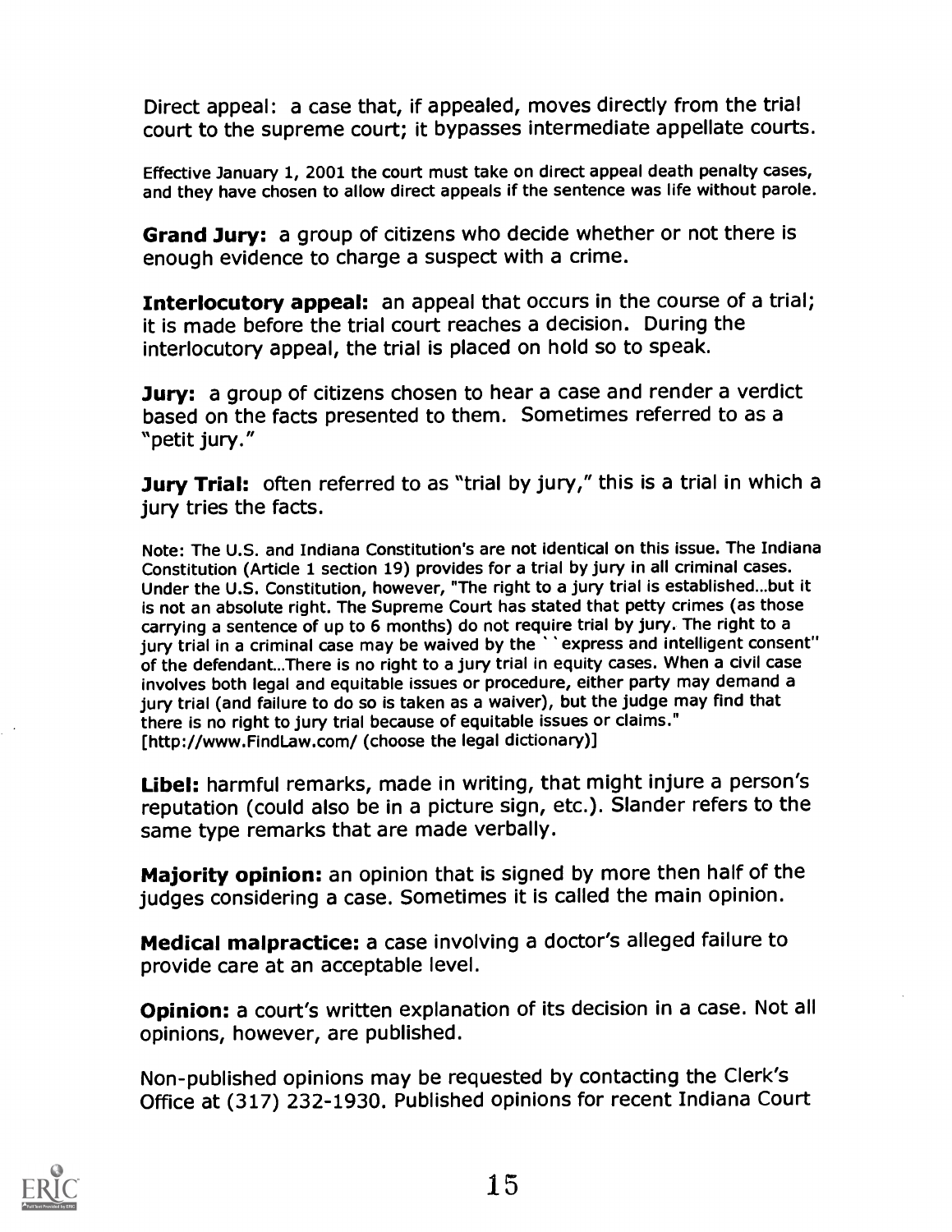of Appeals and Supreme Court cases can be found online at http://www.in.gov/judiciary/opinions/.

There are different types of opinions issued by the court, see also concurrent, dissenting and majority opinion.

Oral arguments: the presentation of information before an appellate court. Either the appellants or the appellees may request to make oral arguments before the court. The court does not have to agree to hear oral arguments; they may feel that the written record is sufficient. On the other hand, they may request that the representatives of each party present oral arguments.

Peremptory Challenge: a request by an attorney for either side to disqualify a juror; the attorney does not have to give a reason for his request. The number of peremptory challenges varies depending on the kind of case. Attorneys are also allowed to request that a juror be dismissed for cause. In a challenge for cause the attorney argues that the juror would not be able carry out his/her duties for some reason specified by the attorney.

Petition: a formal written request made to a court.

Petition to transfer: a request to the court, asking them to accept jurisdiction over a case.

Petit Jury: see jury

Plaintiff: The person who initiates a civil lawsuit.

Post-conviction relief: a request by a prisoner asking the court to nullify, cancel or correct a sentence.

Prosecution: in criminal cases it is the state (government) that initiates the case; they are referred to as the prosecution. In a civil case the person who initiates the case is called the plaintiff.

Punitive damages: punitive damages are awarded in addition to actual damages when the intent is to punish the guilty party for an action. They are generally awarded when it has been determined that the defendant acted with recklessness, malice, or deceit.

Remit: the court's reduction of the damages awarded in a jury trial.

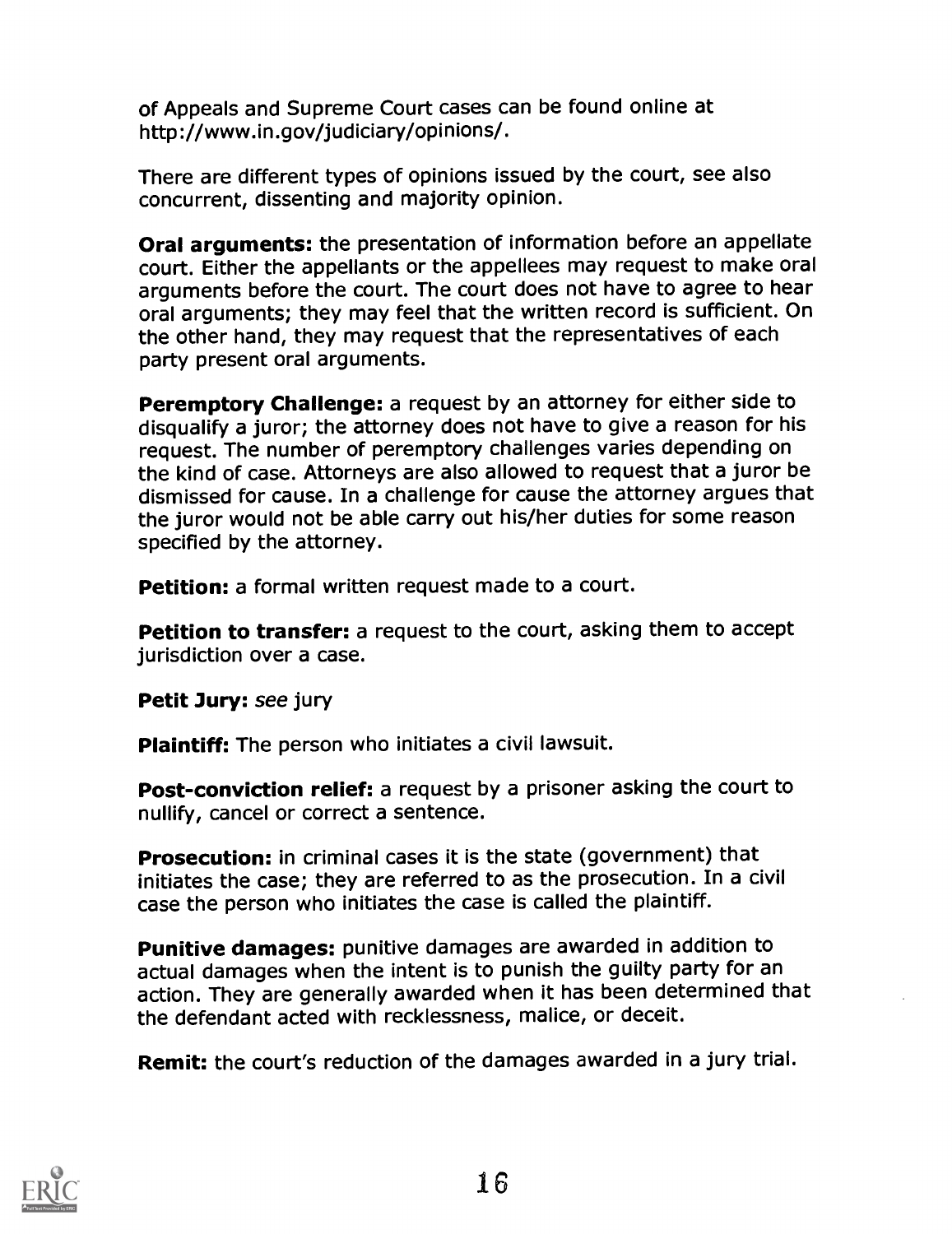Slander: harmful remarks that might injure a person's reputation that are made verbally. Libel refers to similar remarks that are made in writing, pictures, etc.

Statute of limitations: a legally established time limit (based on the date of the claim for civil cases or the crime for criminal cases) for entering a suit (civil) or beginning a prosecution (criminal). A reasonable time limit is established so that the defendant may still be able to find witnesses, evidence, etc. pertinent to the case.

Summary judgment: a judgment issued by a judge where there is agreement about a set of relevant facts. It is a procedural device that allows for the speedy resolution of some controversies without the need for a trial.

Toll: to stop the running of time, especially regarding time allowed before filing a lawsuit. See, statute of limitations.

Tort: a civil wrong; the remedy that is sought is usually a monetary award for damages

\*This glossary is provided to help teachers and students gain a working knowledge of some of the terms used in our lesson plans; it is not intended to be a comprehensive legal dictionary.

The Find Law legal website is an invaluable tool for all people working with the law (http://www.findlaw.com/). The Find Law site includes access to a legal dictionary (http://dictionary.lp.findlaw.com/).

Voir Dire: the act or process of questioning prospective jurors, by the trial counsel or the trial judge, to determine which are qualified for service on a jury.

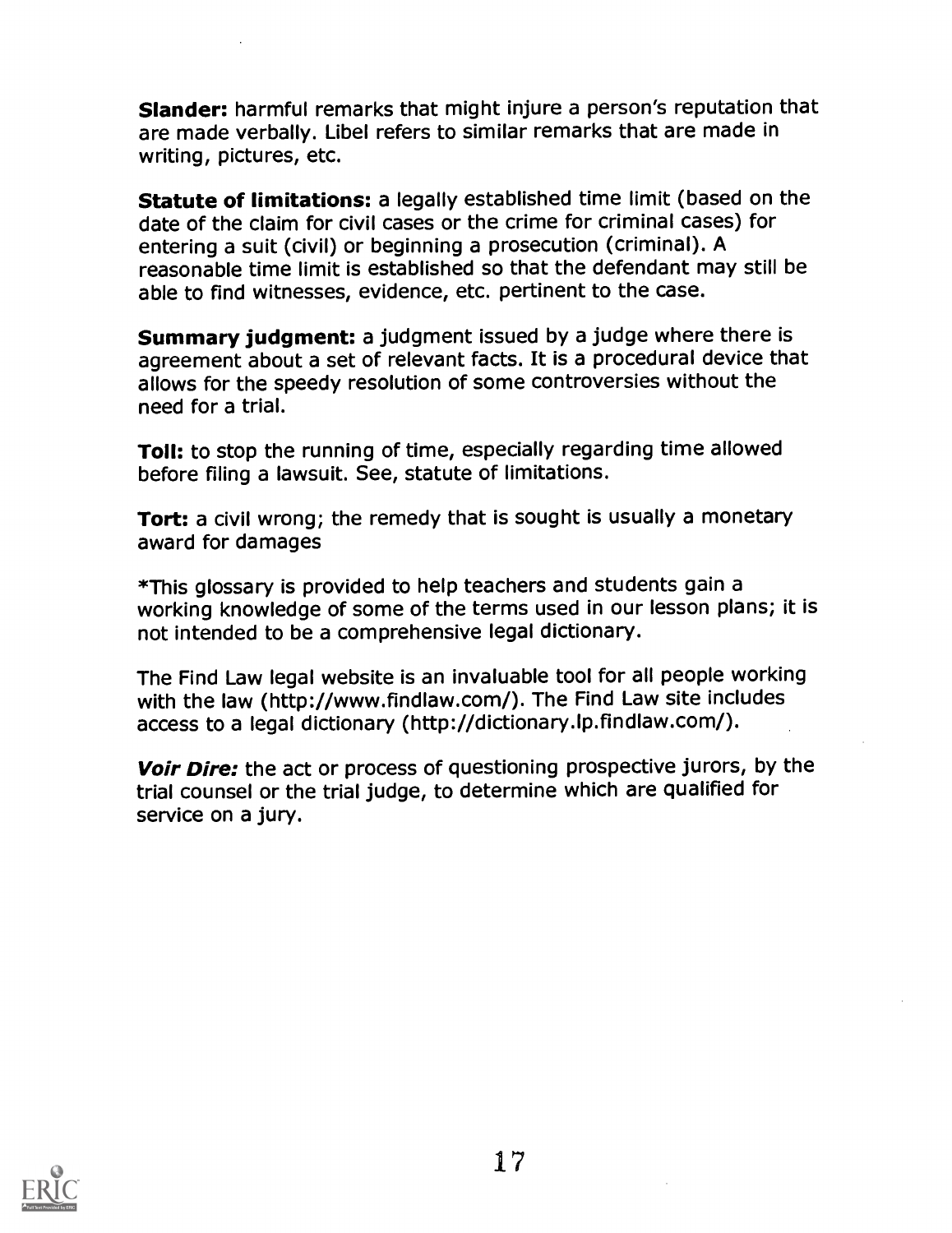

Case Summary: Shah v. Harris Webcast Oral Argument

Dr. Shah, a neurologist, began treating Mr. Harris in June 1991. In July 1991, Dr. Shah diagnosed Mr. Harris with multiple sclerosis. Dr. Shah treated Mr. Harris for this diagnosis until April 1993, at which point in time Dr. Shah moved away from the area. Mr. Harris subsequently sought treatment from other physicians for multiple sclerosis until, he alleges, he was correctly diagnosed with a vitamin B-12 deficiency in July 1998.

In July 2000, Mr. Harris and his wife filed a medical malpractice complaint against Dr. Shah with the Indiana Department of Insurance and the Vanderburgh Circuit Court alleging that Dr. Shah was negligent in diagnosing Mr. Harris. Dr. Shah filed a Motion for Summary Judgment arguing that the Harris' failed to file their complaint before the expiration of the two-year statute of limitations, which Dr. Shah argues was in April of 1995, two years after Dr. Shah and Mr. Harris ended their physicianpatient relationship. The Harris' responded that they timely filed their medical malpractice complaint because they filed within two years of the first date upon which they could have known of Dr. Shah's alleged misdiagnosis. The trial court denied Dr. Shah's motion and he has appealed to the Indiana Court of Appeals.

Shah v. Harris considers the issue of when a Medical Malpractice complaint is timely filed under the Indiana Medical Malpractice Statute of Limitations, Indiana Code section 34-18-7-1. The oral argument will discuss that statute and the cases from the Court of Appeals and Supreme Court which have considered the statute under unique factual circumstances.

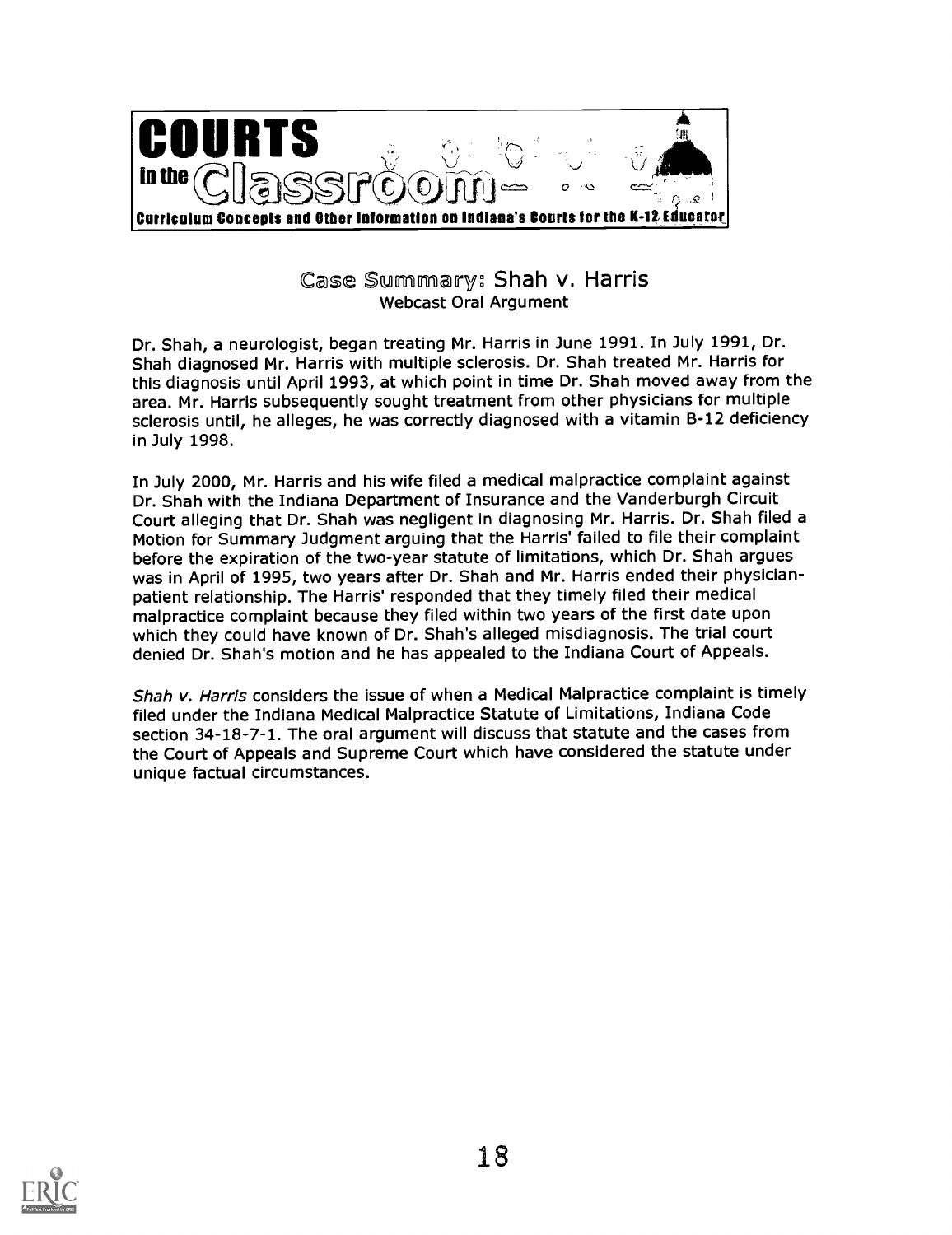# IN THE INDIANA COURT OF APPEALS CASE NO.: 82A02-0103-CV-111

| KIRIT C. SHAH, M.D.,         |  | <b>Permissive Interlocutory Appeal From</b> |
|------------------------------|--|---------------------------------------------|
|                              |  | The Vanderburgh Circuit Court               |
| Appellant,                   |  |                                             |
|                              |  | <b>Trial Court Case No.:</b>                |
| VS.                          |  | 82C01-0007-CT-357                           |
| STAN HARRIS AND NANCY HARRIS |  | The Honorable                               |
|                              |  | Carl A. Heldt, Judge                        |
| Appellees,                   |  |                                             |
|                              |  |                                             |

# BRIEF OF THE APPELLEES STAN AND NANCY HARRIS

Glenn A. Deig, Esquire IN Bar # 13953-82 2804 N. First Ave. Evansville, Indiana 47710 (812) 423-1500

#### ATTORNEY FOR THE APPELLEES

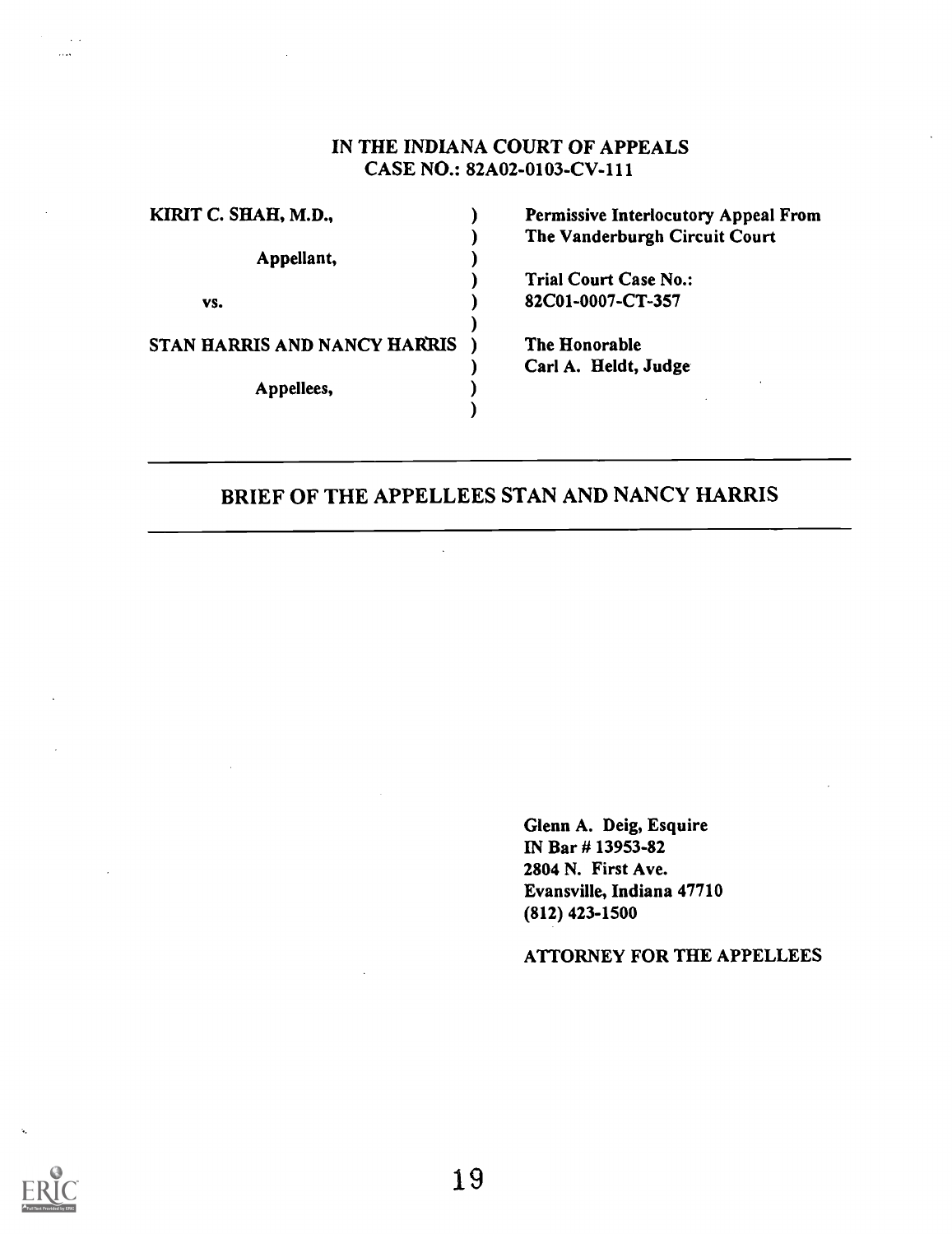# I. TABLE OF CONTENTS

# Page

| Π.    |            |  |  |
|-------|------------|--|--|
| III.  |            |  |  |
| IV.   |            |  |  |
| V.    |            |  |  |
| VI.   |            |  |  |
| VII.  |            |  |  |
|       | A.         |  |  |
|       | $\bf{B}$ . |  |  |
| VIII. |            |  |  |
|       |            |  |  |
|       |            |  |  |



 $\ddot{\phantom{a}}$ 

 $\boldsymbol{\beta}$ 

 $\sim$   $\sim$  $\ldots$ 

 $\lambda$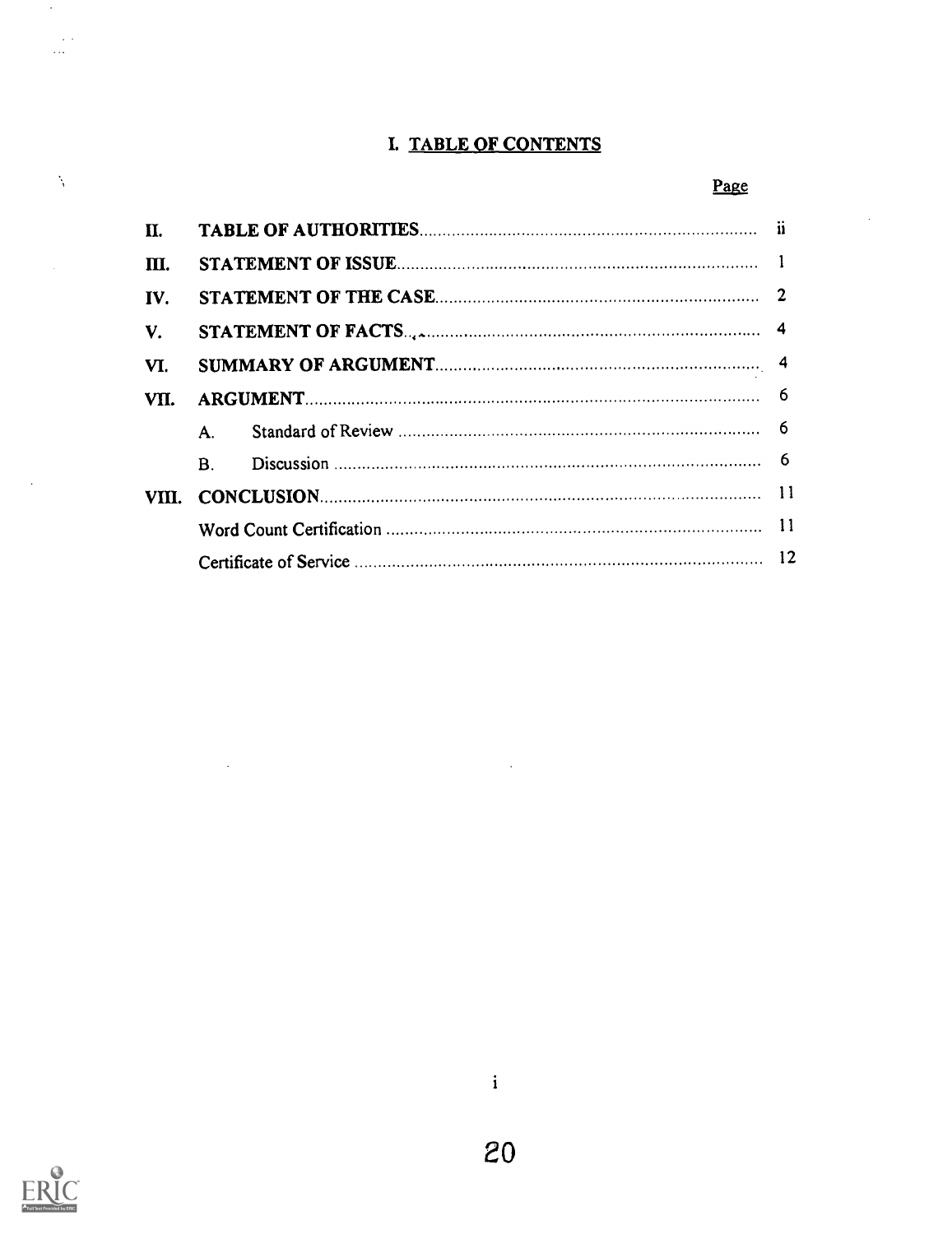# II. TABLE OF AUTHORITIES

| CASES:                                                 | Page |
|--------------------------------------------------------|------|
| Boggs v. Tri-State Radiology, Inc. 730 N.E.2d 692      |      |
|                                                        |      |
| Coffer v. Arndt, 732 N.E.2d 815                        |      |
| Downs v. Panhandle Eastern Pipeline Co., 694           |      |
| N.E.2d1198, 1200 (Ind. Ct. App. 1998)                  |      |
| Estate of Pflanz v. Davis, 678 N.E.2d 1148, 1150       |      |
| Halbe v. Weinberg 717                                  |      |
| Ling, et.al. v. Board of Trustees of Vermillion County |      |
| Hospital v. Stillwell, et.al. 732 N.E.2d 1270          |      |
|                                                        |      |
| Martin v. Richey, Jr., M.D. 711 N.E.2d 1273            |      |
| Weinberg v. Bess, 717                                  |      |
|                                                        |      |
| Van Dusen v. Stotts, 712 N.E.2d 491                    |      |
|                                                        |      |

# OTHER AUTHORITIES:

 $\ddot{\phantom{a}}$ 

 $\bar{z}$ 

 $\ddot{\phantom{a}}$ 



 $\mathbf{r}_i$  .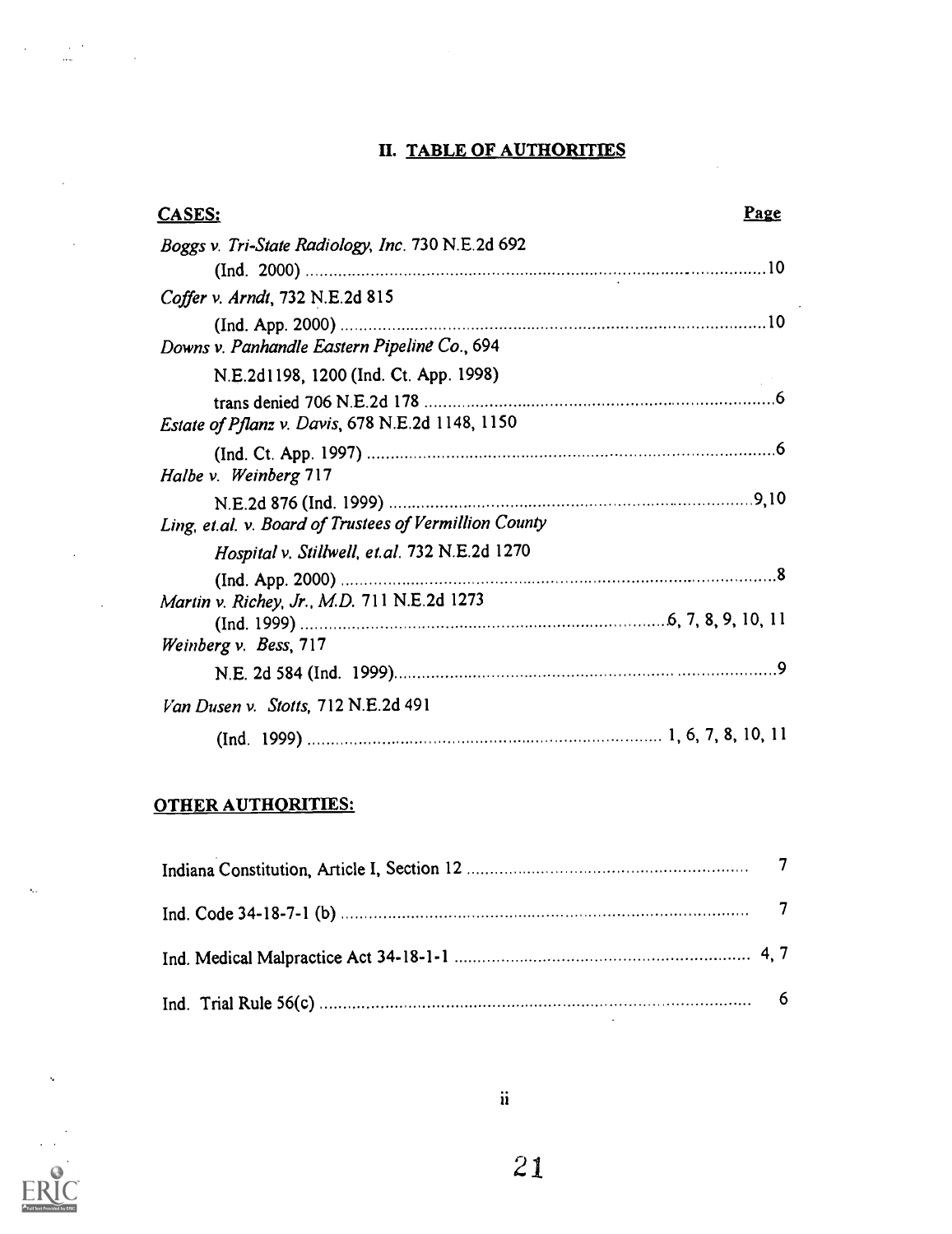# IN THE INDIANA COURT OF APPEALS CASE NO.: 82A02-0103-CV-111

| KIRIT C. SHAH, M.D.,         |  | Permissive Interlocutory Appeal From |
|------------------------------|--|--------------------------------------|
|                              |  | The Vanderburgh Circuit Court        |
| Appellant,                   |  |                                      |
|                              |  | Trial Court Case No.:                |
| VS.                          |  | 82C01-0007-CT-357                    |
|                              |  |                                      |
| STAN HARRIS AND NANCY HARRIS |  | The Honorable                        |
|                              |  | Carl A. Heldt, Judge                 |
| Appellees,                   |  |                                      |
|                              |  |                                      |

# BRIEF OF THE APPELLEES STAN AND NANCY HARRIS

### III. STATEMENT OF ISSUE

Whether the appellant (Kirit C. Shah. M.D.) has met the burden that the trial court erred when it denied his Motion for Summary Judgment on the basis that there is a genuine issue of material fact with regard to when the appellees (Harrises) discovered the alleged malpractice and resulting injury or facts, that, in the exercise of reasonable diligence, should have led to the discovery of the alleged malpractice and resulting injury in following the precedence of Van Dusen v. Stotts, 712 N.E.2d 491 (Ind. 1999); and further, the ruling of the trial court that Harris may, indeed have filed their complaint within the two years after said discovery and therefore within the statute of limitations as set forth in Van Dusen; and with that fact undecided, whether Kirit C. Shah's M.D.'s Motion for Summary Judgment was properly denied?



1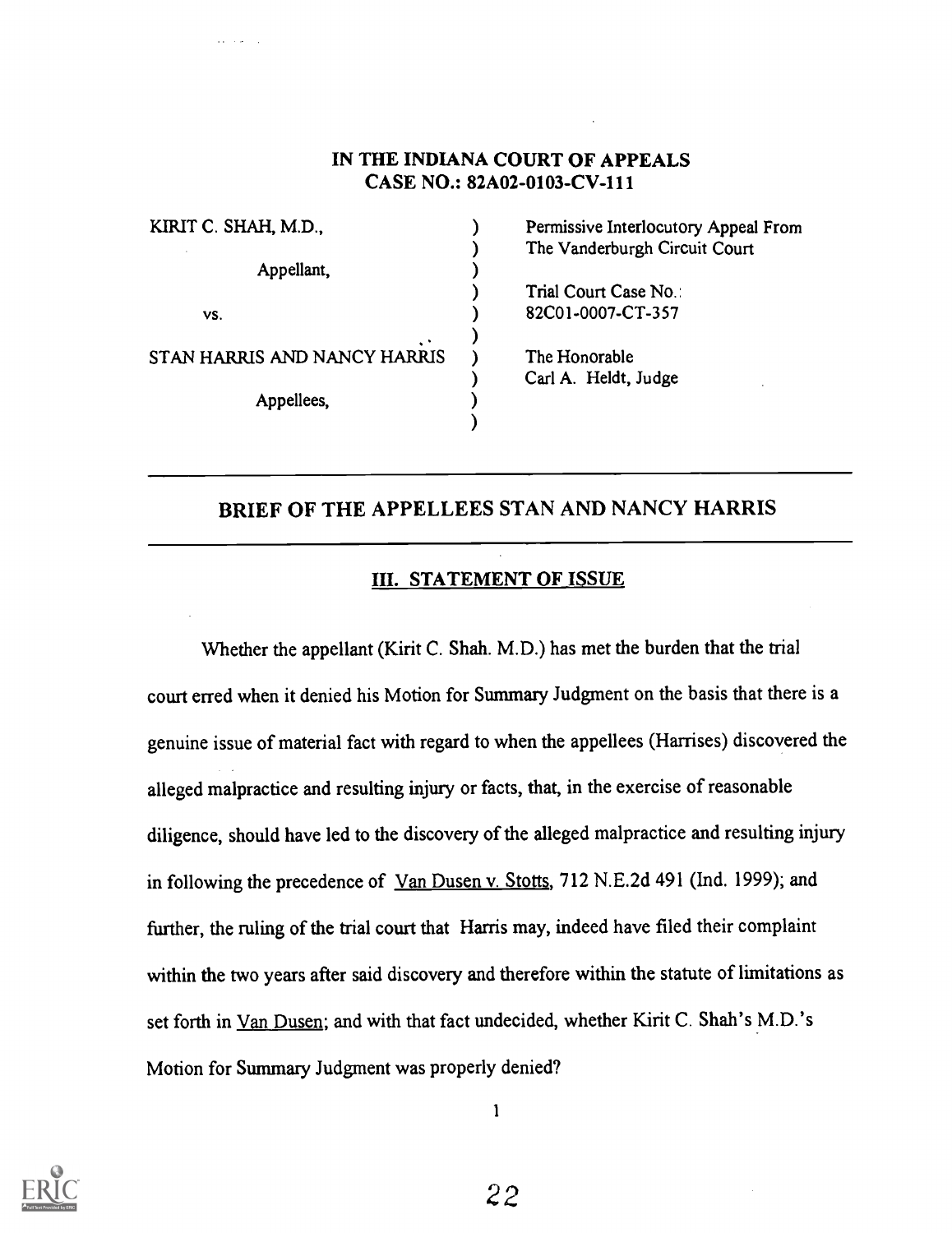#### IV. STATEMENT OF THE CASE

Stan and Nancy Harris, by counsel, Glenn A. Deig, filed their Proposed Complaint with the Indiana Department of Insurance and their Complaint for Damages in the Vanderburgh Circuit Court on July 24, 2000 alleging the medical acts and omissions of Kirit C. Shah, M.D. were negligent and a proximate cause of their damages. By subsequent letter, the Indiana Department of Insurance informed Stan and Nancy Harris that Kirit C. Shah, M.D. was a qualified healthcare provider. The parties, by counsel, agreed to Paul Black as Panel Chairman and were in the process of selecting the remaining Medical Review Panel.

On October 10, 2000, the defendant, Kirit C. Shah, M.D. by counsel, A.J. Manion, and Stan and Nancy Harris, by counsel, Glenn A. Deig, met with the court and indicated that this matter was before the Medical Review Panel and by agreement, a status conference was reset until October 20, 2001.

On December 14, 2000, the defendant, Kirit C. Shah, M.D. by counsel, Rebecca Kasha and A.J. Manion filed Defendant's Motion for Summary Judgment, Defendant's Designation of Materials in Support of Motion for Summary Judgment, Memorandum of Law in Support of Motion for Summary Judgment, and Proposed Order of Summary Judgment. The Plaintiffs, Stan and Nancy Harris, by counsel, Glenn A. Deig, filed their Reply Brief of Plaintiffs in Opposition to Defendant Kirit C. Shah, M.D.'s Motion for Summary Judgment on January 16, 2001. On January 25, 2001, the Defendant, Kirit C. Shah, M.D. by counsel filed his Reply Memorandum. On January 30, 2001, the plaintiffs by counsel, Glenn A Deig; and defendant, by A.J. Manion, and the court by Judge Carl Heldt met for a hearing on Defendant's Motion for Summary Judgment. After considering the arguments and written materials submitted by the



2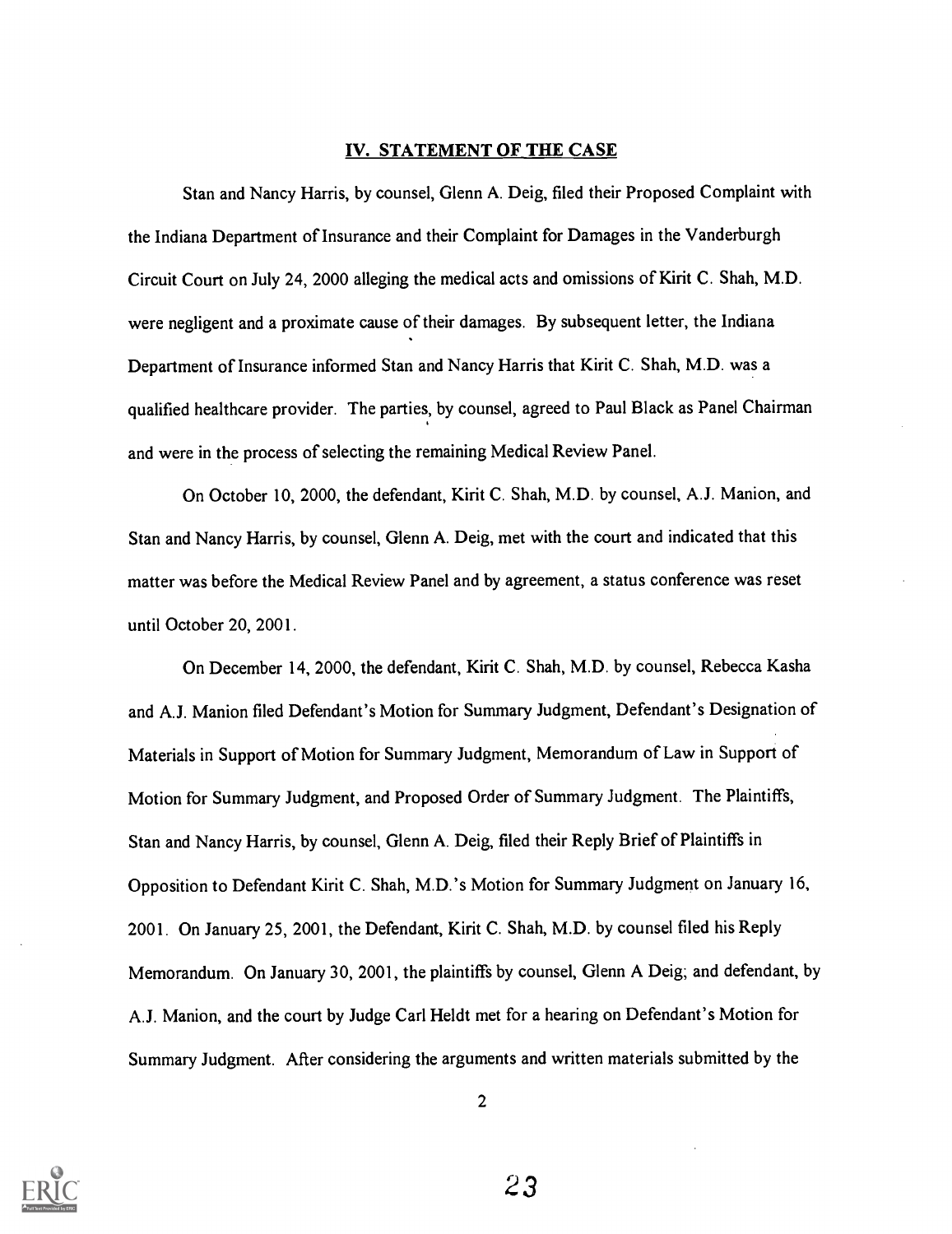parties, the court entered a minute entry which denied defendant's Motion for Summary

Judgment, which was later amended on February 7, 2001 to read as follows:

THE COURT HEREBY AMENDS ITS MINUTE OF 1/30/01 TO READ AS FOLLOWS: PLAINTIFFS BY GLENN DEIG; DEFT. BY A.J. MANION. HEARING HELD ON DEFENDANT'S MOTION FOR SUMMARY JUDGMENT, COURT FINDS THAT A MATERIAL ISSUE OF FACT EXISTS WITH REGARD TO WHEN THE PLAINTIFFS DISCOVERED THE ALLEGED MALPRACTICE AND RESULTING INJURY OR FACTS THAT, IN THE EXERCISE OF REASONABLE DILIGENCE, SHOULD HAVE LED TO THE DISCOVERY OF THE ALLEGED MALPRACTICE AND RESULTING INJURY. CONSEQUENTLY, IN ACCORDANCE WITH VAN DUSEN VS. STOTTS, 712 N.E.2D 491 (IND. 1999), THE PLAINTIFFS MAY, INDEED, HAVE FILED THEIR COMPLAINT WITHIN TWO YEARS AFTER SAID DISCOVERY AND THEREFORE WITHIN THE STATUTE OF LIMITATIONS AS SET FORTH IN VAN DUSEN. WITH THAT ISSUE OF FACT UNDECIDED, THE DEFENDANT'S MOTION FOR SUMMARY JUDGMENT IS DENIED.

On February 9, 2001, the Defendant, Kirit C. Shah, M.D. by counsel, filed his Petition to Certify for Interlocutory Appeal. On February 15, 2001, the Defendant's Petition to Certify for Interlocutory Appeal was Granted. On April 6, 2001, the Clerk of the Court of Appeals filed an Order that the Appellant's Petition for Leave to File Permissive Interlocutory Appeal was granted, and this court now accepted jurisdiction of this Appeal, pursuant to Appellate Rule 14B; counsel were advised that this appeal shall proceed under the 2001 version of the Appellate Rule 14B. On April 16, 2001, the defendant, Kirit C. Shah, M.D. by counsel, Rebecca Kasha filed his Notice of Appeal. On April 25, 2001, Notice of Completion of Clerk's Record was sent to Court of Appeals and all parties of record.

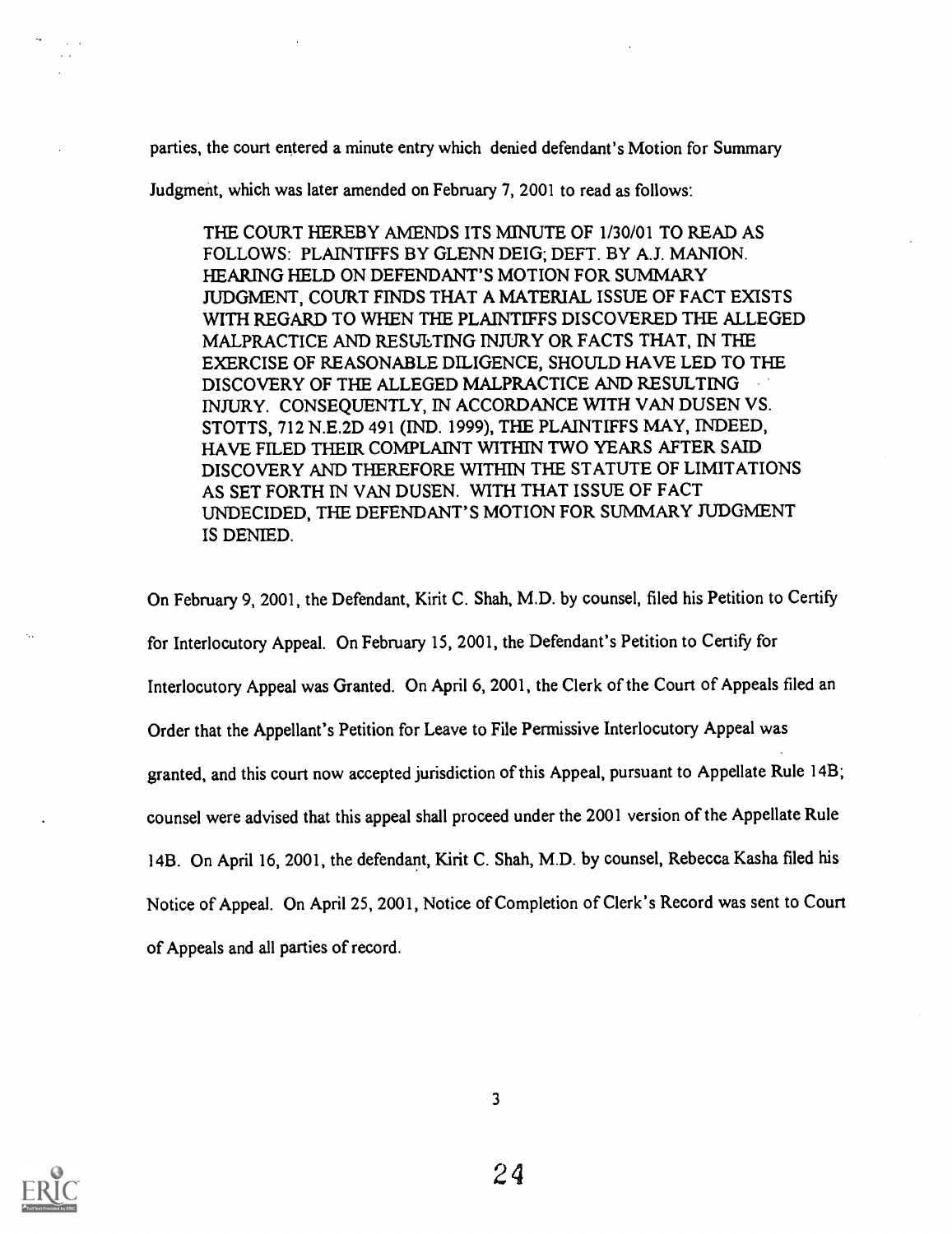#### V. STATEMENT OF FACTS

Stan Harris was first treated by the defendant, Kirit C. Shah, M.D., a neurologist on June 20, 1991. (Appellant's App. P7, Complaint ¶3) On or about July 11, 1991, Kirit C. Shah, M.D. diagnosed Stan Harris as having multiple sclerosis. (Appellant's App. P. 7, Complaint., ¶ 4.) Stan Harris was last treated by the defendant Kirit C. Shah, M.D. on April 12, 1993. (Appellant's App. P. 7, Complaint ¶3.) On or about July 31", 1998, another physician diagnosed Stan Harris as suffering from a vitamin B-12 deficiency, and not from multiple sclerosis. Stan Harris first learned that he did not have multiple sclerosis and the diagnosis and care and treatment by Kirit C. Shah, M.D. was below the appropriate standard of care. (Appellant's App. P. 7, Complaint ¶5).

Stan Harris, along with his wife, Nancy Harris, simultaneously double-filed on July 24, 2000 a Proposed Complaint with the Indiana Department of Insurance, and a Complaint for Damages in the Vanderburgh Circuit Court alleging that the defendant had negligently misdiagnosed him as having multiple sclerosis and as a proximate result, incurred damages. The Indiana Department of Insurance later informed Stan and Nancy Harris by standard notification letter that Kirit C. Shah, M.D. was a qualified healthcare provider under the Indiana Medical Malpractice Act.

#### VI. SUMMARY OF ARGUMENT

Summary judgment is only appropriate if there is no genuine issue of material fact and the moving party is entitled to judgment as a matter of law. At the trial court level, the appellant Kirit C. Shah's, M.D.'s Motion for Summary Judgment was properly denied since the trial court found the existence of genuine issue of material facts that precluded summary judgment. On

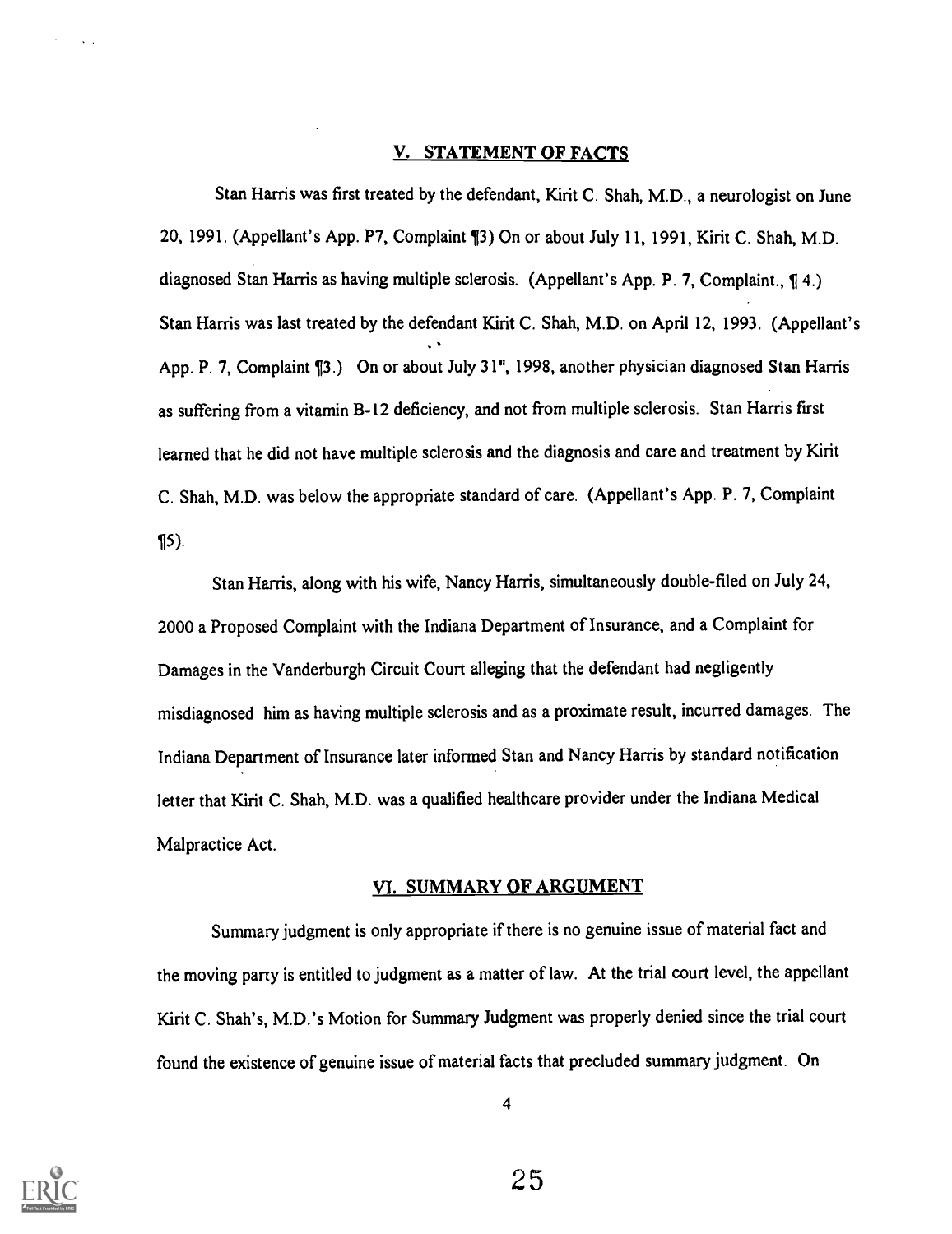appeal, evidentiary material should be construed in the light most favorable to the Harrises. Further, the moving party, Kirit C. Shah. M.D. has the burden of persuading this appellate court that the lower trial court erred.

Indiana case law strongly supports the position of the Harrises. The Indiana courts have consistently held that it would be an unconstitutional application of the statute of limitations to prevent plaintiffs, such as the Harrises, from filing their claim, before plaintiffs either know of the malpractice and resulting injury, or discover facts, which in the exercise of reasonable diligence, should lead to the discovery of the malpractice and the resulting injury. The undisputed facts are that the Harrises could not have discovered the malpractice and the resulting injury until more than two (2) years after the occurrence of the alleged malpractice. Under these circumstances, the decisions of the appellate courts have all held that the plaintiffs would have two (2) years from this discovery to file their claim. The Harrises did so, and their claim was properly filed.

The Indiana cases and argument of Kirit C. Shah, M.D. are without merit. The cases cited by Kirit C. Shah M.D. which addressed the situation when the plaintiffs discover the malpractice and injury well within the original two (2) year period and fail to file their complaint within the remaining time left do not apply to the Harris' claim. Also, the argument, and cases cited by Kirit C. Shah, M.D. regarding the doctrines of fraudulent concealment and tolling are not applicable to this case since the Harrises did not raise or argue these doctrines since they are not applicable. Consequently, the argument that the Harrises had only a "reasonable" amount of time, rather than a full two (2) years, after discovery of the potential malpractice claim, completely disregards the current law in the State of Indiana.

This appellate court should affirm the decision of the trial court in denying Kirit C. Shah,

5

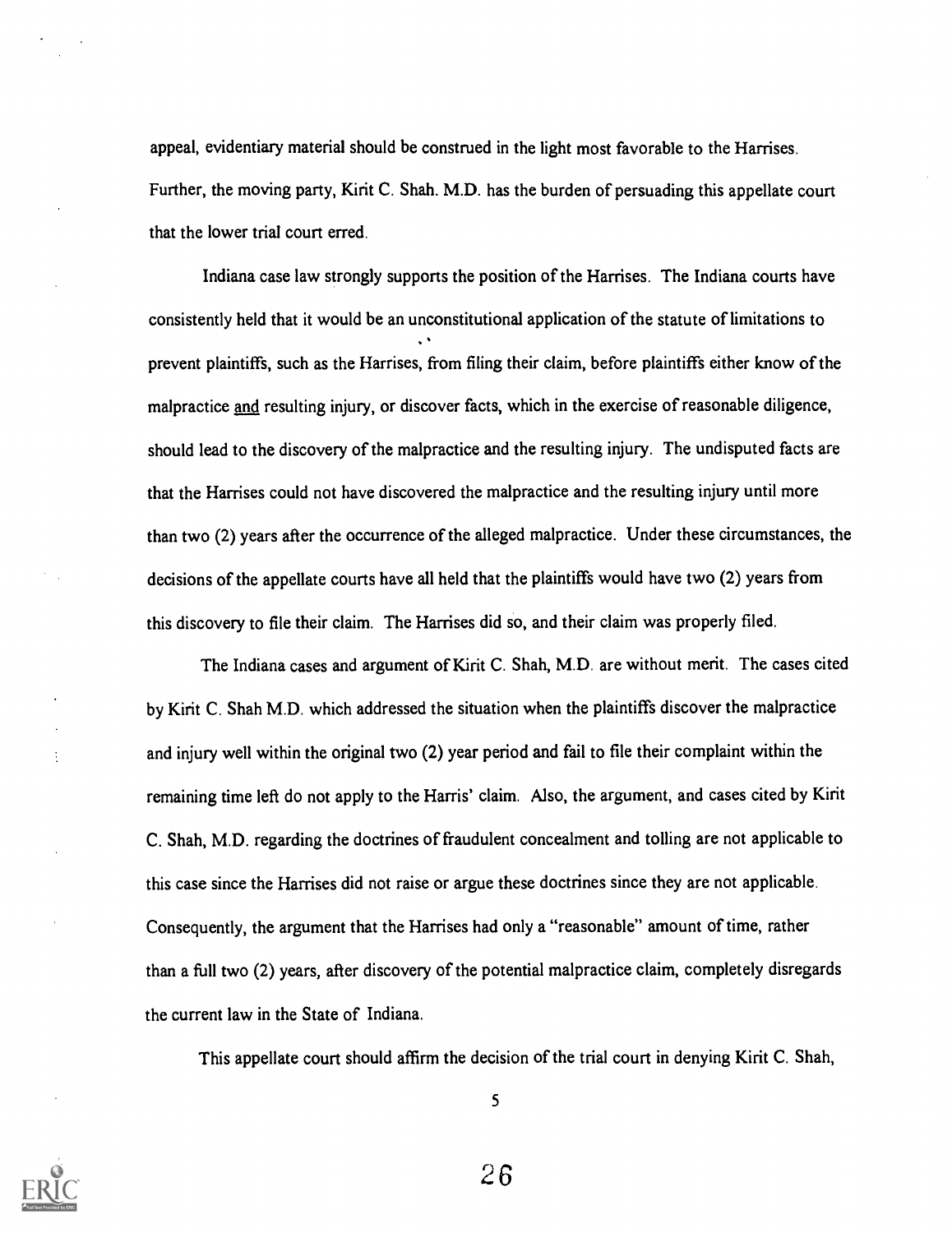M.D.'s Motion for Summary Judgment.

#### VII. ARGUMENT

#### A. Standard of Review

Summary judgment is appropriate only if there is no genuine issue as to any material fact and the moving party is entitled to judgment as a matter of law. Ind. Trial Rule 56(C). Relying upon specifically designated evidence, the moving party (Kirit C. Shah, M.D.) bears the burden of showing that there are no genuine issues of material fact and that he is entitled to judgment as a matter of law. Estate of Pflanz v. Davis, 678 N.E.2d 1148, 1150 (Ind. Ct. App. 1997). If the moving party (Kirit C. Shah, M.D.) meets these two requirements, the burden then shifts to the non-movant (Harrises) to set forth specifically designated facts showing that there is a genuine issue for trial. Id. A genuine issue of material fact exists where facts concerning an issue which would dispose of the litigation are in dispute or where the undisputed material facts are capable of supporting conflicting inferences on such an issue. Downs v. Panhandle Eastern Pipeline Co., 694 N.E.2d 1198, 1200 (Ind. Ct. App. 1998), trans. denied, 706 N.E.2d 178.

On appeal, this Court is bound by the same standard as the trial court, and should consider only those matters which were designated to the trial court. Pflanz, 678 N.E.2d at 1151. The designated evidentiary material should be construed in the light most favorable to the nonmoving party (Harrises) to determine whether there is a genuine issue of material fact. Id. Kirit C. Shah, M.D., the party that lost in the trial court, has the burden of persuading the appellate court that the trial court erred. Id

#### B. Discussion

Kirit C. Shah, M.D. erroneously agues that Van Dusen v. Stotts, 712 NE 2d 491 (Ind. 1999), Martin v. Richey, 711 NE 2d 1273 (Ind. 1999), and the subsequent cases that followed these seminal cases do not apply to the facts before this Court today. The companion cases of Van Dusen v. Stotts, 712 NE 2d 491 (Ind. 1999) and Martin v. Richey, 711 NE 2d 1273 (Ind.



ł.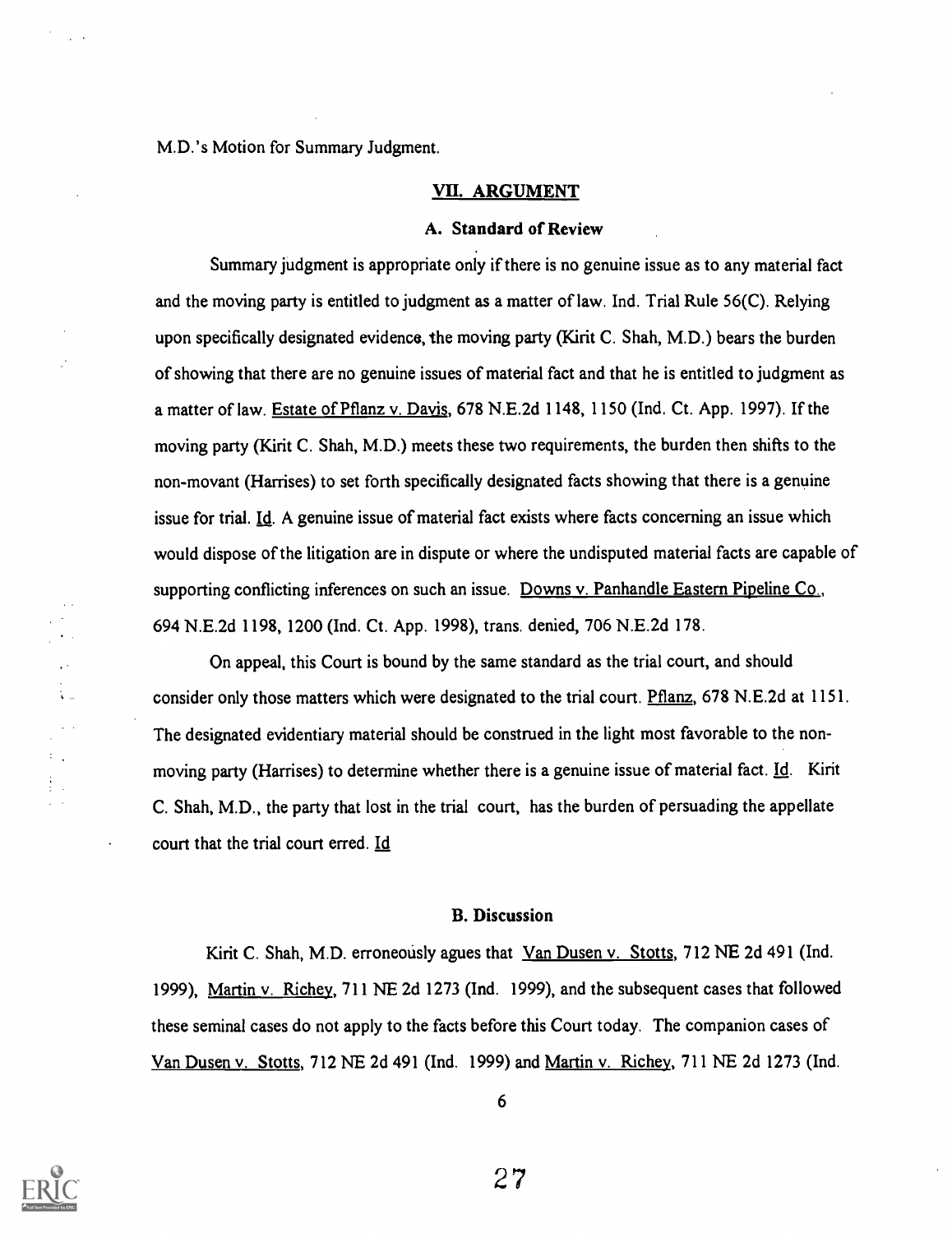1999), hold that the Indiana Medical Malpractice Act, specifically Indiana Code §34-18-7-1 (b) permit the plaintiffs to file their claims within two (2) years of the date when they discovered the malpractice and the resulting injury or facts that, and exercise reasonable diligence, should lead to the discovery of the malpractice and the resulting injury when original discovery of the alleged negligence is made beyond the original two (2) year time limitations.

The Van Dusen court explained, in detail, discussing Martin v. Richey, 711 N.E.2d

.

#### 1273 (Ind. 1999):

Specifically, we held in Martin that, under Article I, Section 12, the twoyear occurrence-based statute of limitations may not constitutionally be applied to preclude the filing of a claim before a plaintiff either knows of the malpractice and resulting injury, or discovers facts, which in the exercise of reasonable diligence, should lead to the discovery of the malpractice and the resulting injury. To do so would be to impose an impossible condition on her access to the courts and pursuit of their tort remedy. Van Dusen at 493.

The Van Dusen Court rejected the defendant's argument that plaintiffs should only have a "reasonable amount of time" to file their claims, as in fraudulent concealment cases, but the full two-year statute of limitations will be triggered upon discovery of the alleged negligence.

The Van Dusen Court explained that it would do violence to the Indiana Constitution, particularly access to the courts, if the legislature intended to create a statute of limitations that always runs from the date of the occurrence of the alleged negligent act, even when the malpractice and resulting injury cannot be discovered during the limitations period given the nature of the asserted malpractice and the medical condition. Id at 496. Likewise, in Martin v. Richey 711 N.E.2d 1273 (Ind. 1999) the Indiana Supreme Court held that the statute of limitations is unconstitutional as applied to the plaintiff in that case because it requires the plaintiff to file a claim before she is able to discover the alleged malpractice and her resulting injury, and therefore, it imposes an impossible condition on her access to the courts and pursuit of her tort remedy.

These cases do not hinge on the question of when the disease and its symptoms

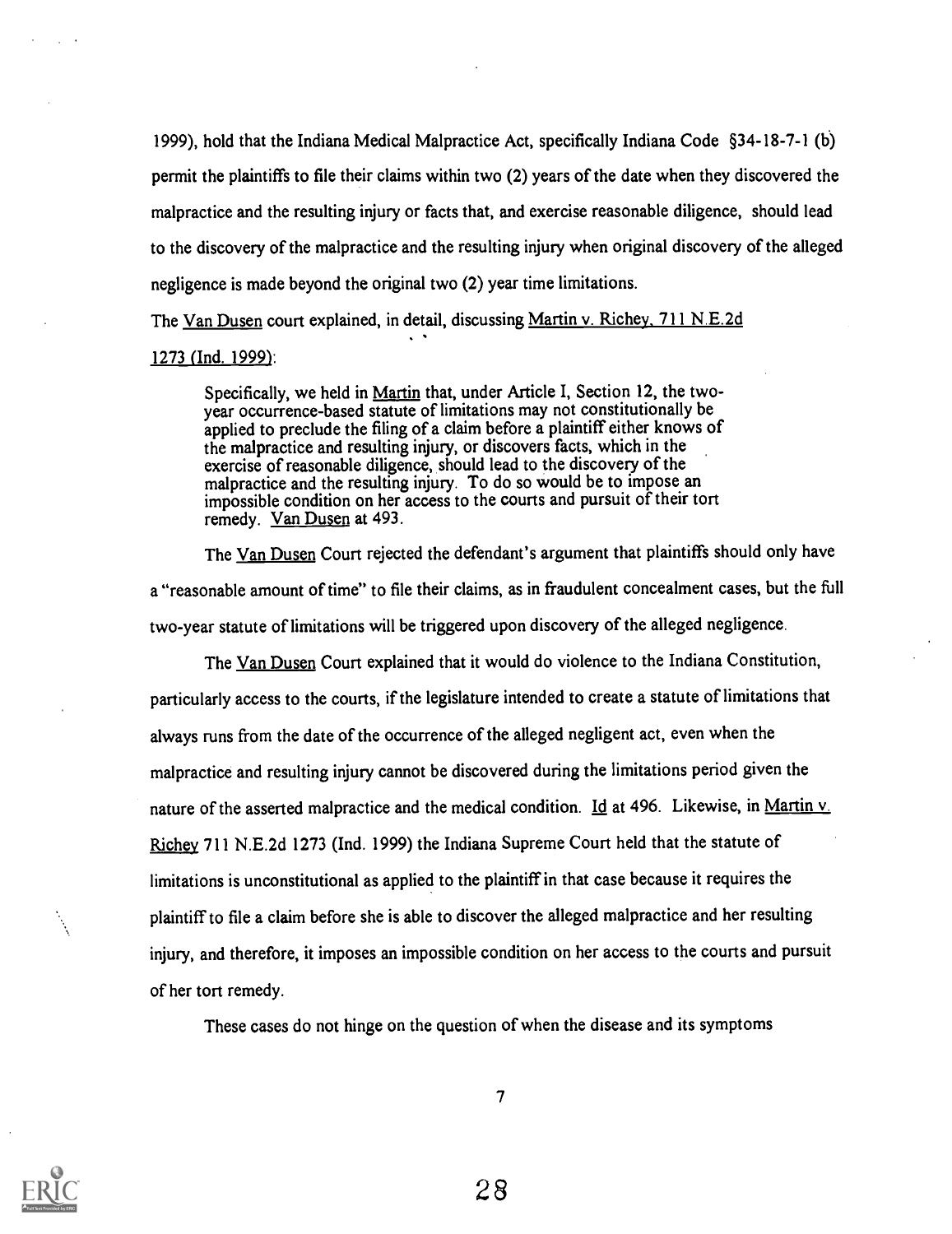manifested itself, or as Kirit C. Shah, M.D. incorrectly labels it ("latency exception"); but when a plaintiff either knows of the malpractice and resulting injury, or discovers facts, which in the exercise of reasonable diligence, should lead to the discovery of the malpractice and the resulting injury. In the Harris' situation, they discovered that Stan Harris did not have multiple sclerosis when he was finally properly diagnosed with a vitamin B-12 deficiency on July 31, 1998. The Harrises did not know, nor could have known of their potential claim until July 31<sup>st</sup>, 1998. Under the Martin and Van Dusen cases, the Harrises two full years to file suit since discovery occurred outside the original two year period. Consequently, the Harrises had until July 31", 2000 to have filed suit. They did so on July 24, 2000 which is within the two year time limitations and timely under current Indiana law.

Further, the position of Kirit C. Shah, M.D. that discovery of a cause of action is not relevant to the issues before this court today, is clearly incorrect and is not supported by the facts of this case. This completely disregards the discussion of Van Dusen where the court looked in Indiana cases in the area of product liability statutes of limitations and other tort claims for guidance of when discovery by a plaintiff triggers the time running to file his claim. Van Dusen at 497.

In addition, the arguments by Kirit C. Shah, M.D. regarding the tolling of limitations period by fraudulent concealment or equitable tolling was not raised, or argued, by the Harrises before the lower trial court since these doctrines are inapplicable to this case. The position of Kirit C. Shah, M.D. that the Harrises only had a "reasonable" amount of time after they discovered the potential malpractice (rather than 2 years) under the facts of this case directly contradicts the current law as espoused by Van Dusen, Martin, and their progeny.

There are several other Indiana cases that support of the position of the Harrises. The first relevant case is Ling, et. al. v. Board of Trustees of Vermillion County Hospital v. Stillwell, et. al., 732 N.E.2d 1270, (Ind. App. 2000). In the Stillwell case, the patient Doris Stillwell died while a patient of the Vermillion County Hospital and under the care of an employee nurse. A criminal

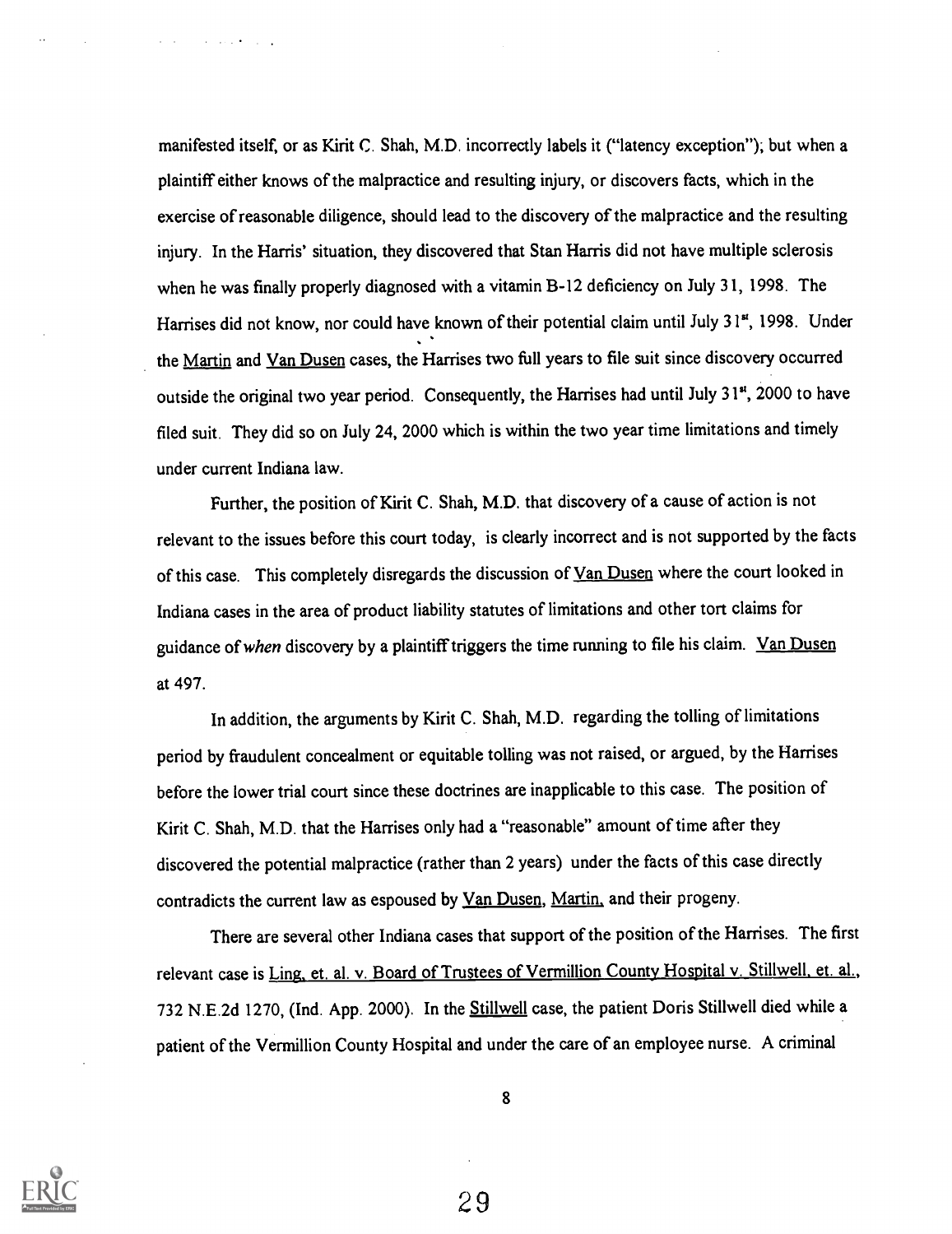investigation started in March of 1995 due to the epidemic level of mortality at the hospital. There were several newspaper and news accounts of the investigation into the deaths before the two (2) year period from her death; but Stillwell had no reason to suspect that his mother's death had been involved in the nurses' criminal activity. In July 1997, Stillwell became aware of the circumstances surrounding her death and was part of the investigation. After becoming aware of these facts in July 1997, Stillwell filed a proposed complaint on September 5, 1997. The Hospital filed a Motion for Summary Judgment that the complaint was not timely filed within the statute of limitations since the complaint was not filed on or before August 1", 1996, two years from her date of death and he was aware of the potential claim within the original two (2) year statute of limitations but failed to file the claim. The appellate court held that under the circumstances of this case, it would unconstitutionally deprive the claimant of a medical malpractice claim for her death. The court explained that even though the claimants were technically aware of the ultimate injury, the death, on August 1, 1994, the claimants had no reason to know that it was the result of possible malpractice until after the limitations period had passed. Following the reasoning as espoused in the Martin case, the appellate court upheld and affirmed the decision of the trial court in denying the Motion for Summary Judgment filed by the hospital.

Again, in Weinberg v. Bess, 717 N.E.2d 584 (Ind. 1999) and Halbe v. Weinberg, 717 N.E.2d 876 (Ind. 1999) two female patients were both falsely informed by the physician or his agents that their breast implants that were surgically implanted by this physician contained little or no silicone. The patients obtained their medical records and first became aware that their implants contained silicone. The Halbe court explained:

We reverse the trial court's grant of summary judgment in favor of Defendant in light of our holding in Martin v. Richey,711 N.E.2d 1273 (1999), which established that the two-year medical malpractice statute of limitations is unconstitutional as applied to plaintiffs who are unable to discover their medical malpractice claims before the expiration of the limitations period. Even with the exercise of reasonable diligence, Halbe would not have discovered, and indeed did not discover, her medical malpractice until February 1992. On April 20, 1992, two months after she learned her breast implants contained silicone, she filed suit against Dr. Weinberg. Thus, her claim was filed within the statutory period of two

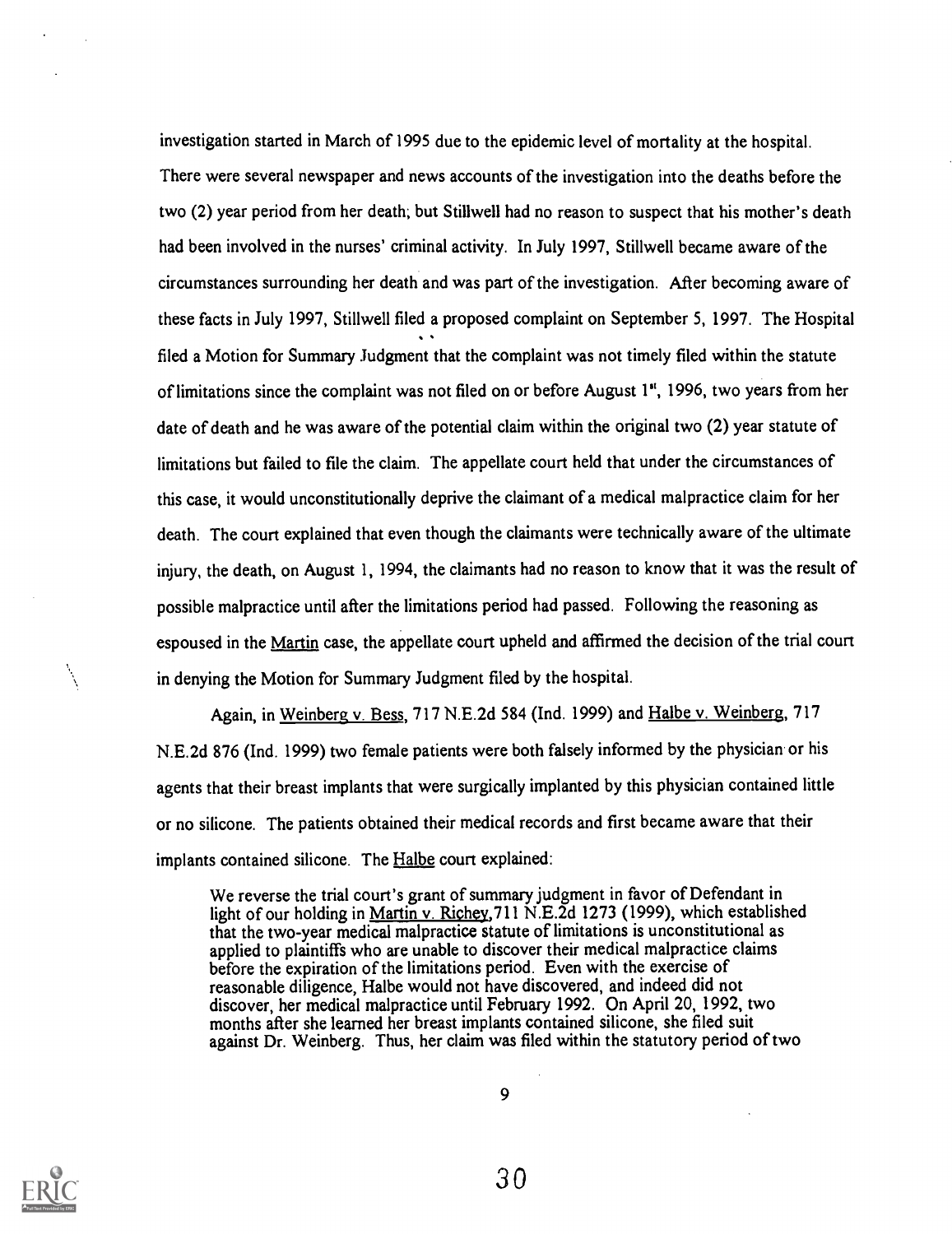years. Id at 890.

The Halbe court further explained that "under Martin, a plaintiff need not possess the prescience to file a claim before he or she knows or has reason to know a claim exists." Id at 891.

The only exception in current law established by Martin and Van Dusen is the situation when the plaintiff discovers the alleged negligence before the original statute of limitations had run. In Boggs v. Tri-State Radiology. Inc. 730 N.E.2d 692 (Ind. 2000), the court held that the patient who discovered the injury and alleged negligence eleven (11) months before the expiration of the original statute of limitations could, and should, have proceeded to Court within this time since it did not shorten the window of time so unreasonably as to make filing of the claim impractical. Clearly, the facts and law of the Boggs case do not apply since Stan Harris did not discover or could have known about the negligence and the injury until after the running of the original time limitations under any theory or argument.

Likewise, in the case of Coffer v. Arndt, 732 N.E.2d 815 (Ind. Ap. 2000) a patient was treated by an optometrist for eye examinations up through September or October of 1995. The patient was referred to an ophthalmologist on November 14, 1995 and was diagnosed by another ophthalmologist that the patient had glaucoma on December 19, 1995, and had it for several years while under the treatment of the defendant-optometrist. Like the Boggs case, the appellate court held that when he found out on December 19, 1995 that he had knowledge of facts that led, or should have led to the discovery of the alleged malpractice, he had twenty-two months remaining from the "occurrence" of the malpractice which was a reasonable amount of time left to have filed his claim. The Boggs and Coffer cases are clearly distinguishable from the facts of this case because the Harrises submitted evidence that they did not have knowledge, nor could have reasonably discovered, the alleged malpractice by Kirit C. Shah, M.D., within the two (2) years statute of limitations that were applicable which existed in the Boggs and Coffer cases.

In the case before the court today, it is agreed by the parties to this action, that the plaintiffs, Stan and Nancy Harris, did not discover, or could not have known of defendant's



10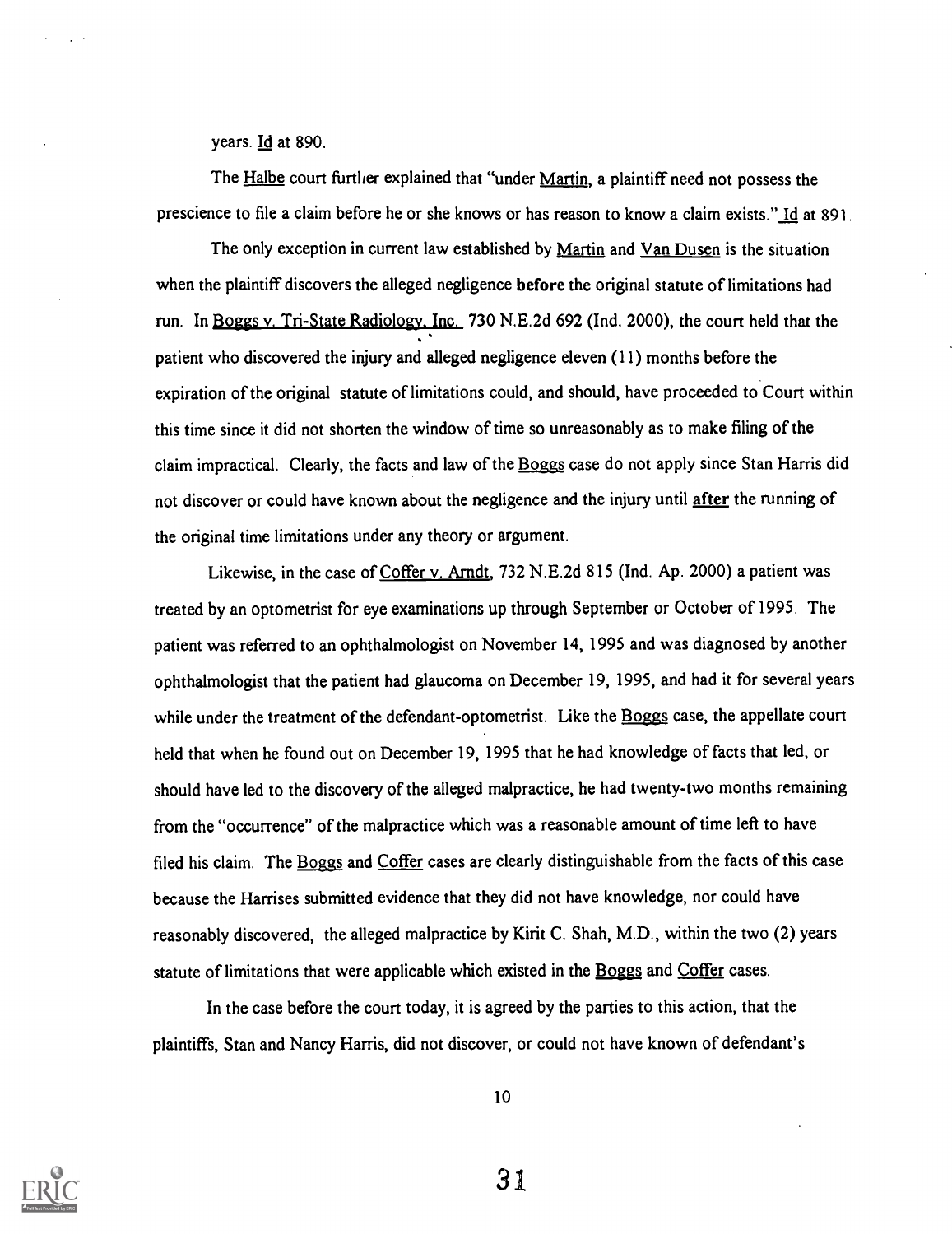misdiagnosis and the resultant injury, until July 31", 1998 which is after two (2) years from when Stan Harris was last treated, and misdiagnosed, by the defendant, Dr. Shah, M.D. Consequently, following the law as originally espoused in the Van Dusen and Martin cases, the plaintiffs in this case would have the full two (2) year time limitation to file suit (July 31<sup>st</sup>, 2000). The plaintiffs did file within two (2) years of discovery when they timely filed their claims on July 24, 2000.

#### VIII. CONCLUSION

The lower trial court properly found that a genuine issue of material fact existed that precluded summary judgment. The appellant, Kirit C. Shah, M.D. has failed to meet his burden that the trial court erred. Under current Indiana law, the Harrises had a full two (2) years from discovery of their claim to file their claim. The Harrises met this requirement and their claim should proceed.

Ì,

WHEREFORE, the Harrises respectfully request that this Appellate Court affirm the trial court in denying the Kirit C. Shah, M.D.'s Motion for Summary Judgment.

Respectfully submitted,

Jem 1. perg<br>Glenn A. Deig, Esquire (#13953-82)

#### ATTORNEY FOR APPELLEES

I hereby certify that this brief contains less than 14,000 words.

Alenn C. Alignon<br>Glenn A. Deig, Attorney

11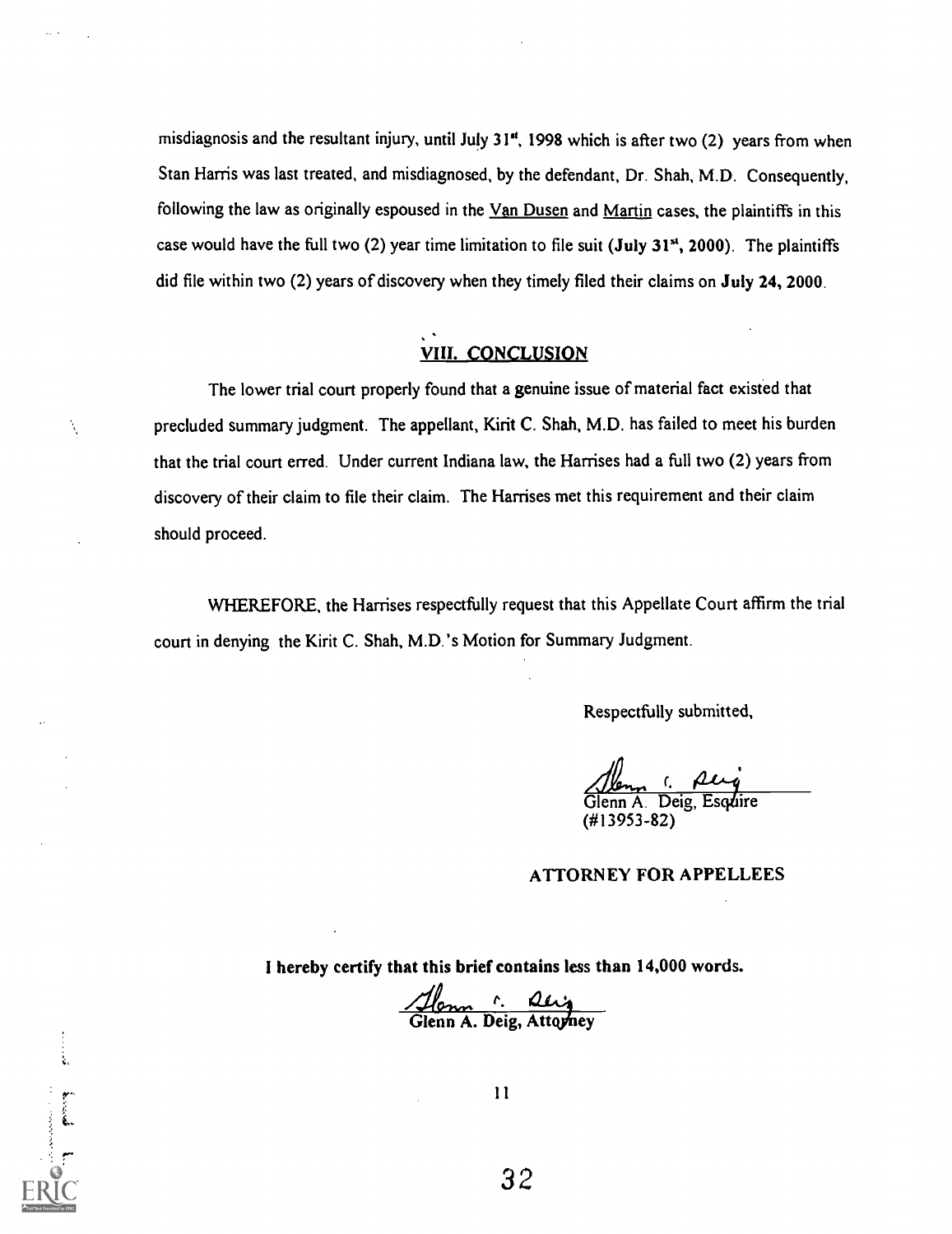#### CERTIFICATE OF SERVICE

I hereby certify that I have HAND SERVED a copy of the foregoing Brief of Appellees

upon the attorney (or her agent) for the appellant, on the 21st day of June 2001.

والمستفادة المدارية

Rebecca T. Kasha, Esquire One Riverfront Place 20 N.W. First Street 7th Floor Evansville, Indiana 47708

a. maa Glenn A. Deig, Esq.

(#13953-82) 2804 N. First Av. Evansville, IN 47710<br>(812) 423-1500 Telephone<br>(812) 491-6843 Facsimile (812) 423-1500 Telephone (812) 491-6843 Facsimile



 $\sim$  4.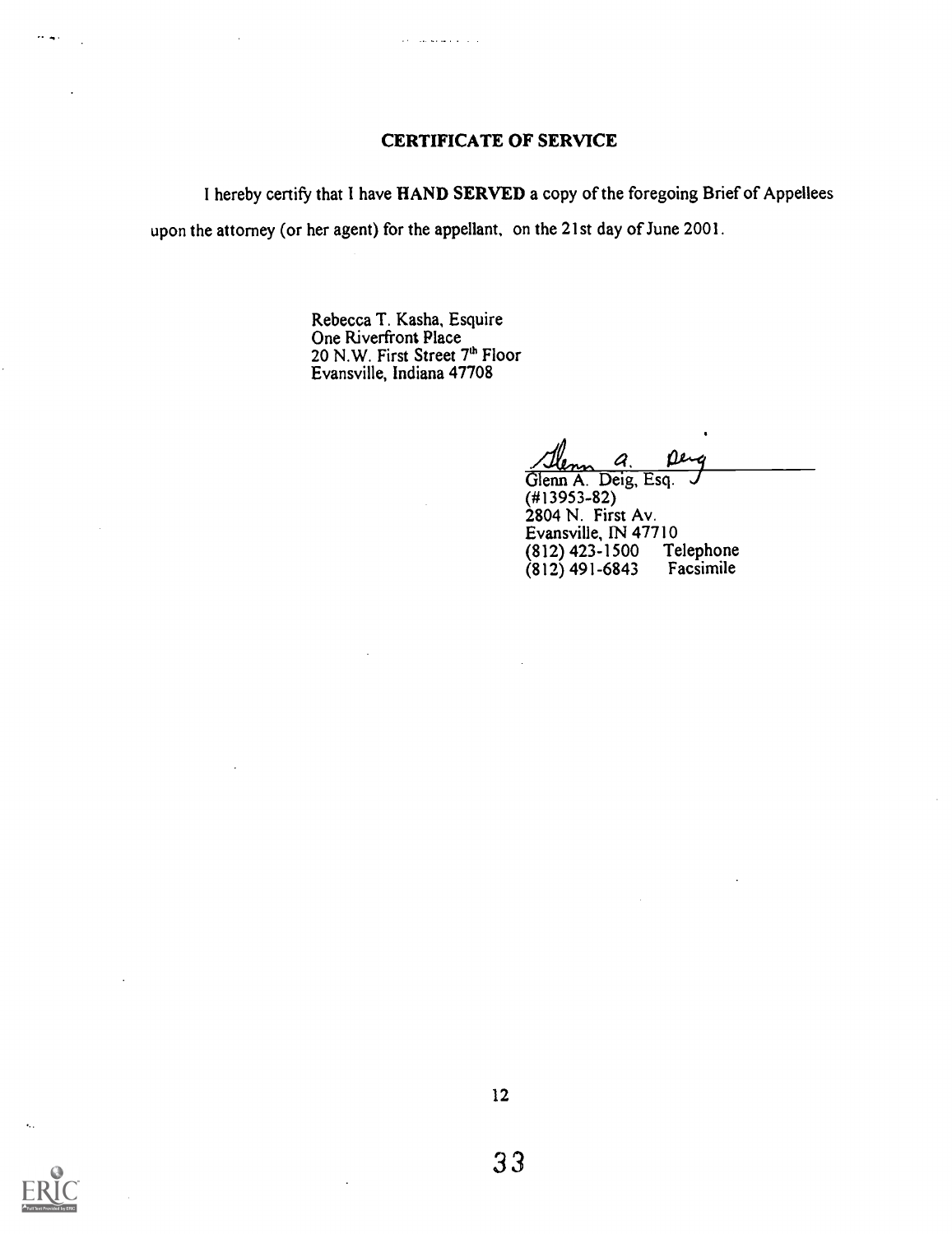### IN THE

#### INDIANA COURT OF APPEALS

#### CASE NO. 82A01-0103-CV-111

| KIRIT C. SHAH, M.D.,            | Permissive Interlocutory Appeal<br>From the Vanderburgh Circuit Court |
|---------------------------------|-----------------------------------------------------------------------|
| Appellant,<br>(Defendant Below) |                                                                       |
| VS.                             | Trial Court Cause No. 82C01-0007-CT-357                               |
| STAN HARRIS and NANCY HARRIS,   | The Honorable Carl A. Heldt, Judge                                    |
| Appellees,                      |                                                                       |
| (Plaintiffs Below)              |                                                                       |
|                                 |                                                                       |

# BRIEF OF APPELLANT KIRIT C. SHAH, M.D.

Rebecca T. Kasha, IN Bar # 11347-49 KINNEY, KASHA & BUTHOD, LLP One Riverfront Place 20 N.W. First Street, 7<sup>th</sup> Floor Evansville, IN 47708 (812) 425-5200



 $\ddotsc$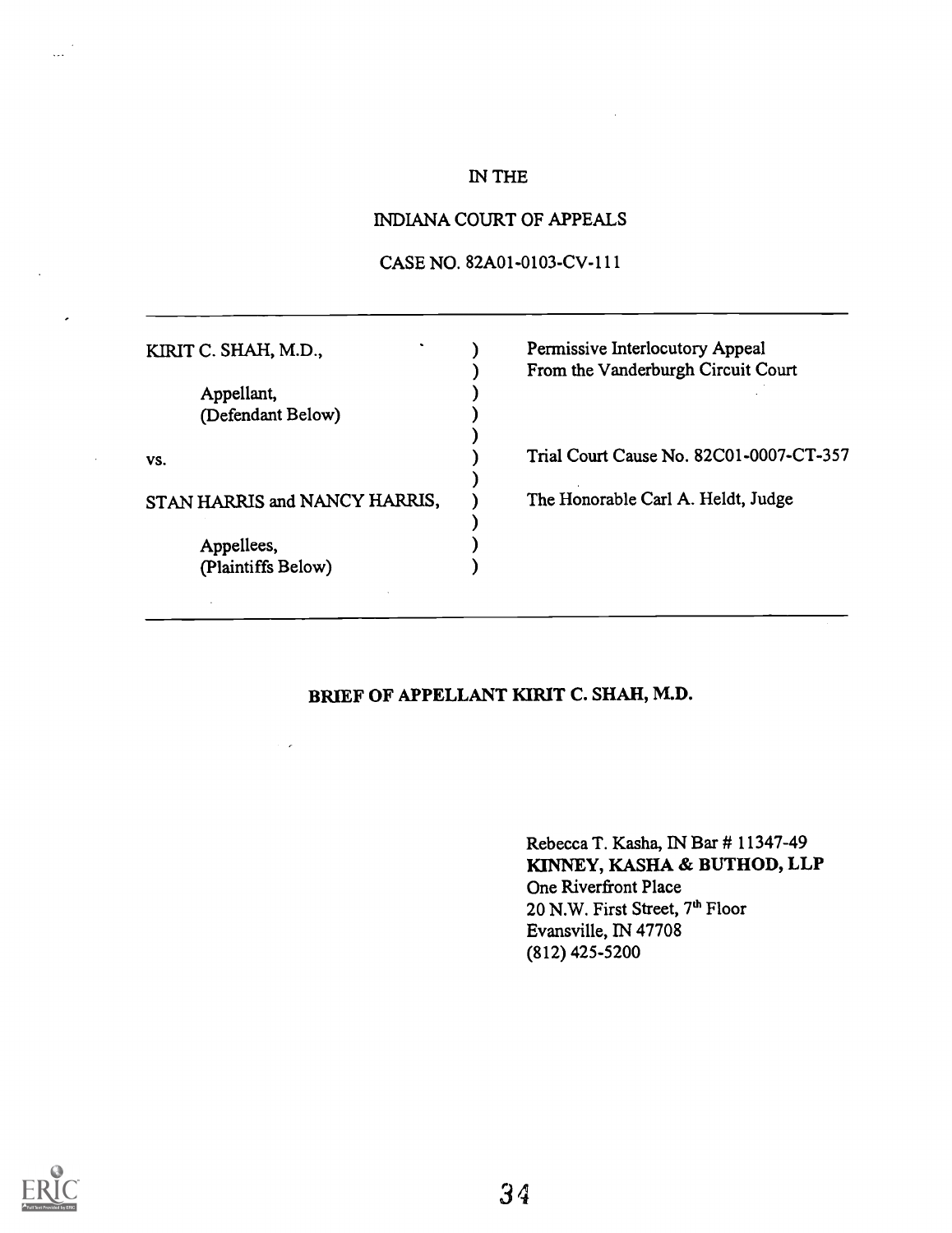# I. Table of Contents

 $\mathcal{L}_{\mathcal{A}}^{(1)}$ 

 $\bar{z}$ 

 $\ddot{\phantom{0}}$ 

 $\ddot{\phantom{a}}$ 

 $\bar{z}$ 

| I.    |           |                                                                                                                                                                                                                                                                   |  |  |  |  |
|-------|-----------|-------------------------------------------------------------------------------------------------------------------------------------------------------------------------------------------------------------------------------------------------------------------|--|--|--|--|
| II.   |           |                                                                                                                                                                                                                                                                   |  |  |  |  |
| III.  |           |                                                                                                                                                                                                                                                                   |  |  |  |  |
| IV.   |           |                                                                                                                                                                                                                                                                   |  |  |  |  |
| V.    |           |                                                                                                                                                                                                                                                                   |  |  |  |  |
| VI.   |           |                                                                                                                                                                                                                                                                   |  |  |  |  |
| VII.  |           |                                                                                                                                                                                                                                                                   |  |  |  |  |
|       | A.        | The Trial Court erroneously converted the applicable<br>occurrence-based statute of limitations statute to a                                                                                                                                                      |  |  |  |  |
|       | <b>B.</b> | The Trial Court erroneously applied the judicially-created<br>exception to the applicable statute of limitations first recognized<br>in Martin vs. Richey, 711 N.E. 2d 1273, 1284-85 (Ind. 1999)<br>and Van Dusen vs. Stotts, 712 N.E. 2d 491, 493 (Ind. 1999). 6 |  |  |  |  |
|       | C.        | The Trial Court erroneously tolled the statute of limitations<br>past the cessation of the physician-patient relationship. 15                                                                                                                                     |  |  |  |  |
|       | D.        | The Trial Court erroneously failed to require<br>Plaintiffs-Appellees to initiate their cause of action within<br>the "reasonable period" required by Indiana Courts. 17                                                                                          |  |  |  |  |
| VIII. |           |                                                                                                                                                                                                                                                                   |  |  |  |  |
|       |           |                                                                                                                                                                                                                                                                   |  |  |  |  |

 $\hat{\mathcal{L}}$ 

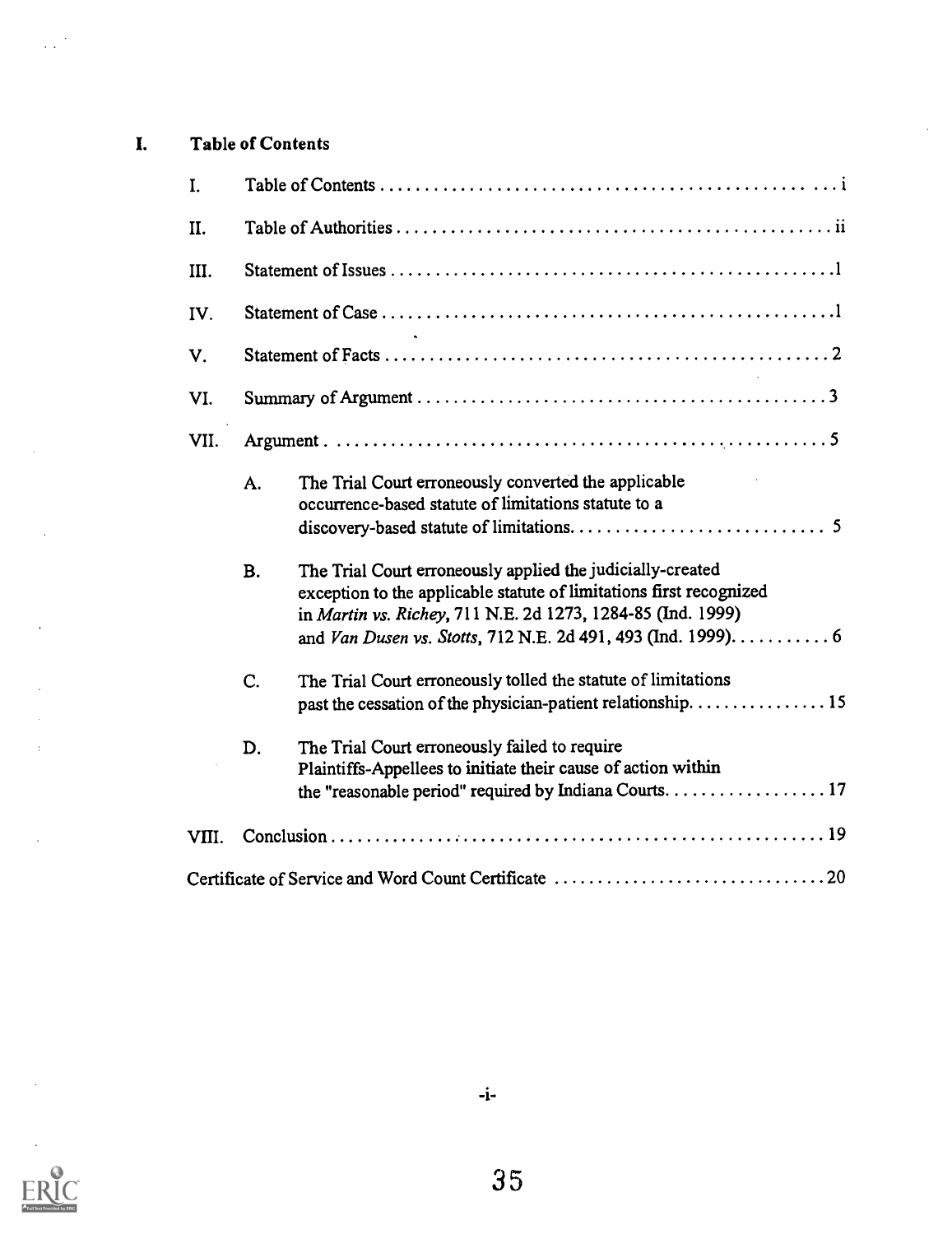# II Table of Authorities

 $\bar{\mathbb{Z}}$  .  $\bar{\mathbb{Z}}$ 

 $\sim$   $\sim$ 

### A. Cases

| Boggs vs. Tri-State Radiology, Inc., 730 N.E. 2d 692 (Ind. 2000) 12, 15, 16, 18, 19 |
|-------------------------------------------------------------------------------------|
|                                                                                     |
|                                                                                     |
|                                                                                     |
| Cyrus vs. Nero, 546 N.E. 2d 328 (Ind.App. 1989) 12,17,19                            |
|                                                                                     |
|                                                                                     |
| Indiana University Medical Center vs. Logan, 728 N.E. 2d 855 (Ind. 2000) 5,6,15,17  |
|                                                                                     |
|                                                                                     |
|                                                                                     |
|                                                                                     |
|                                                                                     |
|                                                                                     |

 $\ddot{\phantom{0}}$ 

 $\bar{z}$ 

# B. Statutes and Rules

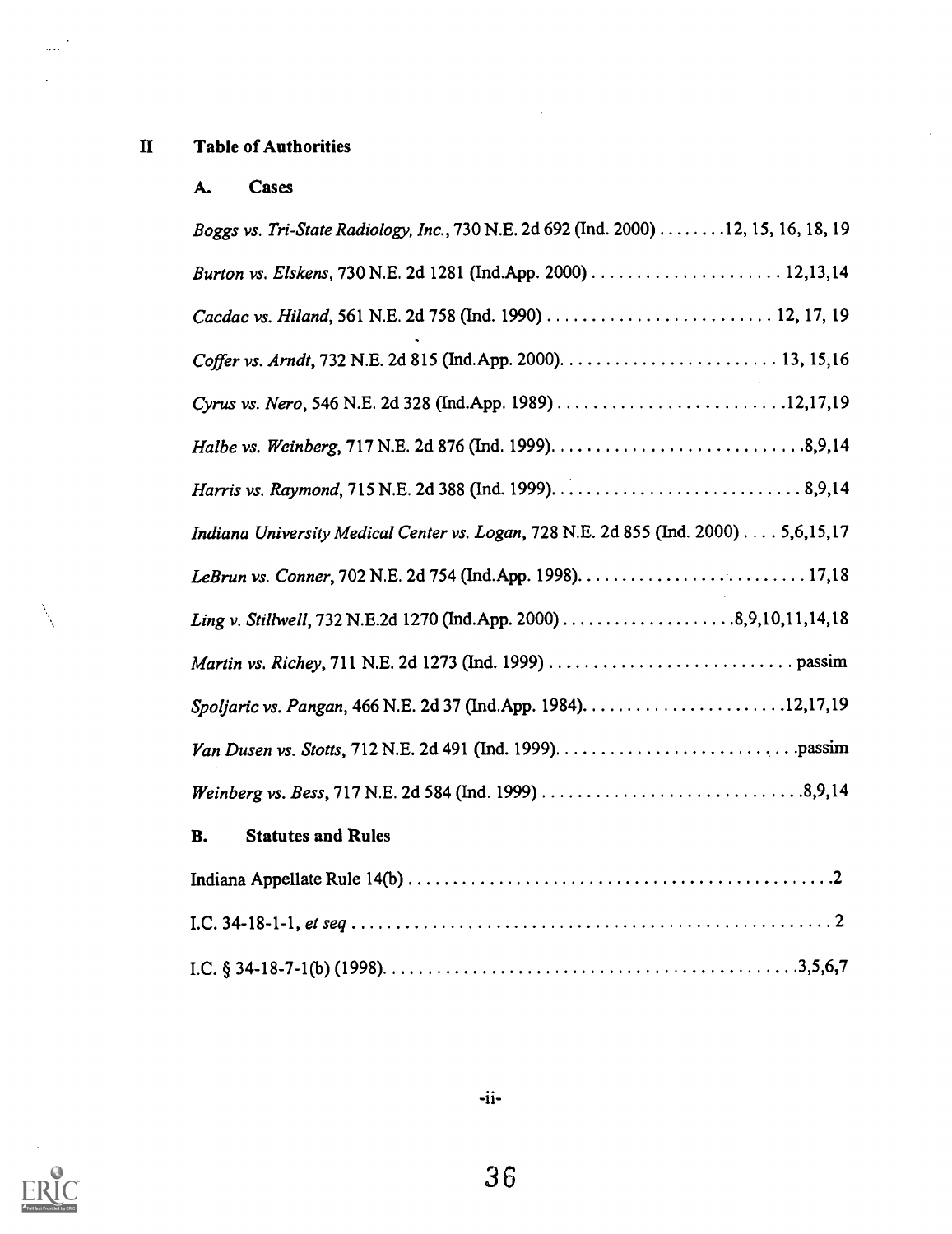#### III. Statement of Issues

- A. Whether the Trial Court erroneously converted the applicable occurrence-based statute of limitations to a discovery-based statute of limitations.
- B. Whether the Trial Court erroneously applied the judicially-created exception to the statute of limitations first recognized in *Martin vs. Richey*, 711 N.E. 2d 1273, 1284-85 (Ind. 1999) and Van Dusen vs. Stotts, 712 N.E. 2d 491, 493 (Ind. 1999).
- C. Whether the Trial Court erroneously tolled the statute of limitations past the cessation of the physician-patient relationship.
- D. Whether the Trial Court erroneously failed to require Plaintiffs-Appellees to initiate their cause of action within the "reasonable period" required by Indiana Courts.

#### IV. Statement of Case

This is a permissive appeal from an interlocutory order in a medical malpractice case.

In July of 1991, Dr. Shah diagnosed Stanley Harris with multiple sclerosis. (Appellant's App.

P. 7, Complaint paragraph 4, hereinafter "Compl.,  $\P$  ".) Mr. Harris continued receiving medical

care from Dr. Shah until 1993. (Appellant's App. P. 10, Admission Number 1.) On or about July

31, 1998, a different doctor diagnosed Mr. Harris as suffering from a vitamin B-12 deficiency, rather

than multiple sclerosis. (Appellant's App. P. 7, Compl.,  $\$\,5.$ )

Mr. Harris and his wife initiated this cause of action against Dr. Shah on July 24, 2000, (Appellant's App. P. 7, Compl. ¶6), just one week shy of two years from the date of the vitamin B-12 deficiency diagnosis, and more than nine years after the multiple sclerosis diagnosis. A medical malpractice action in Indiana is governed by a two-year statute of limitations. Because Mr. and Mrs. Harris failed to bring their action against Dr. Shah within this two year period, Dr. Shah filed a motion for summary judgment. (Appellant's App. P. 14, Defendant's Motion for Summary Judgment.) The Trial Court denied the motion for summary judgment after oral arguments on

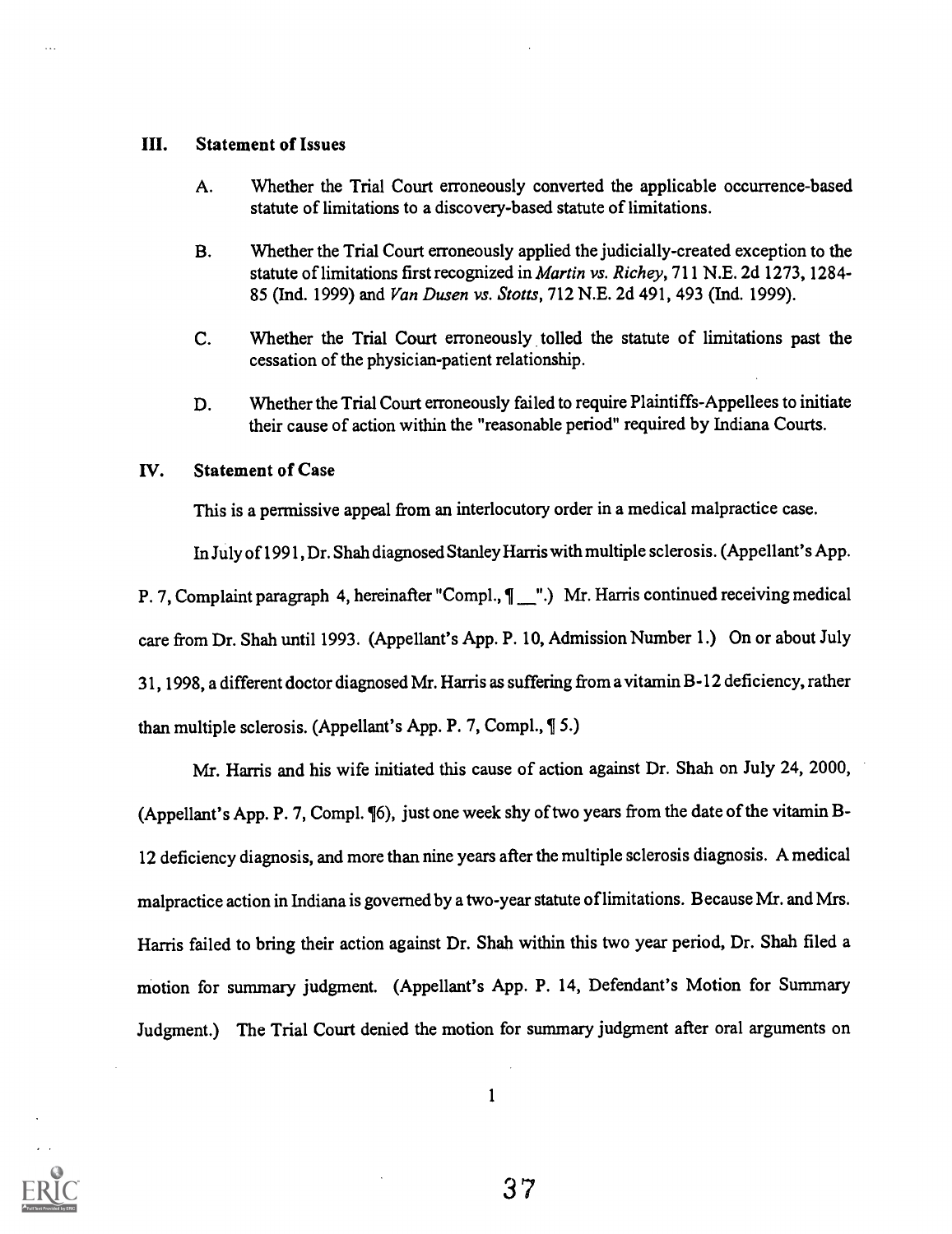January 30, 2001. (Appellant's App. P. 3, Court's Entry for January 30, 2001.) The Trial Court, sua

sponte, amended its entry on February 7, 2001. The amended entry states as follows:

The Court hereby amends its minute of 1/30/01 to read as follows: Plaintiffs by Glenn Deig; Deft. by A.J. Manion. Hearing held on Defendant's motion for summary judgment. Court finds that a material issue of fact exists with regard to when the Plaintiffs discovered the alleged malpractice and resulting injury or facts that, in the exercise of reasonable diligence, should have led to the discovery of the alleged malpractice and resulting injury. Consequently, in accordance with Van Dusen v. Stotts, 712 N.E.2d 491 (Ind. 1999), the Plaintiffs may, indeed, have filed their complaint within two years after said discovery and therefore within the statute of limitations as set forth in Van Dusen. With that issue of fact undecided, the Defendant's motion for summary judgment is denied.

(Appellant's App. P. 6, Court's Entry for February 7, 2001.) On February 9, 2001, Dr. Shah requested the Trial Court certify its entry of February 7, 2001 for interlocutory appeal. (Appellant's App. P. 44, Petition to Certify). On February 15, 2001, that motion was granted. (Appellant's App. P. 46, Trial Court's Minute granting Petition to Certify For Interlocutory Appeal). Dr. Shah moved this Court for permission to bring this appeal pursuant to Rule 14(B) of the Indiana Rules of Appellate Procedure on February 28, 2001, and that motion was granted on April 2, 2001. Dr. Shah filed his Notice of Appeal with the Trial Court on April 16, 2001.

#### V. Statement of Facts

Dr. Kirit C. Shah is a neurologist. (Appellant's App. P. 7, Compl. 12). At all relevant times, Dr. Shah was a qualified healthcare provider under Indiana's Medical Malpractice Act, (I.C. 34 -18- 1-1, et seq.) (Appellant's App. P. 7, Compl., 12.) From June 20, 1991, until April 12, 1993, Mr. Stanley Harris was under the care and treatment of Dr. Shah. (Appellant's App. P. 7, Compl., ¶ 3; Appellant's App. P. 10 Admission No. 1.) On or about July 11, 1991, Dr. Shah diagnosed Mr. Harris as having multiple sclerosis. (Appellant's App. P. 7, Compl., ¶ 4.) Mr. Harris was last seen

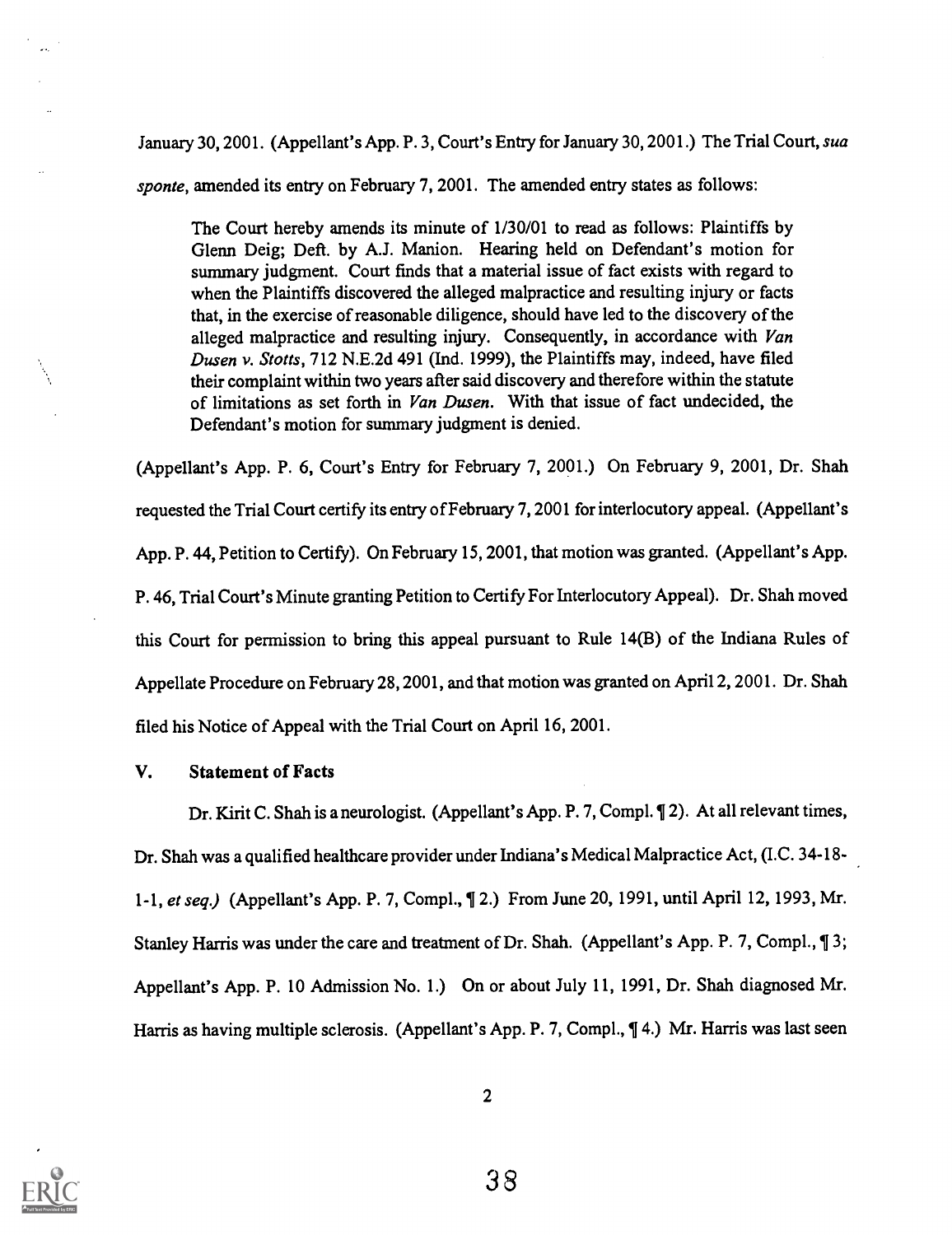by Dr. Shah on April 12, 1993. (Appellant's App. P. 10, Admission No 1.) After Mr. Harris last saw Dr. Shah, Mr. Harris sought medical care from other physicians. (Appellant's App. PP. 10-11, Admission Nos. 2- 4.) On or about July 31, 1998, one of Mr. Harris' subsequent treating physicians diagnosed Mr. Harris as suffering from a vitamin B-12 deficiency, and not from multiple sclerosis. (Appellant's App. P. 7, Compl., ¶ 5.) Mr. and Mrs. Harris initiated this cause of action on July 24, 2000, claiming Dr. Shah's care and treatment of Mr. Harris, from June of 1991 to April of 1993, was negligent and below the applicable standard of care. (Appellant's App. P. 7, Compl., ¶ 6.)

#### VI. Summary of the Argument

### A. The Trial Court erroneously converted the applicable occurrence-based statute of limitations to a discovery-based statute of limitations.

The statute of limitations requires that claims be filed within two years after the date of the alleged act, omission or neglect. I.C. § 34-18-7-1(b) (1998). The act, omission or neglect in this instance occurred, at the latest, April 12, 1993. Mr. and Mrs. Harris failed to file their complaint within two years of April 12, 1993, thus their claim was untimely. Rather than recognize the statute as occurrence-based, the Trial Court denied summary judgment holding there was an issue of fact whether Mr. and Mrs. Harris filed their claim within two years of discovery of the alleged malpractice. Harris' discovery is irrelevant under the occurrence-based statute of limitations, thus the Trial Court's ruling is erroneous.

#### B. The Trial Court erroneously applied the judicially-created exception to the statute of limitations recognized in Martin vs. Richey, 711 N.E. 2d 1273, 1284-85 (Ind. 1999) and Van Dusen vs. Stotts, 712 N.E. 2d 491, 493 (Ind. 1999).

The Indiana Supreme Court has created an exception to the two year occurrence-based statute of limitations. Martin vs. Richey, 711 N.E. 2d 1273, 1284-85 (Ind. 1999) and Van Dusen vs. Stotts,

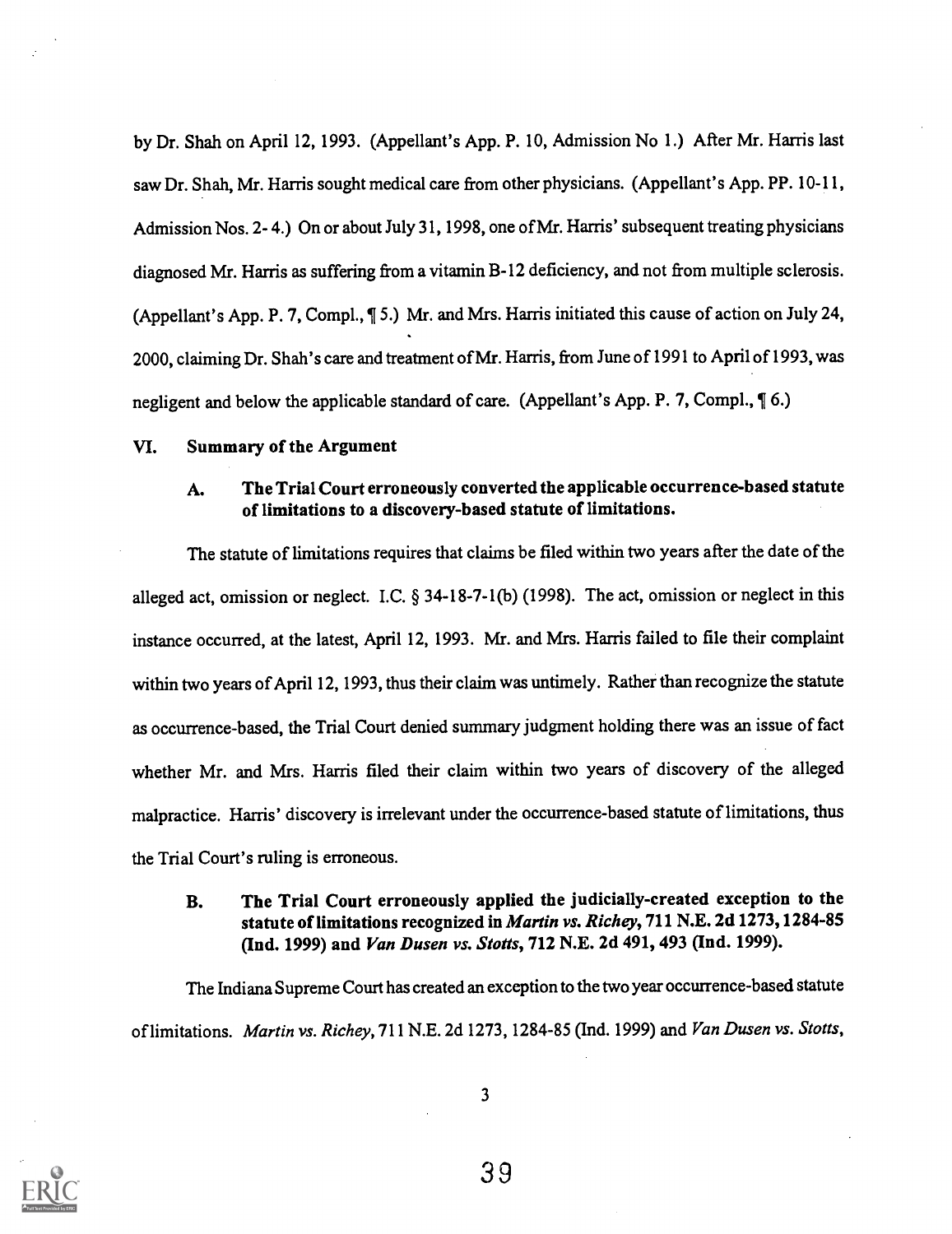712 N.E. 2d 491, 493 (Ind. 1999). This exception was applied because the plaintiffs suffered from diseases with long latency periods and, therefore, their conditions were not known or could not be known through the exercise of reasonable diligence prior to the expiration of the statute of limitations. Contrary to the facts of Martin vs. Richey and Van Dusen vs. Stotts, Mr. Harris did not suffer from a disease with a long latency period. Rather, Mr. Harris originally presented to Dr. Shah with a manifest medical condition, and after he last saw Dr. Shah in 1993, he presented to several subsequent treating physicians with a manifest medical condition. Mr. Harris, therefore, cannot claim he was unaware of his condition such that the latency exception would apply.

#### C. The Trial Court erroneously tolled the statute of limitations past the cessation of the physician-patient relationship.

Even if the latency exception recognized in Martin vs. Richey and Van Dusen vs. Stotts is applicable to the present case, this exception should not toll the limitations period past the end of the physician-patient relationship. Other than the latency exception, there are only two other means to toll the medical malpractice statute of limitations: the continuing wrong doctrine and the doctrine of fraudulent concealment. Mr. and Mrs. Harris do not avail themselves of either doctrine, but it is relevant to note that Indiana Courts have refused to toll the limitations period under those doctrines past the end of the physician-patient relationship. This Court should follow the logic of those earlier decisions and refuse to toll the statute of limitations, pursuant to the latency exception, past the end of the physician-patient relationship.

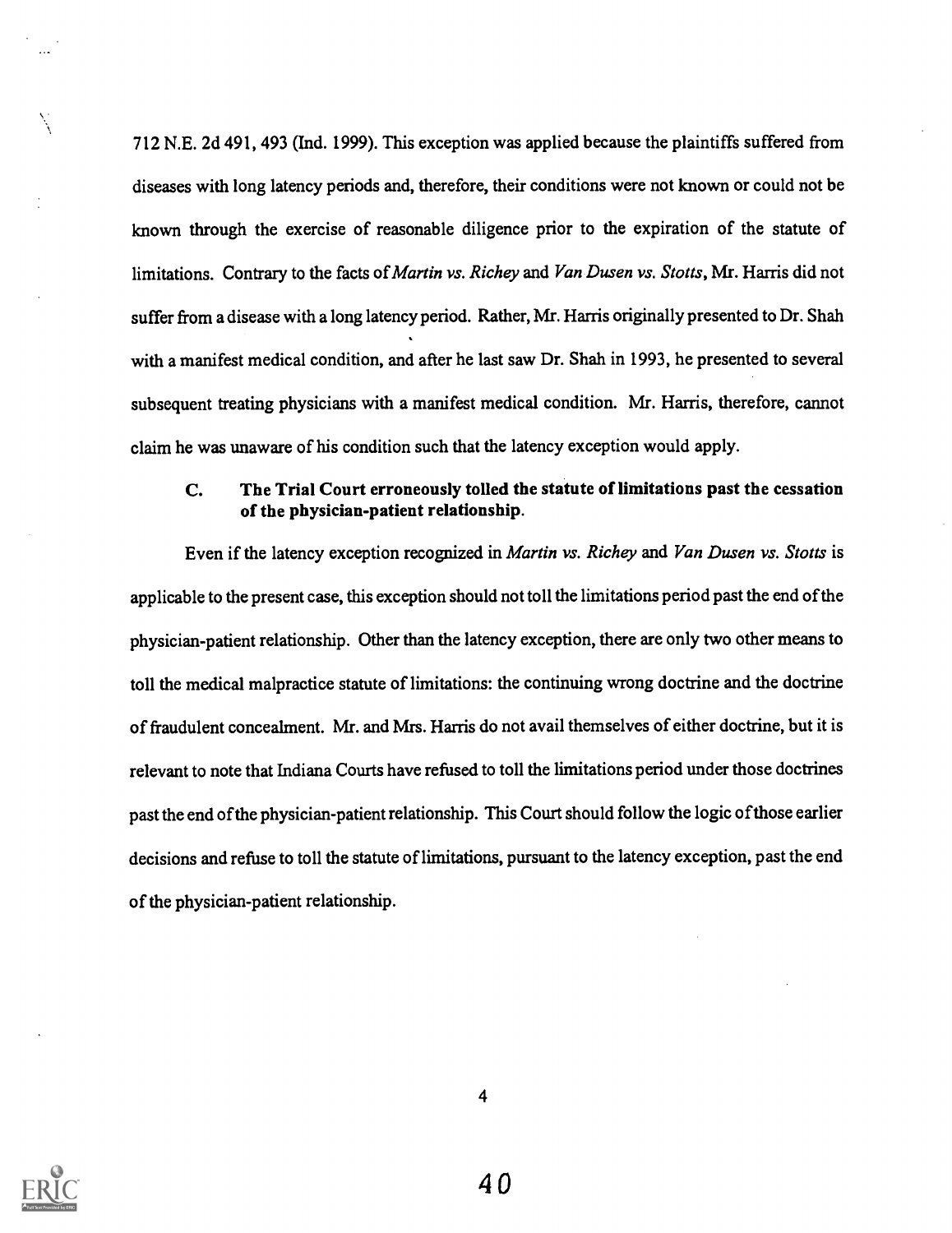#### D. The Trial Court erroneously failed to require Plaintiffs-Appellees to initiate their cause of action within the "reasonable period" required by Indiana Courts.

Indiana law requires that a medical malpractice plaintiff initiate his cause of action within two years from the date of the occurrence, except where certain tolling doctrines are utilized; and then, the plaintiff must bring his action within a reasonable period. Indiana Courts have rejected delays ranging from 14 months to 23 months as unreasonable. In this case, the alleged malpractice was "discovered" more than five years after the latest possible occurrence. Rather than proceed directly to Court, however, Mr. and Mrs. Harris waited 23% months before bringing their claim. As such, their delay was unreasonable as a matter of law and should be dismissed as time-barred.

#### VII. Argument

### A. The Trial Court erroneously converted the applicable occurrence-based statute of limitations to a discovery-based statute of limitations.

#### Standard of Review

When reviewing a grant or denial of summary judgment, the standard of review is the same as it is for the trial court: whether there is a genuine issue of material fact, and whether the moving party is entitled to judgment as a matter of law. Indiana University Medical Center vs. Logan, 728 N.E. 2d 855, 858 (Ind. 2000).

#### **Discussion**

Indiana's medical malpractice statute of limitations requires that claims be filed within two years after the date of the alleged act, omission or neglect. I.C. § 34-18-7-1(b) (1998). This statute, by its terms, is an "occurrence" rather than "discovery" statute. See Id. Plaintiffs' Complaint claims the relevant "act, omission or neglect" occurred on July 11, 1991, (Appellant's App. P. 7, Compl.

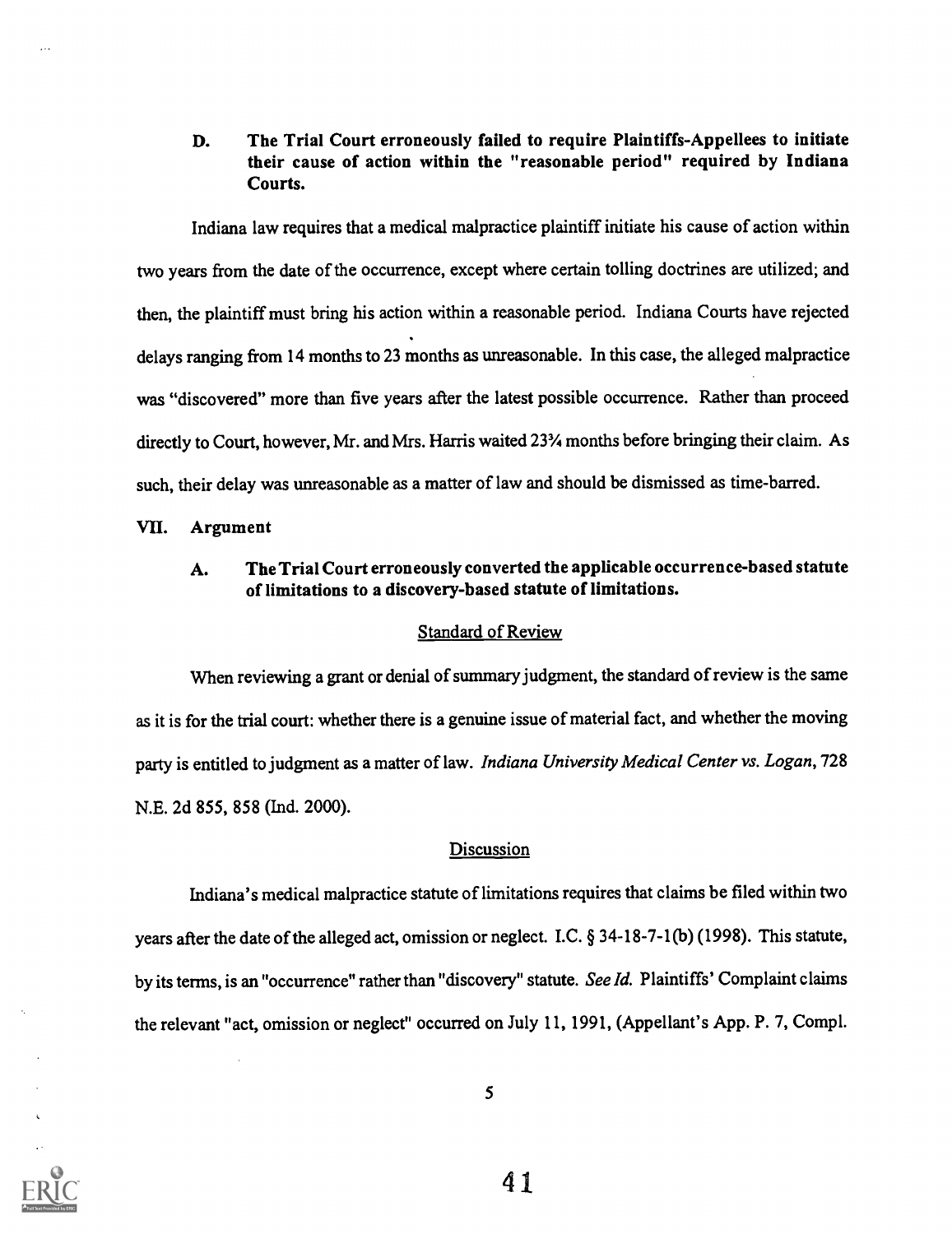$\P$  4). Thus, the applicable statute of limitations ran on July 11, 1993. See I.C. § 34-18-7-1(b) (1998). Given that this action was commenced on July 24, 2000, it is seven years too late.

Despite the clear language of the governing statute and the undisputed date of the alleged malpractice, the Trial Court looked not to the date of the relevant "act, omission or neglect," I.C. § 34-18-7-1, but to the potential discovery of such act or omission. In its amended entry denying summary judgment, the Trial Court stated that a "material issue of fact exists with regard to when the plaintiffs *discovered* the alleged malpractice and resulting injury or facts that, in the exercise of reasonable diligence, should have led to the *discovery* of the alleged malpractice and resulting injury." (Appellant's App. P. 6, Amended Trial Court Entry, emphasis supplied.)

The governing statute of limitations is an occurrence-based statute. See I.C. § 34-18-7-1. Rather than employ the statute of limitations as occurrence-based, however, the Trial Court's holding hinges on the time of discovery. The Trial Court's ruling, therefore, is contrary to existing case law and should be reversed.

B. The Trial Court erroneously applied the judicially-created exception to the applicable statute of limitations recognized in Martin vs. Richey, 711 N.E. 2d 1273, 1284-85 (Ind. 1999) and Van Dusen vs. Stotts, 712 N.E. 2d 491, 493 (Ind. 1999).

#### Standard of Review

When reviewing a grant or denial of summary judgment, the standard of review is the same as it is for the trial court: whether there is a genuine issue of material fact, and whether the moving party is entitled to judgment as a matter of law. *Indiana University Medical Center vs. Logan,* 728 N.E. 2d 855, 858 (Ind. 2000).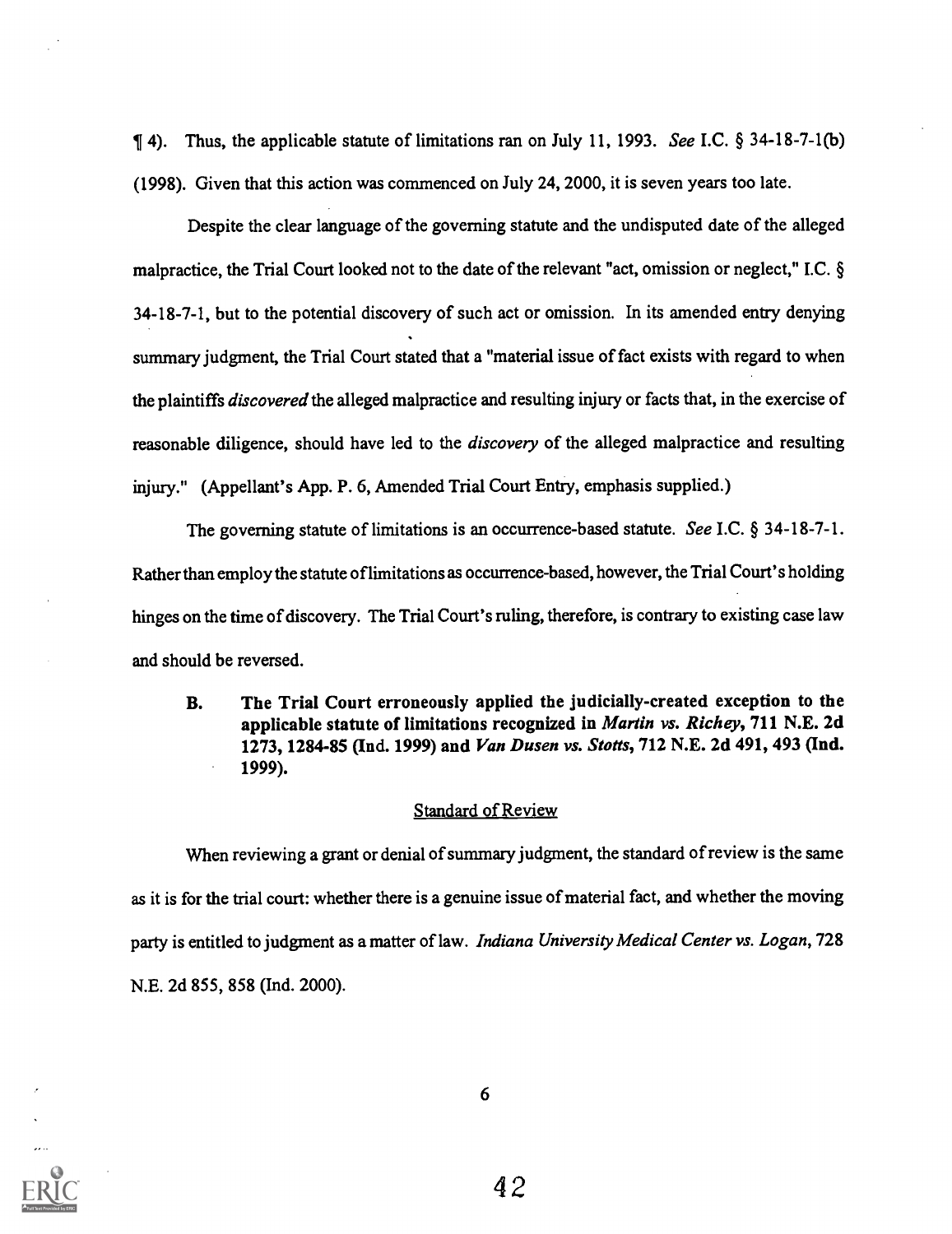#### **Discussion**

The governing medical malpractice statute of limitations is an occurrence-based, rather than discovery-based, statute. I.C. § 34-18-7-1(b) (1998). The Indiana Supreme Court, however, has created an exception which was erroneously applied by the Trial Court in denying Dr. Shah's Motion for Summary Judgment. In Martin vs. Richey, 711 N.E. 2d 1273, 1284-85 (Ind. 1999) and Van Dusen vs. Stotts, 712 N.E. 2d 491, 493 (Ind. 1999), the Indiana Supreme Court ruled the medical malpractice statute of limitations was unconstitutional as applied where plaintiffs were barred from pursuing an otherwise valid malpractice claim before they knew of, or had reason to know of, that claim. This so-called "latency exception" cannot be applied to the Harris' action against Dr. Shah.

## 1. Martin vs. Richey and Van Dusen vs. Stotts are limited to diseases with long latency periods

In Martin, the plaintiff, Melody Martin, first learned that she suffered from breast cancer approximately 30 months after Dr. Richey did a needle aspiration and told her she was fine. Despite the delinquent filing, the Court declined to dismiss Ms. Martin's claims because "the statute precludes [her] from pursuing a claim against her doctor because she has a disease which has a long latency period and which may not manifest significant pain or symptoms until several years after the asserted malpractice." Martin, supra, at 1279 (emphasis supplied). The Court alternatively held the statute of limitations was unconstitutional under Section 12 of the Indiana Constitution. The rationale was that because the statute required the plaintiff to file a claim before she was able to discover the alleged malpractice and her resulting injury, it imposed an impossible prerequisite on her access to the courts and pursuit of her tort remedy. Id.

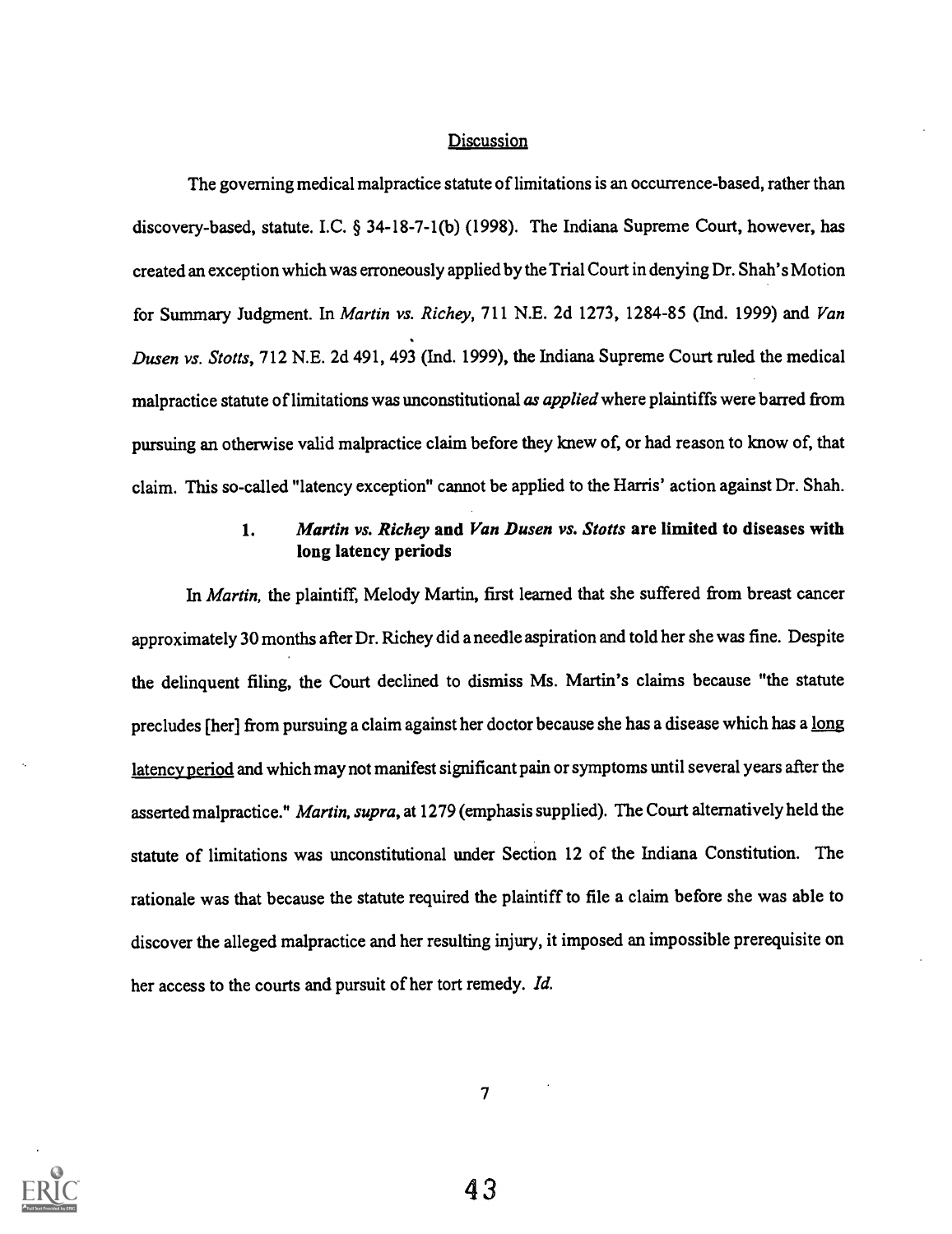In Van Dusen, a companion case to *Martin*, the plaintiff also suffered from a slow developing cancer. Similar to *Martin*, the plaintiff in *Van Dusen* suffered from a disease or condition with a long latency period and symptoms which did not surface until several years after the asserted malpractice. As such, the Van Dusen court held that in this case, the two-year statutory period begins to run when the plaintiff discovers facts which, in the existence of reasonable diligence, should lead to the discovery of the malpractice and resulting injury. 712 N.E. 2d at 495.

#### 2. Indiana Courts have applied the exception only where the patient's condition is not known, or cannot be known, to the patient

Since the Supreme Court's decisions in *Martin* and Van Dusen, the latency exception has been applied in four cases. In three of those four cases, the plaintiff was unaware he or she was suffering from a disease until after the statute of limitations had run due to long latency periods. See Harris vs. Raymond, 715 N.E. 2d 388, 390 (Ind. 1999), Weinberg vs. Bess, 717 N.E. 2d 584 (Ind. 1999) and Halbe vs. Weinberg, 717 N.E. 2d 876 (Ind. 1999). The fourth application of the latency exception, Ling v. Stillwell, 732 N.E.2d 1270 (Ind.App. 2000), presents the extraordinary combination of death brought about by the criminal conduct of a nurse coupled with a Hospital's attempts to inhibit plaintiff's timely discovery of his cause of action. The case at bar bears little resemblance to either application of the latency exception.

In Harris vs. Raymond, 715 N.E. 2d 388, 390 (Ind. 1999), Dr. Harris, an orthodontist, inserted dental implants in Ms. Raymond's jaw but failed to warn her of certain defects after he received government safety alerts concerning the implant. The defective nature of the implants was known to plaintiff years later when she began to suffer the resulting symptoms. When she initiated her medical malpractice action outside the two year limitations period, the Court held that Ms.

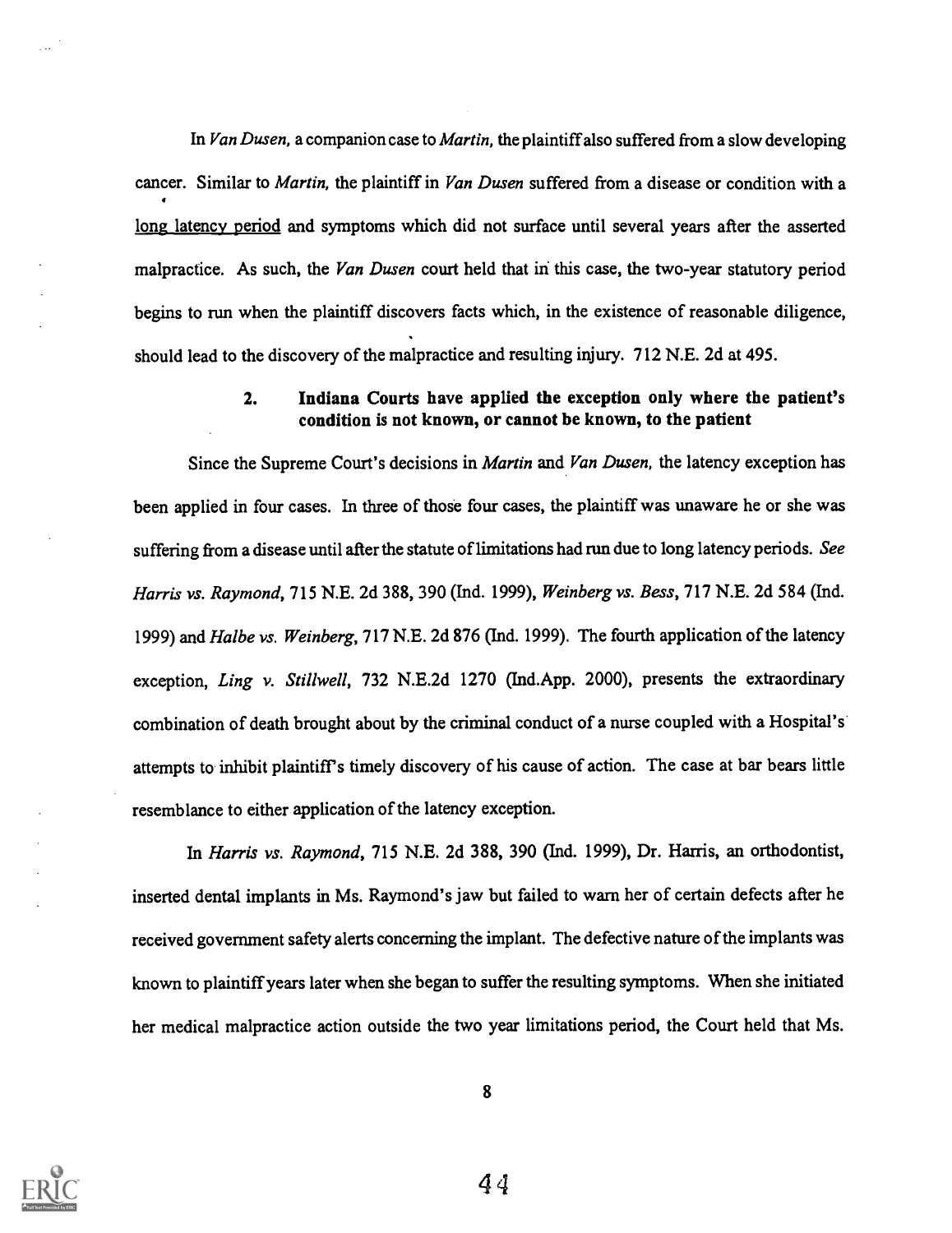Raymond, like Ms. Martin, was incapable of discovering that a defective product had been installed-and therefore malpractice had been committed-within the limitations period. The Court, therefore, applied the "latency exception" created in Martin and Van Dusen to deny a motion to dismiss.

Weinberg vs. Bess, 717 N.E. 2d 584 (Ind. 1999) and Halbe vs. Weinberg, 717 N.E. 2d 876 (Ind. 1999) present nearly identical applications of the latency exception. Ms. Halbe and Ms. Bess were both falsely informed that the breast implants Dr. Weinberg had surgically implanted contained little or no silicone. In neither case did Ms. Halbe or Ms. Bess learn of Dr. Weinberg's repeated deceptions until many years after their surgeries. In both cases, the Court ruled the "latency exception" was applicable because neither plaintiff suffered any resulting symptoms within the limitations period and therefore had no reason to commence a cause of action prior to the limitations period. "We see nothing in the record that would lead us to believe that, in the exercise of reasonable diligence, Bess should have had any reason whatsoever to suspect she had a cause of action against her doctor before [the limitations ran]." Bess, supra, at 590.

Raymond, Bess, and Halbe have no application to the present facts because, unlike the plaintiffs in these three cases, Mr. Harris did not suffer from a disease which he could not discover. To the contrary, Mr. Harris' symptoms were fully manifested and he was actively seeking medical treatment for his condition-for many years after the end of his relationship with Dr. Shah. As such, the latency exception as developed by Raymond, Bess, and Halbe should not be applied here.

The fourth application of the latency exception, Ling vs. Stillwell, 732 N.E.2d 1270 (Ind.App. 2000), arises from the macabre story of Orville Lynne Majors. Majors was a nurse at Vermillion County Hospital at the same time Doris Stillwell died as a patient of that Hospital on August 1,

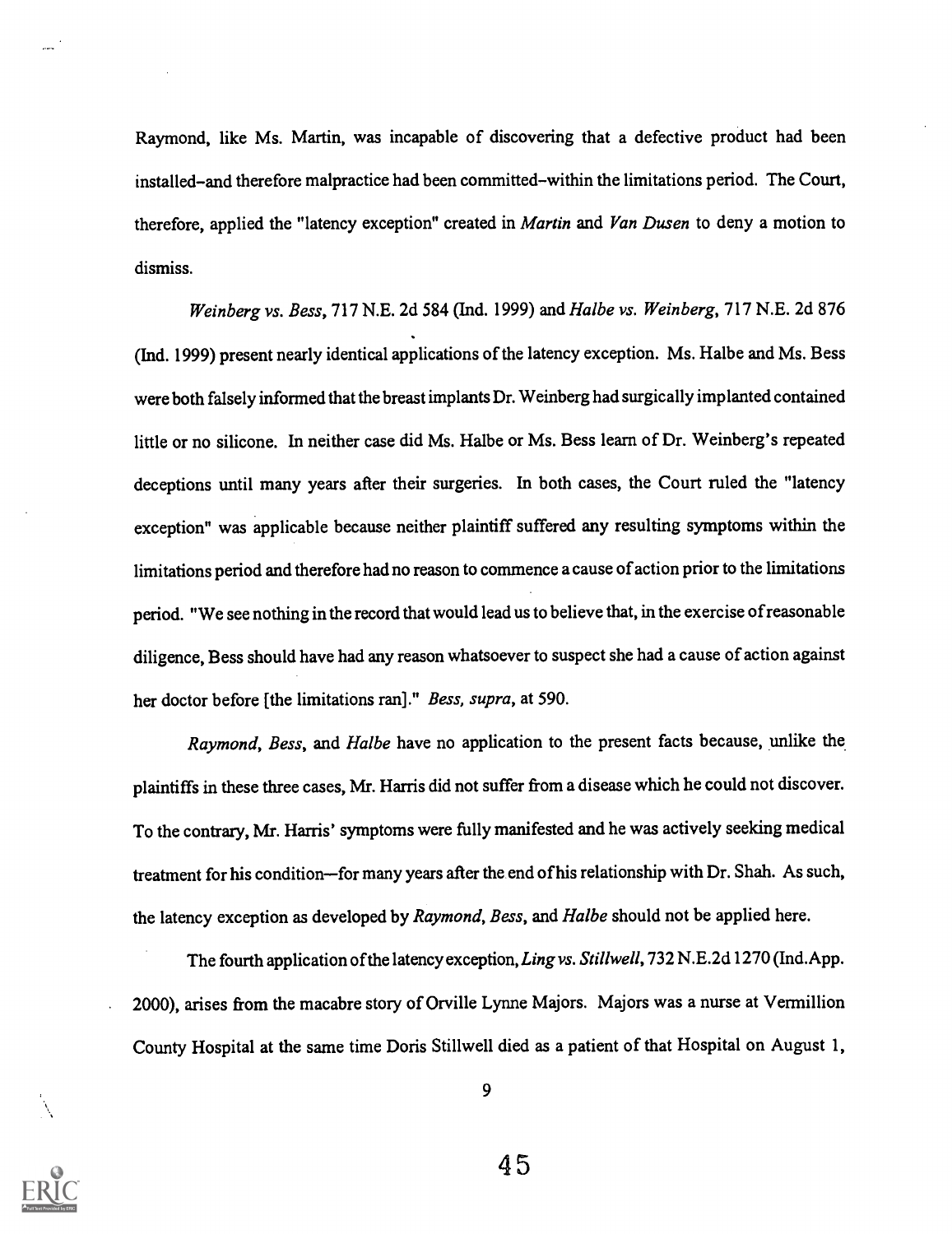1994. The decedent's family was told she died of natural causes. Ling at 1273. Doris Stillwell's death certificate reflected that she died of cardiac arrhythmia and coronary heart disease. Id. Due to the "epidemic level mortality rate" at the Hospital during this time, however, local law enforcement began a criminal investigation in March of 1995 which ultimately resulted in Majors' conviction for murder. Ling at 1273. It was not until July of 1997, however, that Doris Stillwell's family was informed that her death was a part of that investigation. Id. Mrs. Stillwell's son, as her representative, initiated a suit against the Hospital in September of 1997-just two months after he learned that Nurse Majors was involved in his mother's death. Ling at 1273-74. The Hospital moved for dismissal pursuant to the governing statute of limitations but the Court of Appeals allowed the claim to survive because, "[g] iven the facts and circumstances" of the case, Mr. Stillwell "could not have reasonably been expected to discover that his mother's death could have been the result of misconduct, medical malpractice, or negligence until after the limitations period had passed." Id. at 1275.

It is the extraordinary "facts and circumstances" of Ling which distance it from the case at bar. Doris Stillwell's death resulted not from natural causes but allegedly from the criminal conduct ofNurse Majors. The Hospital inhibited Mr. Stillwell from learning the cause of his mother's death, and only when details of the criminal investigation became public did Mr. Stillwell have cause to suspect he had a cause of action. Moreover, while Mr. Stillwell had suspicions about his mother's death prior the expiration of the statute of limitations, the Court of Appeals noted that Vermillion County Hospital had threatened to file suit against Mr. Stillwell's legal counsel if he filed a "frivolous claim" against the Hospital.



 $\begin{bmatrix} \mathbf{r}^{\prime} \\ \mathbf{r}^{\prime} \\ \mathbf{r}^{\prime} \end{bmatrix}$ 

 $\epsilon^{\mu}$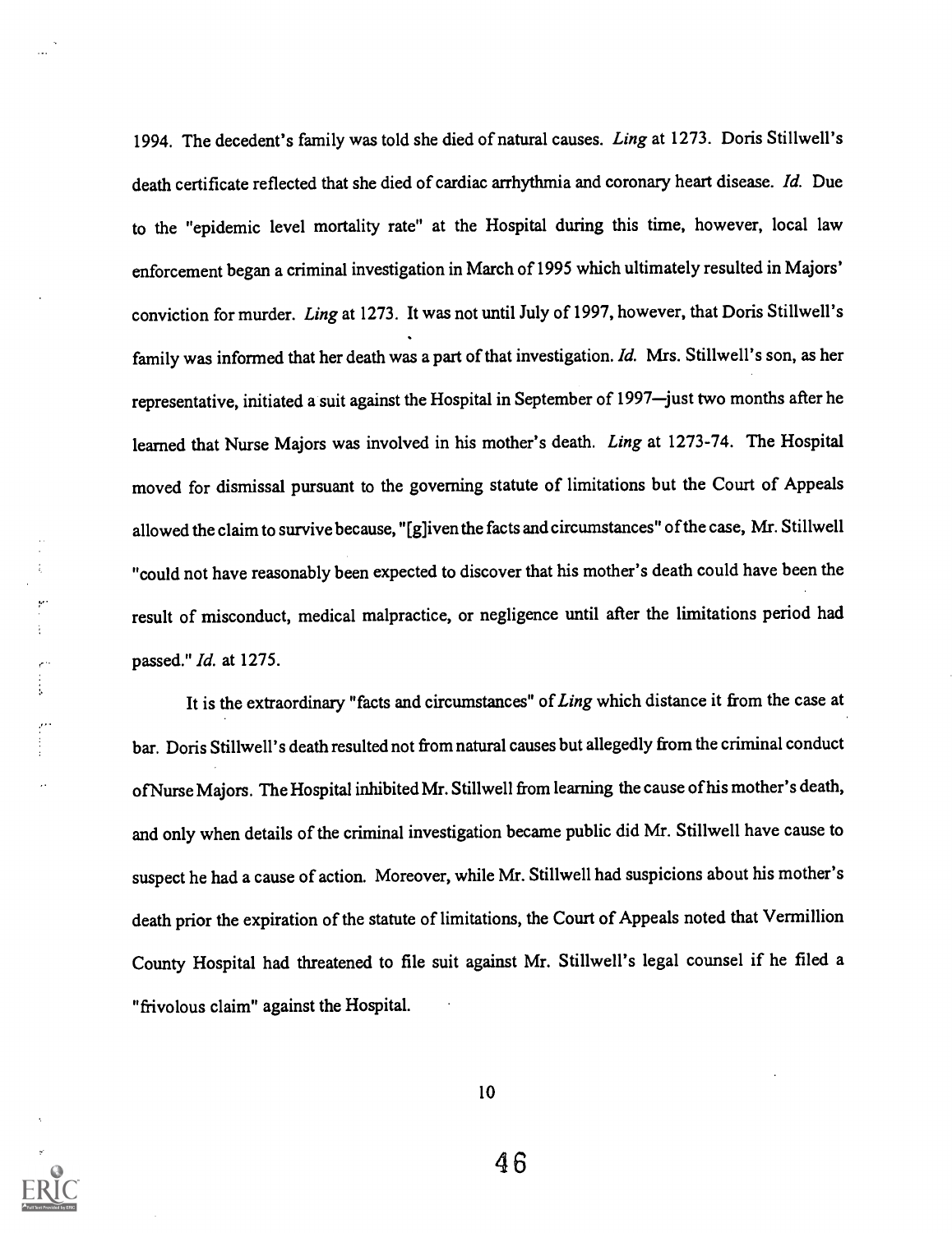Ling does not present facts involving a disease with a long latency period delaying discovery of malpractice, as was the case in both *Martin* and *Van Dusen. Ling* does, however, present a clear analogy to such a latent disease and an extraordinary factual scenario on which no court of equity could turn its back. The facts in Ling are comparable to a disease with a long latency period because, similar to the breast cancer patient who is erroneously informed there is no condition to fear, Doris Stillwell's family was informed that she died from natural causes. The "natural" aspect of this misinformation best aligns with the latency exception because Mr. Stillwell had nothing to suspect. These facts, coupled with the basic notion that the Hospital's attempts to hamper Mr. Stillwell from learning the truth, could not be to permitted to serve as a device to shield the Hospital from liability. Mr. Harris, alternatively, was forthrightly informed that he was currently suffering from a serious medical condition. Dr. Shah did not seek to mislead Mr. Harris nor did Dr. Shah cause other subsequent treating physicians to mislead Mr. Harris. Whether the latency exception was extended to Ling by analogy or the simple demand of equity, the facts in the present case do not warrant such a leap here.

# 3. Indiana Courts have rejected the "latency exception" where the narrow conditions of Martin vs. Richey and Van Dusen vs. Stotts are not met

Martin, Van Dusen and their progeny are founded upon the notion that the plaintiffs could not timely discover the alleged medical malpractice due to the long latency period oftheir respective conditions or because extraordinary circumstances delayed discovery. By their own holdings, the Martin and Van Dusen decisions were never meant to be the panacea for the ills of all untimely plaintiffs. The specific limitations of Martin and Van Dusen are best illustrated through a discussion of recent decisions where Indiana Courts have rejected application of the "latency exception."



 $\mathcal{N}_\mathrm{c}$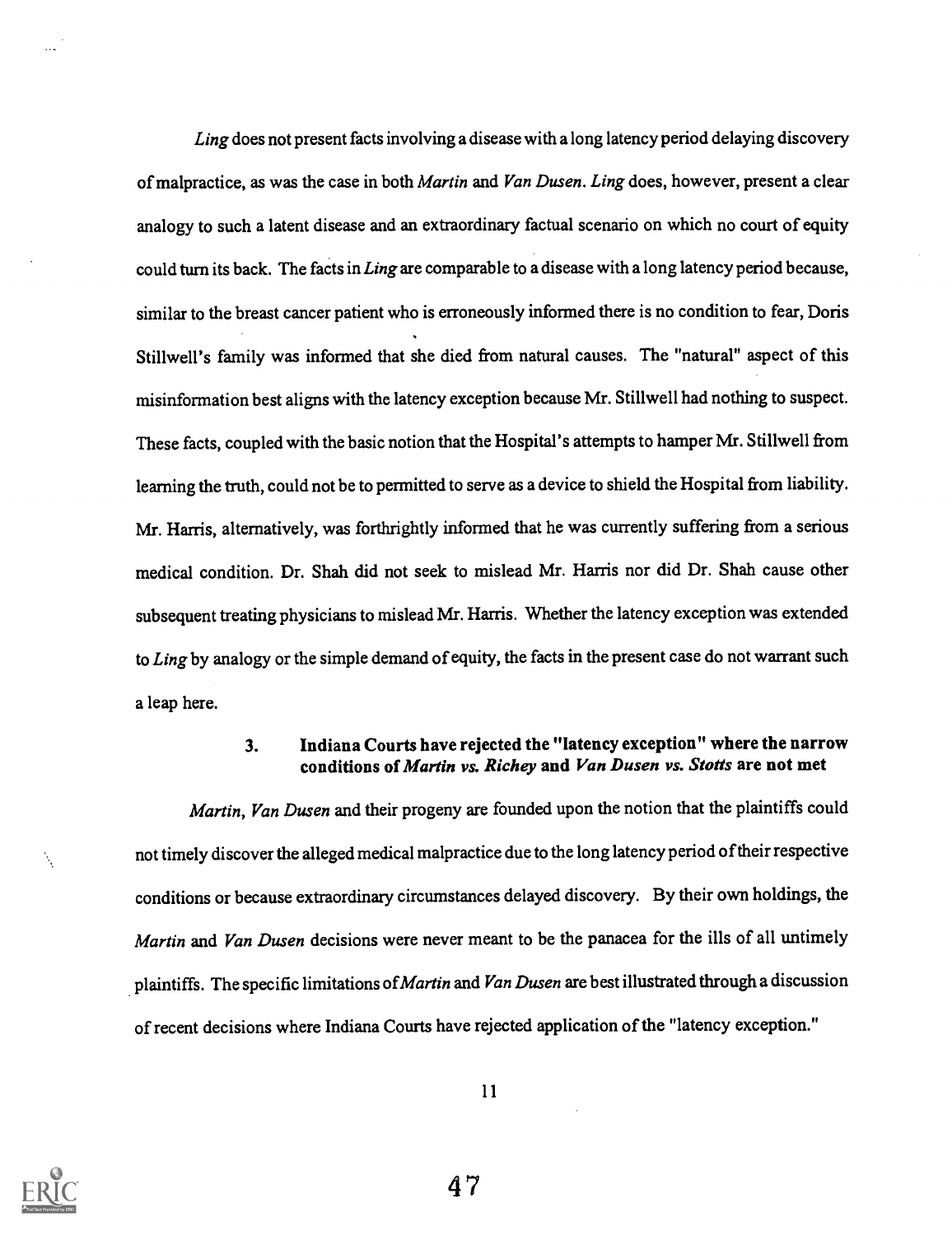The Indiana Supreme Court recently declined to apply its "latency exception" in Boggs vs. Tri-State Radiology, Inc., 730 N.E. 2d 692 (Ind. 2000). Mrs. Boggs sought medical treatment in July 1991 after she detected a lump in her breast. 730 N.E. 2d at 694. A mammogram was taken and she was instructed to return after one year. Id. On July 28, 1992, a second mammogram was taken and, based on a comparison with the first, a biopsy was recommended. Id. On August 12, 1992, the biopsy revealed the lump in Mrs. Boggs' breast was malignant and that the cancer had metastasized to her liver. Id. Mrs. Boggs died on July 28, 1993, and her husband initiated a medical malpractice action on her behalf on July 1, 1994. Boggs at 694. Faced with a motion for summary judgment, the trial court ruled Boggs' claim untimely. 730 N.E. 2d at 694-95. The Indiana Court of Appeals applied the Martin and Van Dusen latency exception to reverse the trial court, but the Indiana Supreme Court, on transfer, overturned the Appellate Court and reinstated the judgment of the trial court. The Indiana Supreme Court held that because Mrs. Boggs became aware of her injury eleven months before the statute of limitations expired, the latency exception was inapplicable. Boggs at 698. The Boggs court further held the 22'/2 month delay between discovery and filing outside the limitations period was unreasonable as a matter of law. 730 N.E. 2d at 699 (citing Cacdac vs. Hiland, 561 N.E. 2d 758, 758 (Ind. 1990) (22-month delay); Cyrus vs. Nero, 546 N.E. 2d 328, 331 (Ind.App. 1989) (22-month delay); Spoljaric vs. Pangan, 466 N.E. 2d 37, 43044 (Ind.App. 1984) (14-month delay)).

The "latency exception" was again rejected in Burton vs. Elskens, 730 N.E. 2d 1281, 1283-84 (Ind.App. 2000). The plaintiff Burton suffered a stroke immediately after a craniotomy which was performed by Dr. Elskens on October 12, 1994. Burton at 1282. Dr. Elskens continued monitoring Burton's progress until May 23, 1995. Id. Burton initiated a medical malpractice action on May 19,

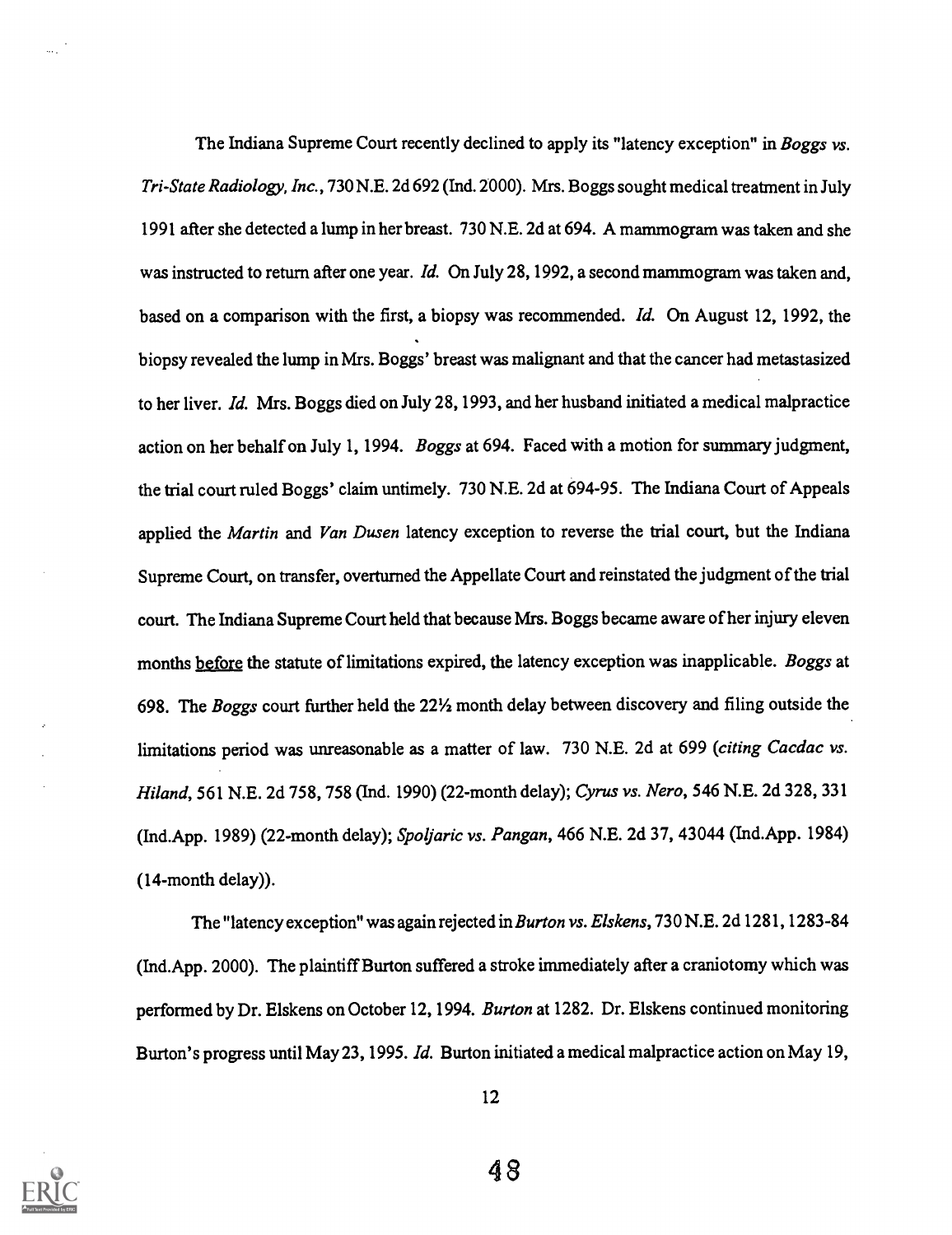1997. Id. The Indiana Court of Appeals held the claim was barred by Indiana's two year statute of limitations. Burton at 1285. The Court rejected application of the "latency exception" articulated in Martin vs. Richey because:

> [u]nlike the circumstances in *Martin*, Mrs. Burton did not suffer from a disease with a long latency period and her condition did 'not manifest significant pain or debilitating symptoms until several years<br>after [an] initial diagnosis or misdiagnosis.' Nor do the after [an] initial diagnosis or misdiagnosis.' circumstances [] dictate that Mrs. Burton's condition was one that the Burtons, in the exercise of reasonable diligence, could not have discovered within the two-year statute of limitations.

Burton, 730 N.E. 2d at 1285.

The "latency exception" was most recently rejected in Coffer vs. Arndt, 732 N.E. 2d 815, 817 (Ind.App. 2000)-a case involving a failure to diagnose. Mr. Coffer sued his former optometrist, Dr. Arndt, when a subsequent treating ophthalmologist concluded that Mr. Coffer suffered from glaucoma which had existed for several years. 732 N.E. 2d at 818. Mr. Coffer last saw Dr. Arndt in September or October of 1995. Id. Thereafter, Mr. Coffer was diagnosed as having glaucoma on December 19, 1995. Id. Mr. Coffer initiated his medical malpractice action on December 19, 1997. Id. The trial court summarily dismissed the Coffer complaint as untimely and, on appeal, the Indiana Court of Appeals affirmed, rejecting an application of the "latency exception." 732 N.E. 2d at 821. Similar to Boggs, Mr. Coffer had 22 months within which to bring his cause of action, but did not. The Coffer court held the applicable limitations period was constitutional as applied to Mr. Coffer and upheld the summary judgment. Id.

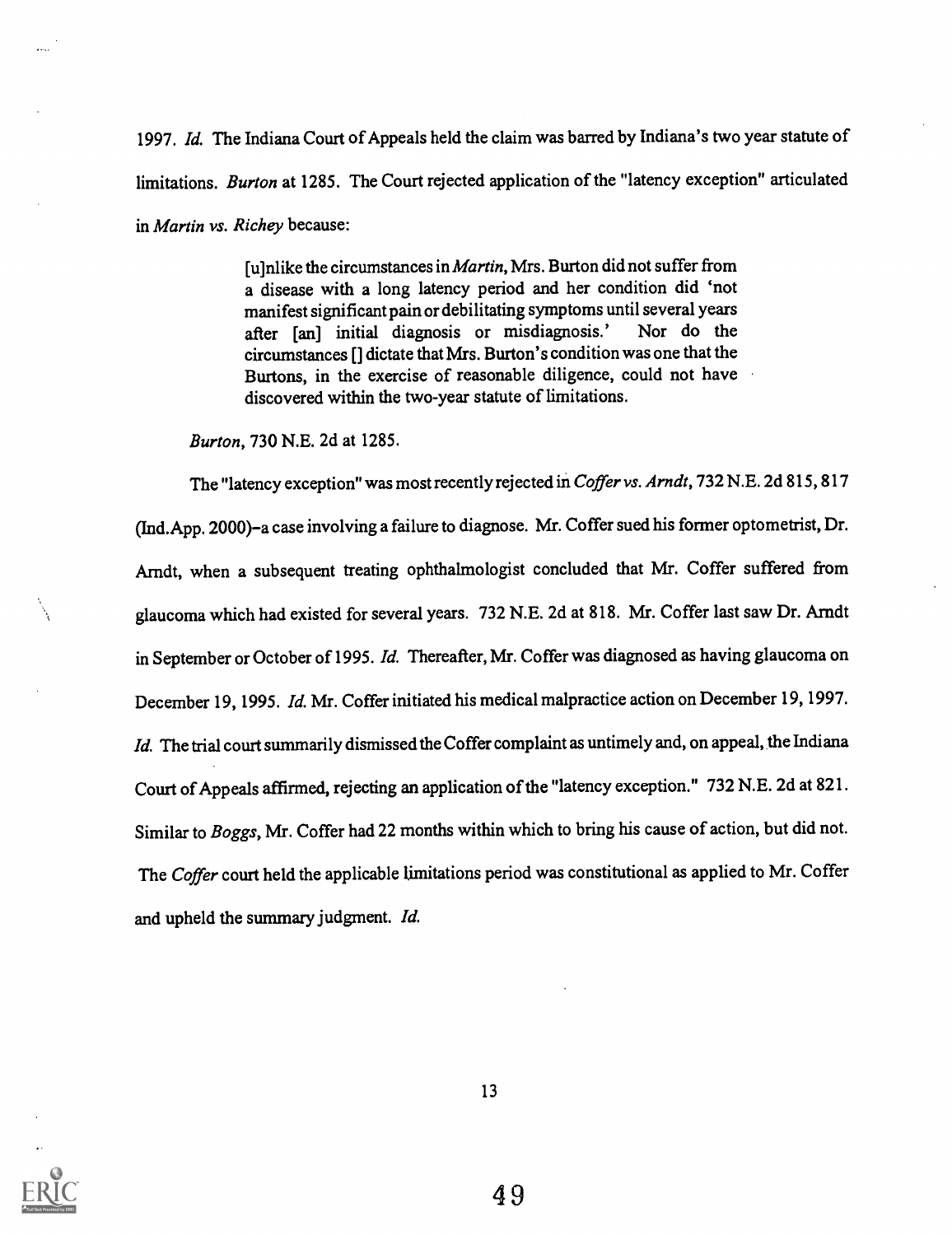### 4. The "latency exception" is not available to resurrect Harris' untimely claim

The latency exception cannot save Mr. and Mrs. Harris from summary judgment because Mr. Harris did not suffer from a condition with a long latency period, nor did he face extraordinary circumstances which were out of his control and delayed his discovery of the alleged malpractice. Mr. Harris' symptoms appeared in 1991 and he sought treatment from a variety of physicians since he last saw Dr. Shah in 1993. Martin, Van Dusen and their progeny-Raymond, Halbe, Bess and Ling -uniformly deal with one simple concept: the manifestations of malpractice were hidden until it was too late. The plaintiffs in those cases either suffered from a disease or condition which was unknown to the patient or were otherwise actively prevented from discovering the alleged malpractice by forces beyond their control. By contrast, Mr. Harris knew he had a medical condition in 1991. Presumably this is why he went to Dr. Shah. Mr. Harris also knew he had a medical condition in 1993 when that physician-patient relationship ended, and he sought treatment from other health care providers. Unlike the plaintiffs in the Martin and Van Dusen line, Mr. Harris did not have the mistaken assumption there was nothing wrong. To the contrary, Mr. Harris had been informed that he suffered from a very serious debilitating disease for which he could, and did, seek second (and third) opinions. And, unlike the plaintiff in Ling, there were no extenuating circumstances which actively delayed the discovery of the alleged medical malpractice.

Tracking the language of the Burton court when it rejected the "latency exception": "[u]nlike the circumstances in Martin, [Harris] did not suffer from a disease with a long latency period and [his] condition did 'not manifest significant pain or debilitating symptoms until several years after [an] initial diagnosis or misdiagnosis.'" Burton, 730 N.E. 2d at 1285 quoting Martin, supra, at 1282.

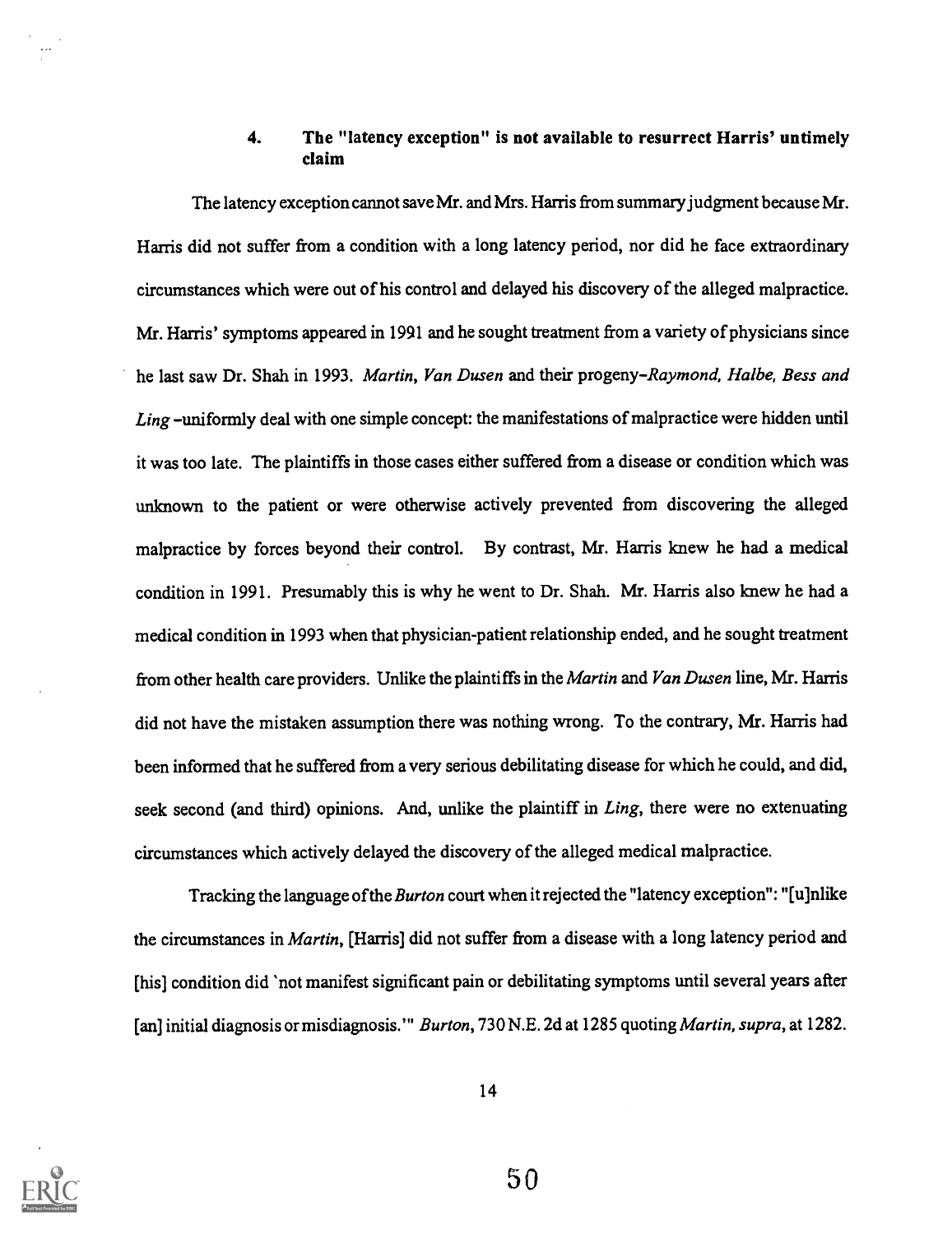to toll the limitations period beyond the physician-patient relationship where the patient claimed constructive fraudulent concealment. 730 N.E. 2d at 698.'

In this case, Mr. and Mrs. Harris make an extraordinary request: that this Court toll the limitations period for seven years after the conclusion of the physician-patient relationship. The latency exception does not create a situation any different than the physician-patient relationship seen in the continuing wrong doctrine or the fraudulent concealment doctrine. Thus, Mr. and Mrs, Harris cannot distinguish themselves from the victim of a continuing wrong or fraudulent concealment to gain the special concession of tolling past the physician-patient relationship.

The three available means to toll the limitations period share one common thread: tolling is appropriate because the patient did not know and could not have known the applicable limitations period was running. Courts dealing with terminated physician-patient relationships have declined to toll the limitations period beyond the relationship because the possibility of an act or omission which could give rise to the injury at issue ends with the physician-patient relationship. See Boggs at 698; Coffer at 821. Just as those courts have held that a treating physician is relieved of exposure after the passage of two years, so too this Court must uphold the intent of the legislature.

The Trial Court erroneously denied summary judgment when it tolled the limitations period past the conclusion of the physician-patient relationship. The undisputed facts reveal that Mr. Harris last saw Dr. Shah on, and sought treatment from others after, April 12, 1993. (Appellant's App. P.10-11.) The statute of limitations expired, therefore, at the latest, on April 12, 1995. The



 $\ddotsc$ 

<sup>&</sup>lt;sup>1</sup> Active fraudulent concealment tolls the limitations period until discovery. Neither the Complaint nor Harris' brief in opposition to summary judgment argues active fraudulent concealment is present in this case, thus it is not discussed here.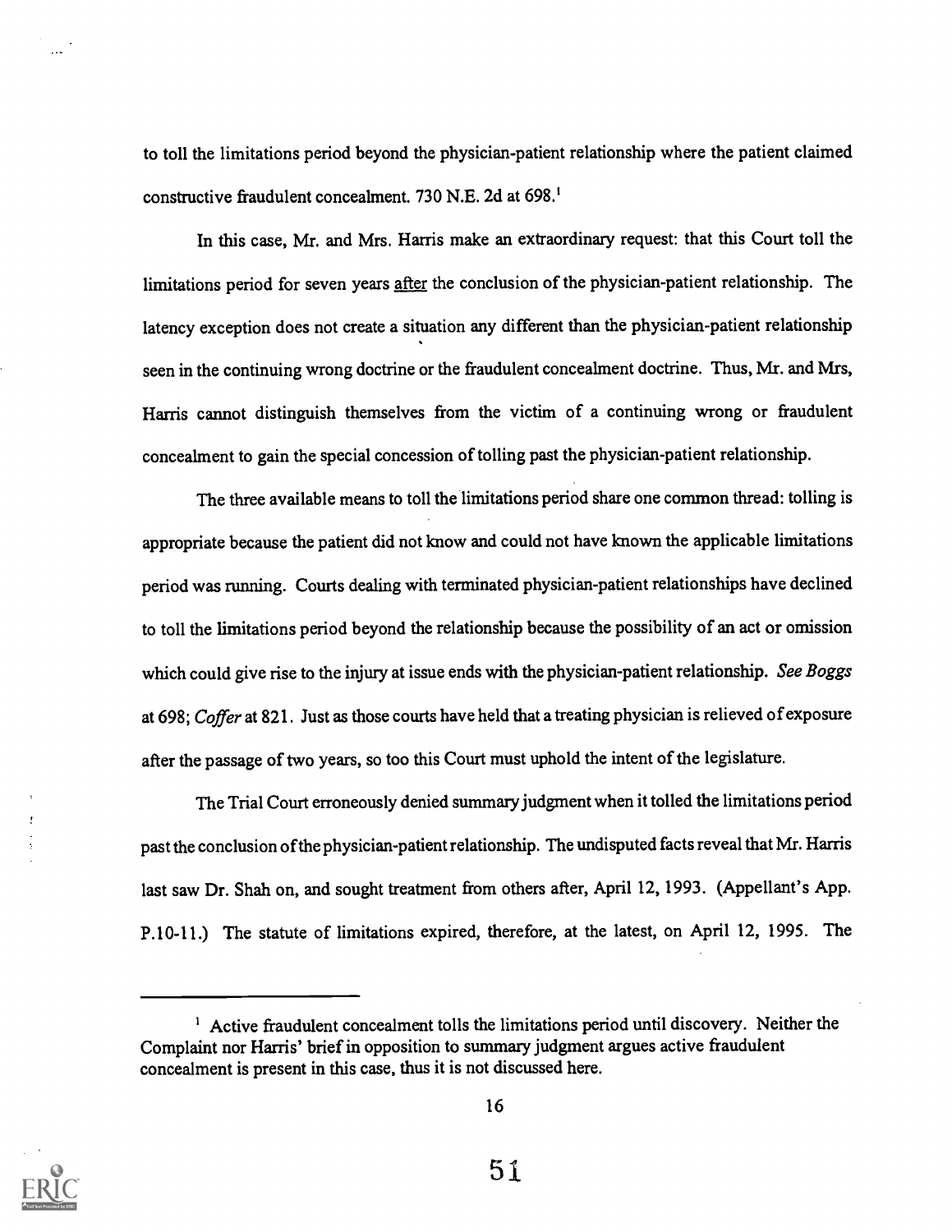Complaint was filed on July 24, 2000, five years after the latest date to which the statute of limitations could be tolled.

### D. The Trial Court erroneously failed to require Plaintiffs-Appellees to initiate their cause of action within the "reasonable period" required by Indiana Courts.

#### Standard of Review

When reviewing a grant or denial of summary judgment, the standard of review is the same as it is for the trial court: whether there is a genuine issue of material fact, and whether the moving party is entitled to judgment as a matter of law. Indiana University Medical Center vs. Logan, 728 N.E. 2d 855, 858 (Ind. 2000).

#### **Discussion**

Even if this Court accepts the Harris' arguments and applies the "latency exception", dismissal remains appropriate because Mr. and Mrs. Harris did not bring his cause of action within the "reasonable period" required by the Indiana Supreme Court.

A medical malpractice plaintiff in Indiana who discovers malpractice outside the otherwise applicable limitations period "does not have two full years in which to file a claim." LeBrun vs. Conner, 702 N.E. 2d 754, 757 (Ind.App. 1998). "Instead, the law requires the plaintiff to institute an action within a reasonable time after the alleged malpractice is deemed to have been discovered." Id. Plaintiffs who sit on their rights are disfavored by the law and unreasonable delays lead to dismissals. See, e.g., Cacdac vs. Hiland, 561 N.E. 2d 758, 758 (Ind. 1990) (22-month delay); Cyrus vs. Nero, 546 N.E. 2d 328, 331 (Ind.App. 1989) (22-month delay); Spoljaric vs. Pangan, 466 N.E. 2d 37, 43044 (Ind.App. 1984) (14-month delay)). Most recently, the Indiana Supreme Court, in



N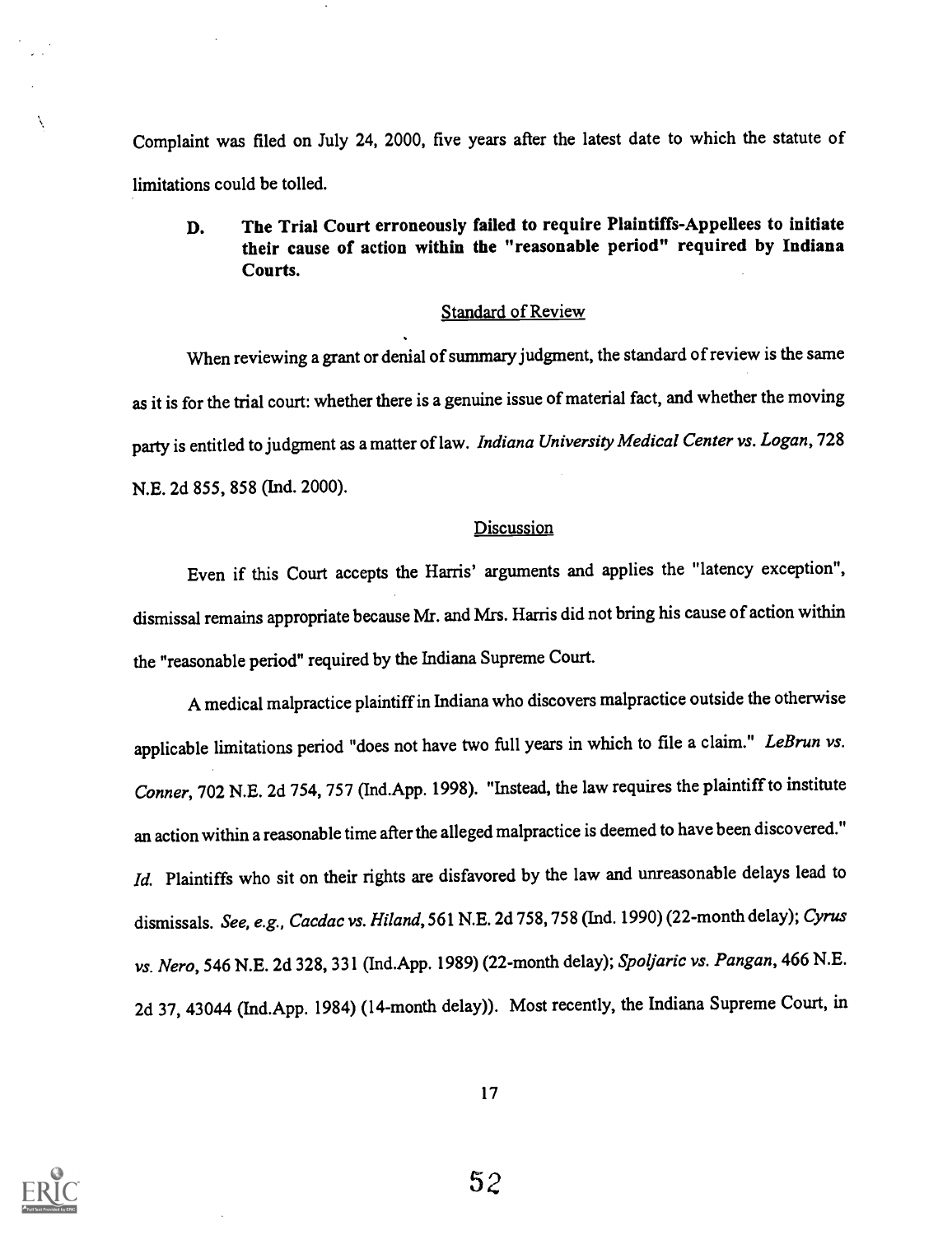Boggs, held the  $22 \frac{1}{2}$  month delay between discovery and filing outside the limitations period was unreasonable as a matter of law. 730 N.E. 2d at 699.

Conversely, in Ling, the Court of Appeals noted that the plaintiff waited only two months after "discovery" to file his complaint, but given the extraordinary situation, this delay was reasonable. Ling, 732 N.E.2d at 1275. Thus, Ling affirms that even a plaintiff whose "discovery" occurs outside the statute of limitations must file within a reasonable period of time.

To oppose summary judgment, Mr. and Mrs. Harris argued that *Boggs* is distinguishable because the plaintiff in Boggs discovered malpractice while 11 months remained in the limitations period whereas Mr. and Mrs. Harris did not know or could not have known of the alleged malpractice until after the expiration of the limitations period. They argue that this distinction allows 23<sup>3</sup>/4 months *after* "discovery" to file their claim while the plaintiff in Boggs was not allowed 22<sup>1/2</sup> months. The Harris' argument is misplaced because it runs counter to Ling which confirms that the filing must occur within a reasonable period of time after "discovery" even if the statute of limitations has already run, and because it creates a windfall for plaintiffs who "discover" malpractice after their limitations period expires.

The applicable limitations period is not a discovery-based statute. As such, the "full two years" for Mr. Harris ended, at the latest, in 1995. Assuming the latency exception is applied, the Harris claim is governed by the "reasonable period standard" which provides that: "After the plaintiff is deemed to have learned of the malpractice, [he] does not have two full years in which to file a claim." LeBrun, surpa, 702 N.E. 2d at 757. See also, Ling, 371 N.E.2d at 1275.

Harris' attempts to distinguish Boggs to avoid this "reasonable period" standard seeks inequity. The Boggs plaintiff discovered malpractice while she was dying of cancer eleven months

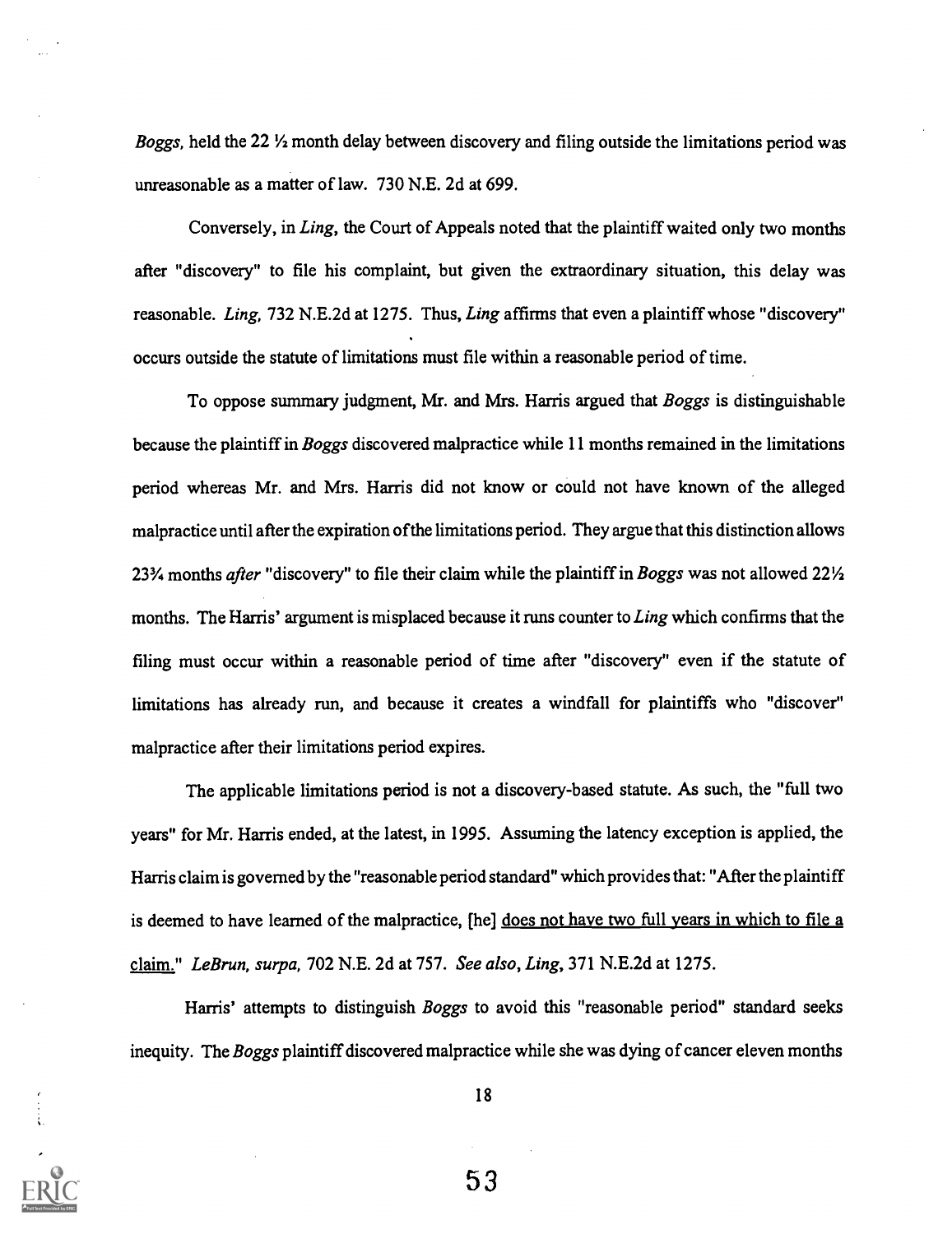before her statute of limitations was to expire. The Indiana Supreme Court held, even while she was "fighting for her life," *Boggs* was not granted "a full two years" from discovery but only "a reasonable period" in which to file her claim-and 22½ months was not reasonable as a matter of law.

Harris differs from Boggs only in that he "discovered" the alleged malpractice outside the limitations period whereas Boggs discovered malpractice within the limitations period. Harris argues this distinction entitles him to the windfall of "a full two years" from discovery where Boggs was not allowed 22<sup>1</sup>/<sub>2</sub> months from discovery. This is a distinction without a difference. The fact Harris "discovered" the alleged malpractice outside the statute of limitations should not afford him significantly greater latitude than any other "discovery" based plaintiff.

Even without the Boggs decision, however, the extent of the inequity sought by Harris is profound: Harris simply disregards the precedents of other plaintiffs stricken for shorter periods. See, e.g., Cacdac vs. Hiland, 561 N.E. 2d at 758 (22-month delay); Cyrus vs. Nero, 546 N.E. 2d at 331 (22-month delay); Spoljaric vs. Pangan, 466 N.E. 2d at 43-44 (14-month delay). The delay between Harris' discovery and the filing of their Complaint was unreasonable as a matter of law, thus the Trial Court erroneously failed to grant summary judgment.

#### VIII. Conclusion

Mr. and Mrs. Harris initiated their cause of action more than nine years from the conduct alleged, more than seven years from the time his physician-patient relationship with Dr. Shah concluded and he began seeing other physicians, and more than 23% months after the alleged "discovery" through contravening diagnosis. The Trial Court erred when it denied summary judgment because: (1) the Trial Court erroneously converted the applicable occurrence-based statute of limitations to a discovery-based statute; (2) the Trial Court erroneously applied the judicially-

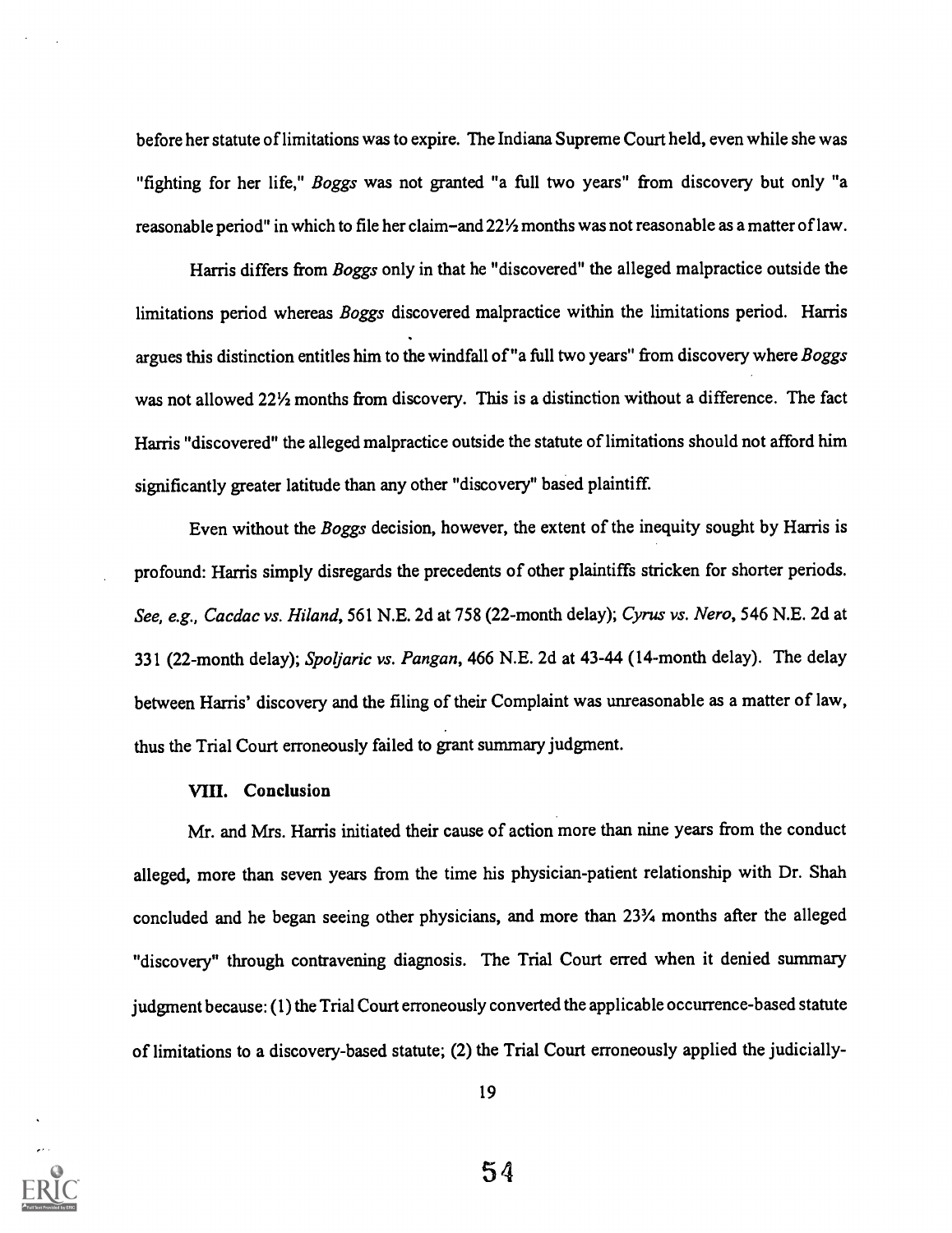created exception to the applicable statute of limitations first recognized in Martin vs. Richey, 711 N.E. 2d 1273, 1284-85 (Ind. 1999) and Van Dusen vs. Stotts, 712 N.E. 2d 491, 493 (Ind. 1999); (3) the Trial Court erroneously tolled the statute of limitations past the cessation of the physician-patient relationship; and (4) the Trial Court erroneously failed to require Plaintiffs-Appellees to initiate their cause of action within the "reasonable period" required by Indiana Courts.

 $\sim 100$ 

This Court should order that the Trial Court order summary judgment in favor of Dr. Shah and against Mr. and Mrs. Harris.

Respectfully submitted this 25<sup>th</sup> day of May, 2001.

#### KINNEY, KASHA & BUTHOD, LLP

By:

Rebecca T. Kasha, IN Bar # 11347-49 One Riverfront Place 20 N.W. First Street, 7<sup>th</sup> Floor Evansville, IN 47708 (812) 425-5200

I certify that this brief contains less than 14,000 words.

#### CERTIFICATE OF SERVICE

I certify that I have caused a true and accurate copy of the foregoing Appellant's Brief and the Appellant's Appendix has been served upon the following by placing the same in the United States Mail, postage prepaid, this 25th day of May, 2001:

> Glenn A. Deig 2804 N. First Avenue Evansville, IN 47710

Rebecca J Kasha

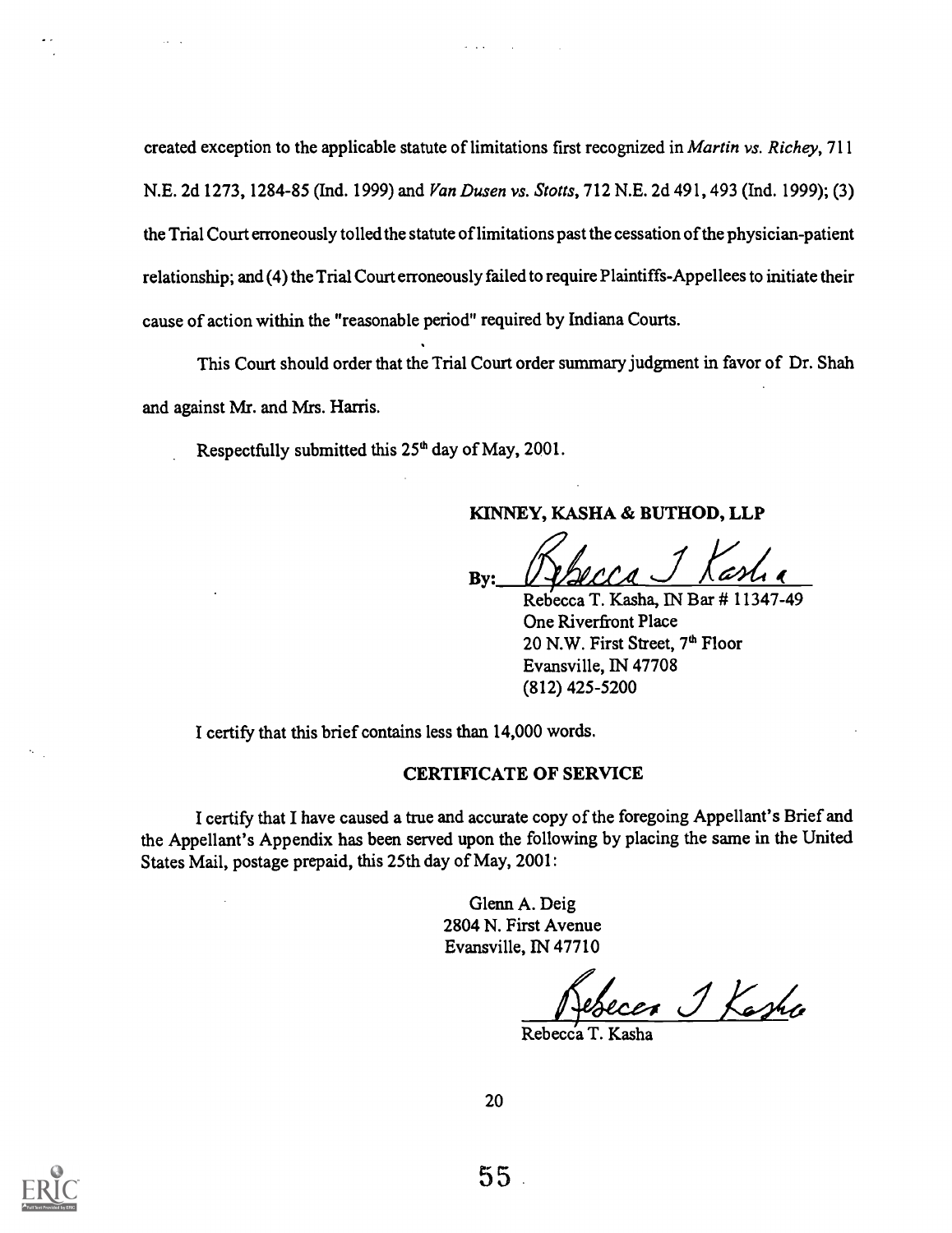# CLERK



Brian Bishop Clerk

SUPREME COURT, COURT OF APPEALS, AND TAX COURT

# STATE OF INDIANA

217 STATE HOUSE, INDIANAPOLIS, IN 46204 317-232-1930 • FAX 317-232-8365

> 82A01-0103-CV-00111 Lower Court Number: 82C010007CT357

SHAH, KIRIT C., M.D. -V- HARRIS, STAN & NANCY

You, are, hereby notified that the SUPREME COURT  $\frac{5/17/02}{2}$  $\frac{1}{2}$ THIS MATTER HAS COME BEFORE THE INDIANA SUPREME COURT ON  $A^{cy}$ PETITION TO TRANSFER JURISDICTION FOLLOWING THE ISSUANCE OF A DECISION BY THE COURT OF APPEALS. THE PETITION WAS FILED PURSUANT TO APPELLATE RULE 57. THE COURT HAS REVIEWED THE DECISION OF THE COURT OF APPEALS. ANY RECORD ON APPEAL THAT WAS SUBMITTED HAS BEEN MADE AVAILABLE TO THE COURT FOR REVIEW, ALONG': WITH ANY AND ALL BRIEFS THAT MAY HAVE BEEN FILED IN THE COURT OF APPEALS AND ALL THE MATERIALS FILED IN CONNECTION WITH THE REQUEST TO TRANSFER JURISDICTION. EACH PARTICIPATING MEMBER OF THE COURT HAS VOTED ON THE PETITION. EACH PARTICIPATING MEMBER HAS HAD THE OPPORTUNITY TO VOICE THAT JUSTICE'S VIEWS ON THE CASE IN CONFERENCE WITH THE OTHER JUSTICES.

BEING DULY ADVISED, THE COURT NOW DENIES THE APPELLANT'S PETITION TO TRANSFER OF JURISDICTION.

RANDALL T. SHEPARD, CHIEF JUSTICE ALL JUSTICES CONCUR EXCEPT DICKSON & BOEHM, JJ., WHO VOTE TO MS GRANT TRANSFER.

WITNESS my name and the seal of said Court,  $17T$ H  $\frac{1}{\frac{1}{2}}$  and  $\frac{1}{2}$  and  $\frac{1}{2}$  day of day of

Clerk Supreme Court. Court of Appeals and Tax Court

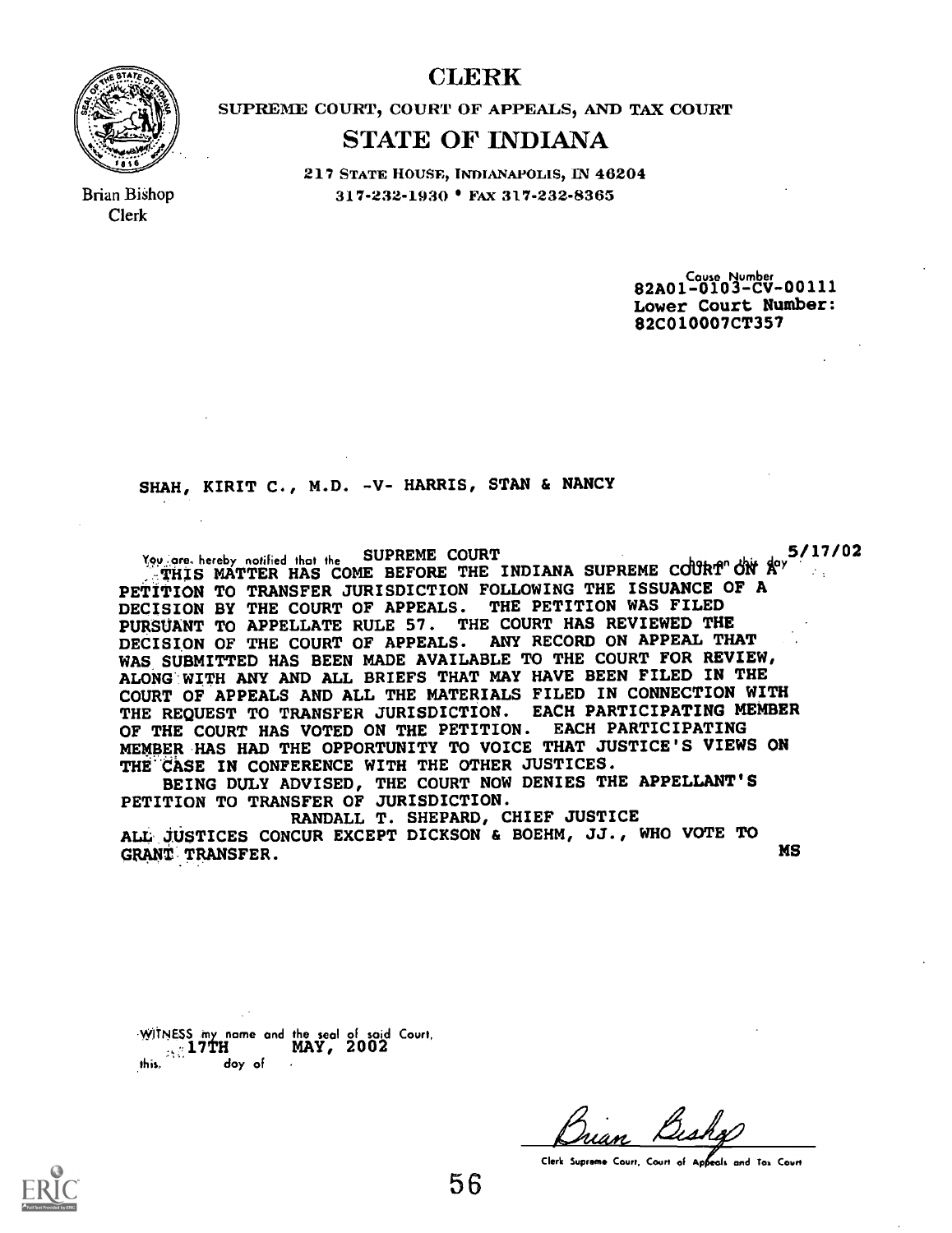# FOR PUBLICATION

### ATTORNEY FOR APPELLANT: ATTORNEY FOR APPELLEE:

#### REBECCA T. KASHA GLENN A. DEIG

Kinney, Kasha & Buthod, LLP Evansville, Indiana Evansville, Indiana

#### IN THE COURT OF APPEALS OF INDIANA

| KIRIT C. SHAH, M.D.,          |  |                       |
|-------------------------------|--|-----------------------|
| Appellant-Defendant,          |  |                       |
|                               |  |                       |
| vs.                           |  | No. 82A01-0103-CV-111 |
| STAN HARRIS and NANCY HARRIS, |  |                       |
| Appellees-Plaintiffs.         |  |                       |

### PERMISSIVE INTERLOCUTORY APPEAL FROM THE VANDERBURGH CIRCUIT COURT

The Honorable Carl A. Heldt, Judge Cause No. 82C01-0007-CT-357

November 16, 2001

OPINION - FOR PUBLICATION

MATHIAS, Judge

Dr. Kirit C. Shah ("Dr. Shah") appeals the trial court's order denying his motion for summary judgment. Dr. Shah raises the following issue: whether the trial court erred when it found a genuine issue of material fact regarding whether Stan and Nancy Harris ("Harrises") filed their complaint within the applicable two-year statute of limitations. We agree that there remain no genuine issues of material facts regarding the statute of limitations. However, we believe that the Harrises timely filed their complaint and accordingly, we affirm the trial court's denial of Dr. Shah's summary judgment motion and remand to the trial court for entry of summary judgment in favor of the Harrises on this issue. We hand this case down with a companion case, Rogers v. Mendel, N.E.2d (Ind. Ct. App. 2001), which raises essentially the same issues but with a different result, reached by a different panel of this court.

### Facts and Procedural History

The facts most favorable to the trial court's judgment reveal that Dr. Shah, a neurologist, first treated Stan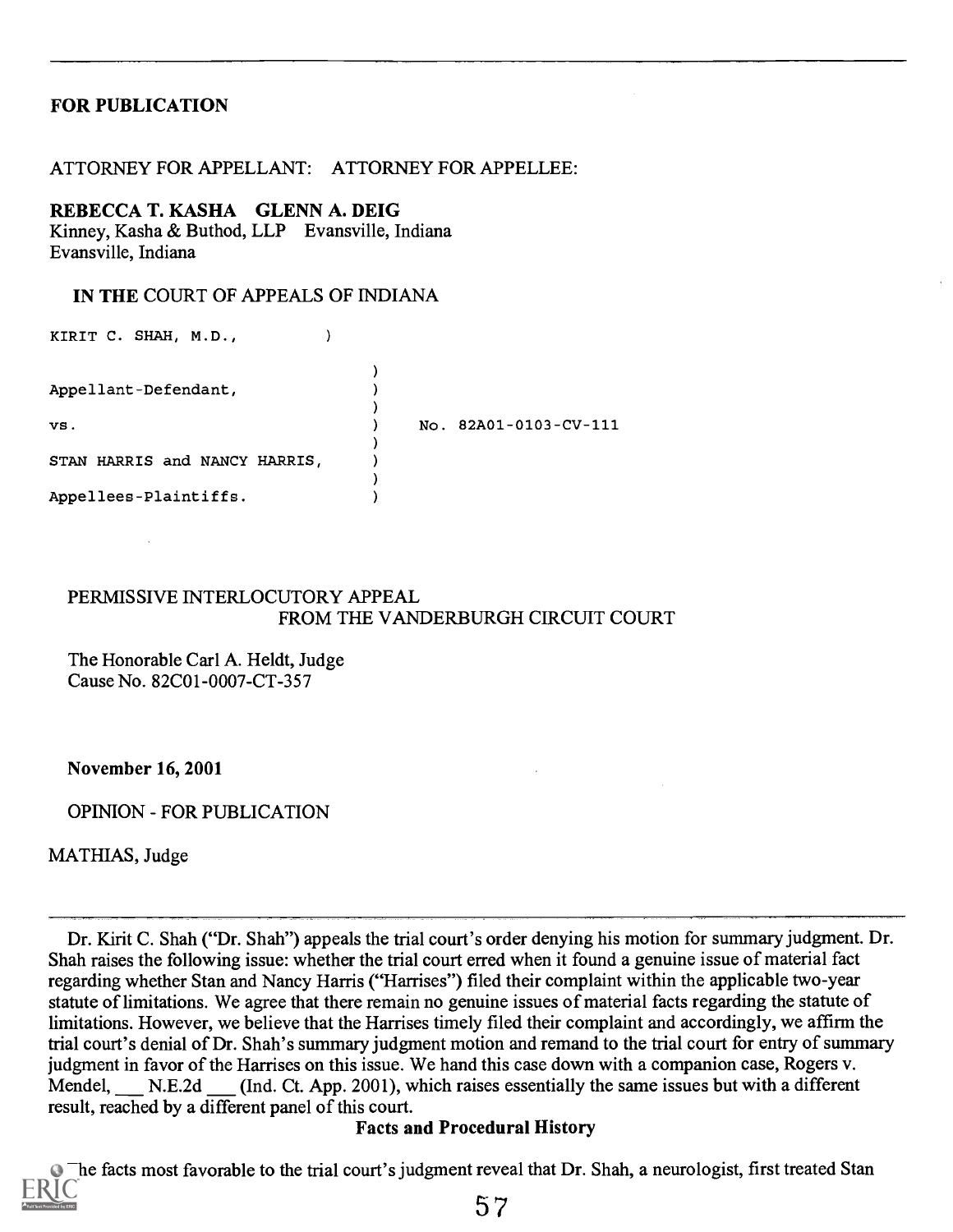Harris on June 20, 1991. Dr. Shah diagnosed Harris with multiple sclerosis on July 11, 1991, and continued to treat Harris until April 12, 1993, at which time Dr. Shah relocated outside of the area. Thereafter, Harris sought treatment from other physicians. Then on July 31, 1998 (almost exactly seven years after the original, erroneous diagnosis), another physician diagnosed Harris' illness as a vitamin B-12 deficiency, rather than multiple sclerosis.

On July 24, 2000 (one week less than two years from the date of the second diagnosis), the Harrises simultaneously filed their Proposed Medical Malpractice Complaint with the Indiana Department of Insurance, and their Complaint in Vanderburgh Circuit Court against Dr. Shah. On December 14, 2000, Dr. Shah filed a motion for summary judgment. After briefing was completed, the trial court held a hearing on January 30, 2001, after which it denied Dr. Shah's summary judgment motion because it found genuine issues of material fact as to whether the Harrises timely filed their complaint.

On February 15, 2001, the trial court certified its summary judgment order for interlocutory appeal. On April 2, 2001, this court accepted Dr. Shah's permissive interlocutory appeal.

#### Standard of Review

Summary judgment is a procedural means to halt litigation when there are no factual disputes and to allow the case to be determined as a matter of law. LeBrun v. Conner, 702 N.E.2d 754, 756 (Ind. Ct. App. 1998). Under Indiana Trial Rule 56, the moving party bears the burden of showing that there are no genuine issues of material fact. If the moving party meets its burden, the burden shifts to the non-moving party to set forth facts showing the existence of a genuine issue for trial. Ind. Trial Rule 56(C), 56(E); Oelling v. Rao, 593 N.E.2d 189, 190 (Ind. 1992).

Summary judgment is appropriate only if there is no evidence of a genuine issue of material fact for trial and the moving party is entitled to judgment as a matter of law. Aide v. Chrysler Fin. Corp., 699 N.E.2d 1177, 1180 (Ind. Ct. App. 1998), trans. denied. However, summary judgment is inappropriate if any material facts are in dispute or even if undisputed facts could "lead to conflicting material inferences." Butler v. City of Indianapolis, 668 N.E.2d 1227, 1228 (Ind. 1996). Additionally, when a party files a motion for summary judgment, that movant bears the risk of entry of summary judgment in favor of the non-movant, even though the non-movant has not filed a cross-motion for summary judgment. Ind. Trial Rule 56(B).

If the moving party asserts the statute of limitations as an affirmative defense and establishes that the action was commenced outside of the statutory period, the non-moving party then has the burden of establishing an issue of fact material to a theory that avoids the affirmative defense. Boggs v. Tri-State Radiology, Inc., 730 N.E.2d 692, 695 (Ind. 2000) (citing Conard v. Waugh, 474 N.E.2d 130, 134-35 (Ind. Ct. App. 1985)).

#### Discussion and Decision

Dr. Shah argues that he is entitled to summary judgment because the Harrises failed to file their complaint within the two-year, occurrence-based limitations period for medical malpractice suits. He asserts that the trial court first erroneously interpreted the occurrence-based statute of limitations as a discovery-based statute of limitations and then erroneously applied the exception to the medical malpractice statute to this case. Dr. Shah contends that the Harrises should have filed their complaint at the latest within two years of April 12, 1993, the last date Harris was under Dr. Shah's care. Therefore, Dr. Shah argues that the Harrises' filing of their proposed complaint on July 24, 2000, is approximately five years too late and barred by the statute of limitations.

The statute of limitations for medical malpractice claims is found at Indiana Code section 34-18-7-1(b):

b) A claim, whether in contract or tort, may not be brought against a health care provider based upon professional service or health care that was provided or that should have been provided unless the claim is filed within two (2) years after the date of the alleged act, omission, or neglect, except that a minor less than six (6) years of age has until the minor's eighth birthday to file.

Ind. Code § 34-18-7-1(b) (1998). This occurrence-based statute of limitations has been upheld as constitutional on its face under the Indiana Constitution, Article I, Sections 12 and 23, but has also been held to be unconstitutional as applied in certain circumstances. Van Dusen v. Stotts, 712 N.E.2d 491, 493 (Ind. 1999); Martin v. Richey, 711 N.E.2d 1273, 1284-85 (Ind. 1999). This statute requires the filing of a medical malpractice action within two years of the alleged negligent act and has been upheld as constitutional when applied to all plaintiffs able to discover the alleged malpractice and injury within two years from the occurrence.  $ERIC$ Martin, 711 N.E.2d at 1278.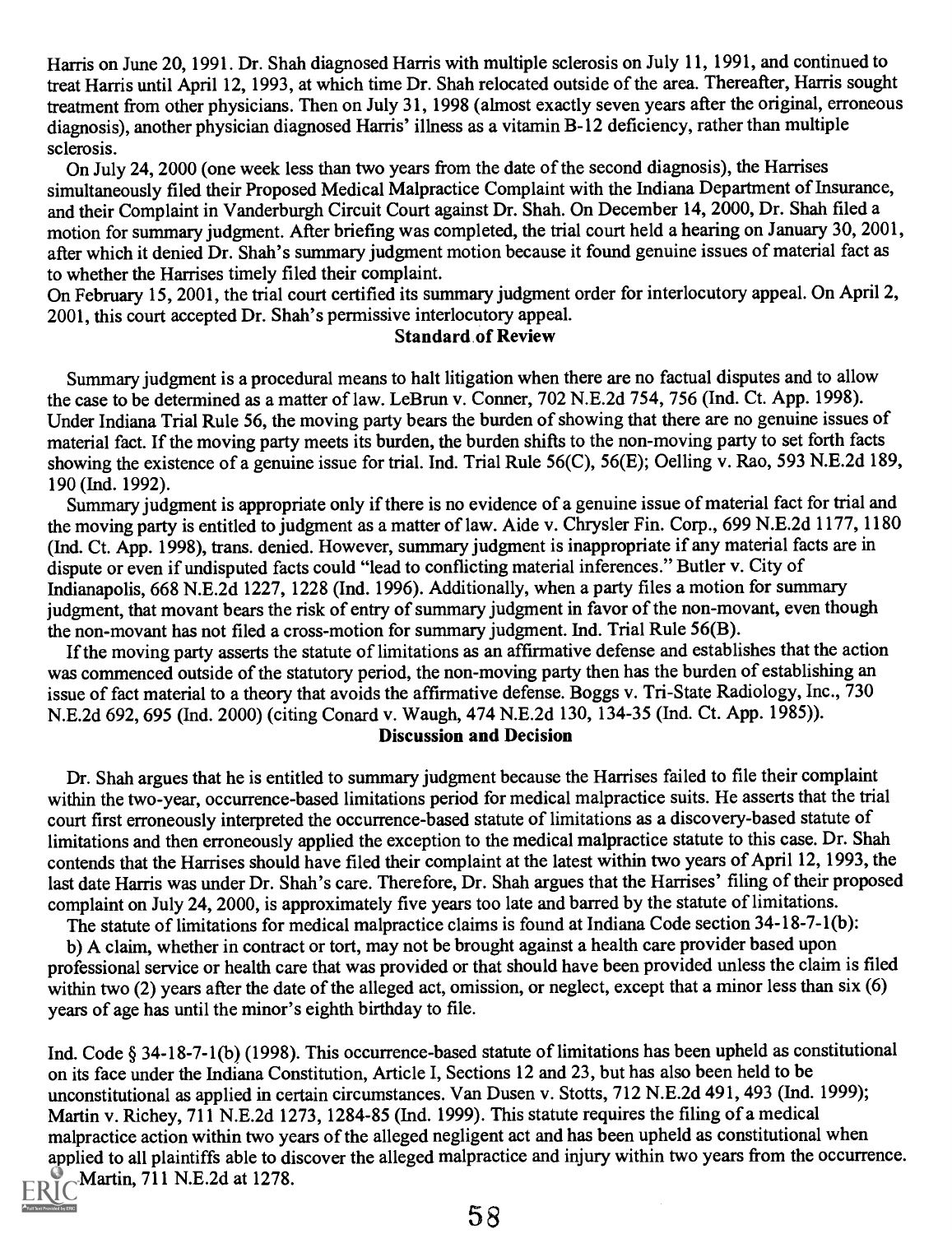In Martin, on March 13, 1991, Martin went to her gynecologist's office, Dr. Richey, complaining of a lump and "shooting pains" in her right breast. Because Richey was out of town, a nurse practitioner examined Martin and arranged for her to have a mammogram at the hospital that same day. The radiologist who read the report noted that Martin had a benign cyst above the nipple in the right breast and a "solid echogenic mass in the lower quadrant of the right breast." In the report, the radiologist advised that a biopsy be done on the mass. Id. at 1274-75.

On March 14, the next day, the nurse practitioner called Martin to inform her of the mammogram results and the radiologist's recommendation that she have a biopsy conducted on the mass. Then on the following day, March 15, Martin called the nurse practitioner to inform her that she had scheduled an excisional biopsy with a general surgeon in four days, on March 19. Martin also left a message for Richey to call her upon his return to his office. See id. at 1275.

On March 18, when Richey returned to his office, the nurse practitioner informed him of all the events surrounding Martin's exam and mammogram and that Martin had already scheduled a biopsy for the following day with a general surgeon. Richey then called Martin that evening and told her to cancel the scheduled biopsy because he wanted to perform a needle aspiration on her instead. The aspiration occurred in Richey's office on March 20. See id. at 1275-76.

Richey first aspirated fluid from the cyst and then using the same needle, attempted to aspirate fluid from the solid mass. Richey was finally able to aspirate fluid on the sixth attempt but was still unsure as to whether the fluid came from the mass or the surrounding tissue. The pathology report indicated no presence of malignant tumor cells in the fluids drawn by Richey. See id. at 1276.

Both Martin and the nurse practitioner (who was present during the needle aspiration) testified that at no time did Richey inform Martin that she needed to seek any follow-up treatment, such as a biopsy. And, even though Richey testified that he did in fact advise Martin to seek follow-up testing, there were no notes to this effect in his files. Martin experienced no symptoms and did not seek any further medical treatment or testing for the lump until three years later, in April 1994, at which time she began experiencing increased pain from the lump and pain under her right arm. See id. at 1276-77.

In April 1994, Martin had a mammogram, the results of which revealed an abnormal mass in her right breast, located in the same place as the mass identified in the original mammogram in 1991. A biopsy resulted in a diagnosis of adenocarcinoma of the breast and on April 15, 1994, Martin underwent a right modified radical mastectomy. Martin then had to undergo chemotherapy from May 1994 through September 1994 because the cancer had spread to her lymph nodes. Martin filed her complaint against Richey in October 1994. Richey filed a motion arguing that Martin's action was time-barred by the two-year medical malpractice statute of limitations. See id. at 1277.

Upon review of Martin's case and the companion case of Van Dusen, 712 N.E.2d at 491, the Indiana Supreme Court held that under Article I, Sections 12 and 23 of the Indiana Constitution, the two-year statute of limitations applicable to medical malpractice claims is unconstitutional as applied to plaintiffs such as Martin, who could not have discovered the injury with reasonable diligence within two years of the alleged misconduct. Van Dusen, 712 N.E.2d at 493; Martin, 711 N.E.2d at 1282, 1284-85. In order to qualify under this exception, a plaintiff must have "no information that, in the exercise of reasonable diligence, should have led to the discovery of the alleged malpractice and . . . resulting condition during the statutory period." Van Dusen, 712 N.E.2d at 493. Our supreme court further held in Van Dusen that in such cases where this statute of limitations is unconstitutional as applied, a plaintiff is given a full two-year time period within which to file suit, starting from the time "they discover the malpractice and the resulting injury or facts that, in the exercise of reasonable diligence, should lead to the discovery of the malpractice and the resulting injury." Id.

In Van Dusen, Stotts visited his family doctor in June 1992 for a head cold at which time his doctor performed a routine exam of his prostate. Upon detecting an abnormality, his family doctor then referred Stotts to an urologist, who performed a needle biopsy on a small tumor in Stotts' prostate. The biopsy was sent to the defendant doctors and hospital for diagnosis. In late July 1992, the defendant doctors interpreted the biopsy as benign. The urologist relied on this diagnosis and informed Stotts that the biopsy results showed no cancer. See id. at 494.

More than two years later, in November 1994, Stotts experienced pain and swelling in his groin area. He returned to his family doctor who again referred him to the same urologist. In January 1995, the urologist concluded that Stotts had metastatic cancer resulting from a prostate tumor that had possibly been erroneously mosed as noncancerous in July 1992. The urologist confirmed the erroneous diagnosis in February 1996.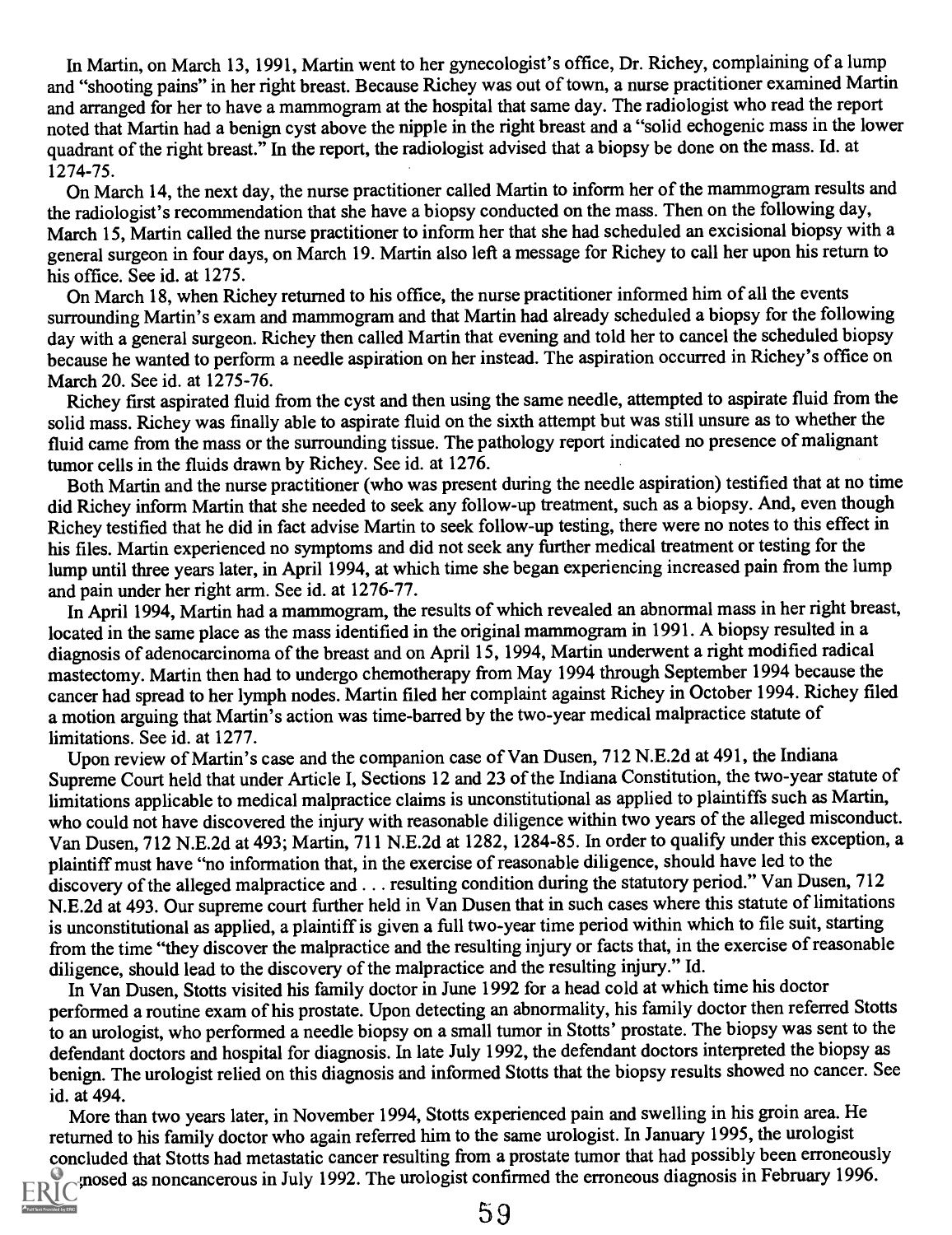Stotts then filed his complaint against the defendant doctors in April 1996. See id.

Our supreme court held that the medical malpractice statute of limitations was unconstitutional as applied to Stotts because he was "unaware that he had cancer and that it had spread to his lymph nodes until more than two years following the alleged negligent act," id. at 493, finding January 1995 (when Stotts was told that the biopsy diagnosis was possibly erroneous) the triggering date from which to start the two-year statute of limitations. Id. at 494. The court reasoned that Stotts had no information during the two years following the alleged act that could lead a reasonably diligent person to discover the alleged malpractice and resulting injury. Id. at 493.

More recently, in Boggs v. Tri-State Radiology, Inc., our supreme court applied the Martin and Van Dusen rules in upholding the constitutionality of the medical malpractice statute of limitations as applied to a decedent, Boggs, who discovered, or could have discovered with reasonable diligence, the alleged malpractice and resulting injury within the two-year period after the occurrence of the alleged misconduct. Boggs v. Tri-State Radiology, Inc., 730 N.E.2d 692, 694 (Ind. 2000). Boggs visited her doctor in July 1991 after detecting a mass in her left breast. Her doctor ordered a mammogram during the first visit and then again in July 1992. Both tests were conducted at the doctor's office and interpreted by Tri-State Radiology. In August 1992, Boggs had a biopsy, which revealed a malignant mass in her left breast. She died in July 1993, and in July 1994, Boggs' husband filed a complaint. See id.

Our supreme court held that the claim was barred by the statute of limitations because the alleged malpractice occurred in July 1991, and Boggs discovered the injury in August 1992, which left the Boggs with eleven months before the expiration of the statute of limitations during which to file the complaint. Id. at 695. The court acknowledged, "medical malpractice plaintiffs will frequently, if not virtually always, have varying amounts of time within which to file their claims before an occurrence-based statute of limitations expires." Id. at 697. Nevertheless, the court found that "[a]s long as the claim can reasonably be asserted before the statute expires, the only burden imposed upon the later discovering plaintiffs is that they have less time to make up their minds to sue." Id.

In the case before us, Dr. Shah requests that we reverse the trial court because there are no genuine issues of material fact with regard to the timing of the Harrises' filing. We agree that there are no genuine issues of material fact with regard to the statute of limitations issue; however, we find as a matter of law that the Harrises' complaint was filed in a timely manner.

It is undisputed that in July 1991, Dr. Shah diagnosed Harris with multiple sclerosis. Harris' last visit with Dr. Shah was on April 12, 1993, because Dr. Shah moved out of the area. It is also undisputed that Harris remained under the care of other physicians in the following years under the belief that he had multiple sclerosis. In July 1998, one of Harris' physicians allegedly correctly diagnosed his illness as a vitamin B-12 deficiency, rather than multiple sclerosis. Although it was Harris received this diagnosis approximately seven years after Dr. Shah's diagnosis (July 1991) and approximately five years after their physician-patient relationship ended (April 1993). However, when Harris found out that Dr. Shah's July 1991 diagnosis was erroneous, Harris had received "hadno information that, in the exercise of reasonable diligence, should have led to the discovery of the alleged malpractice . . . during the statutory period." Van Dusen, 712 N.E.2d at 493.

In response, Dr. Shah asserts that the Martin and Van Dusen rules of construction regarding the medical malpractice statute of limitationsholdings are distinguishable and not applicable to this case because, he asserts, Martin and Van Dusen considered the rules only apply to diseases with long latency periods, which is not the situation here. We find no case law that would support the restriction of the analysisinterprets the supreme courts' rules of construction with regard to the medical malpractice statute of limitations to restrict the exception announced in Martin and Van Dusen to specific types of diseases, nor do we discern any public policy or common sense reason for doing sosuch a restriction.

In our consideration of the medical malpractice statute of limitations and its application to the undisputed facts before us, we do not write on a clean slate. Martin, Van Dusen, and Boggs together create a two-stage analysis for the application of Indiana's two-year, medical malpractice limitation period. If a claimant discovers the alleged malpractice and resulting injury, or possesses information that would lead a reasonably diligent person to such discovery during the two-year period, then the purely occurrence-based, limitation period is both applicable and constitutional, so long as the claim can reasonably be asserted before the period expires. Boggs, 730 N.E.2d at 697-98; Van Dusen, 712 N.E.2d at 497-98; Martin, 711 N.E.2d at 1279-80. This first stage of analysis will be the only analysis required under most facts and circumstances.

ERIC owever, a claimant does not discover the alleged malpractice and resulting injury, and does not possess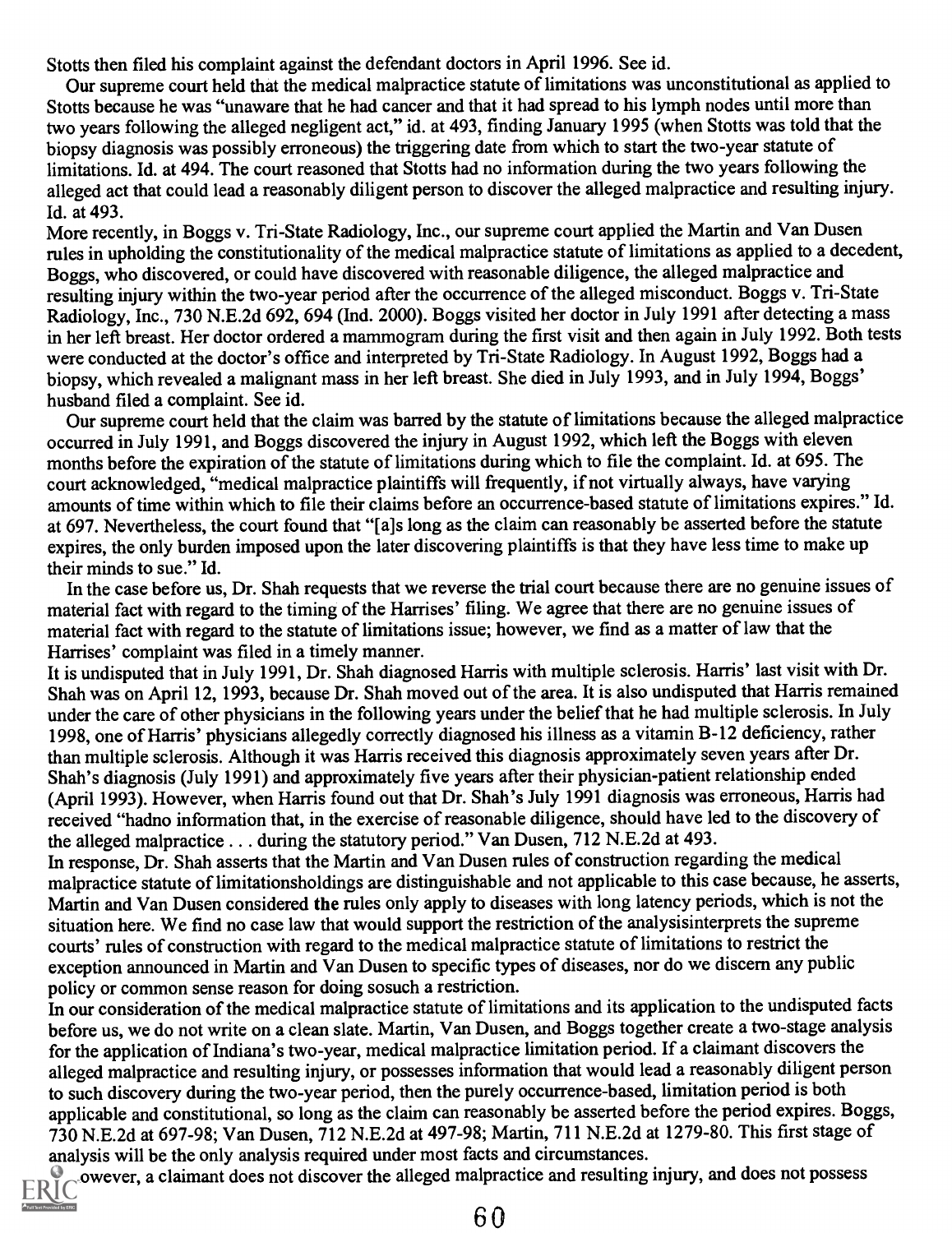information that would lead a reasonably diligent person to such discovery during the two-year period, then the purely occurrence-based, limitation period is unconstitutional as applied. Van Dusen, 712 N.E.2d at 497-98; Martin, 711 N.E.2d at 1279-80. Under these facts and circumstances, a second stage of analysis must be applied to determine when the claimant possessed enough information that, in the exercise of reasonable diligence, should have led to the discovery of the alleged malpractice and resulting injury. The date determined is the date the two-year limitations period begins to run for such a claimant. Van Dusen, 712 N.E.2d at 497-98; Martin, 711 N.E.2d at 1279-80.

Whether Indiana Code section 34-18-7-1 is constitutional as applied is a question of law to be determined by the trial court on a case-by-case basis. In some instances, this question will be subject to resolution on the basis of undisputed facts, as in the case before us. In other instances, the judge will be required to resolve disputed facts through pre-trial motion practice in order to determine the date upon which the claimant possessed enough information that, in the exercise of reasonable diligence, should have led to the discovery of the alleged malpractice and resulting injury.

In the case before us, the two-year statute of limitations began to run at the latest when Dr. Shah and Harris' physician-patient relationship ended on April 12, 1993. because the termination of the relationship also terminates the alleged negligence. Therefore, under Indiana Code section 34-18-7-1(b), the pure, occurrencebased statutory period of limitation expired on April 12, 1995., two years after the alleged negligent conduct However, Dr. Shah cites no evidence and we find no evidence or inference in the record that would create an actual or inferential conflict with the allegation contained in the Harrises' complaint, a document designated by Shah under Indiana Trial Rule 56(c), that Harris did not possess enough factual information for a reasonably diligent person to discover the alleged malpractice and injury until July 31, 1998. See Boggs, 730 N.E.2d at 697; Van Dusen, 712 N.E.2d at 497; Martin, 711 N.E.2d at 1284. Therefore, the rulesecond stage of analysis announced in Van Dusen applies here to toll the statutory period until Harris discovered the alleged malpractice and the resulting injury or until Harris hadobtained that information ison July 31, 1998, when Harrishe learned that his illness may have been misdiagnosed seven years earlier. Harris then had two years within which to file his action, or until July 31, 2000. Harris filed his action on July 24, 2000, within the applicable statutory limitations period. See footnote

# Conclusion

Because the Harrises filed their medical malpractice action within the appropriate limitations period, we affirm the trial court's order denying Dr. Shah's motion for summary judgment and remand for entry of summary judgment in favor of the Harrises on the issue of the statute ofapplicable statutory limitations period. Affirmed and remanded.

DARDEN, J., and VAIDIK, J., concur.

Footnote: Dr. Shah also discusses the theory of fraudulent concealment, which often arises in cases involving statute of limitations issues. See Hughes v. Glaese, 659 N.E.2d 516, 519 (Ind. 1995) (discussing active and constructive fraudulent concealment). Because we find that the Harrises timely filed their claim, we do not need to discuss the applicability of this theory, which was not raised or argued by the Harrises to the trial court.